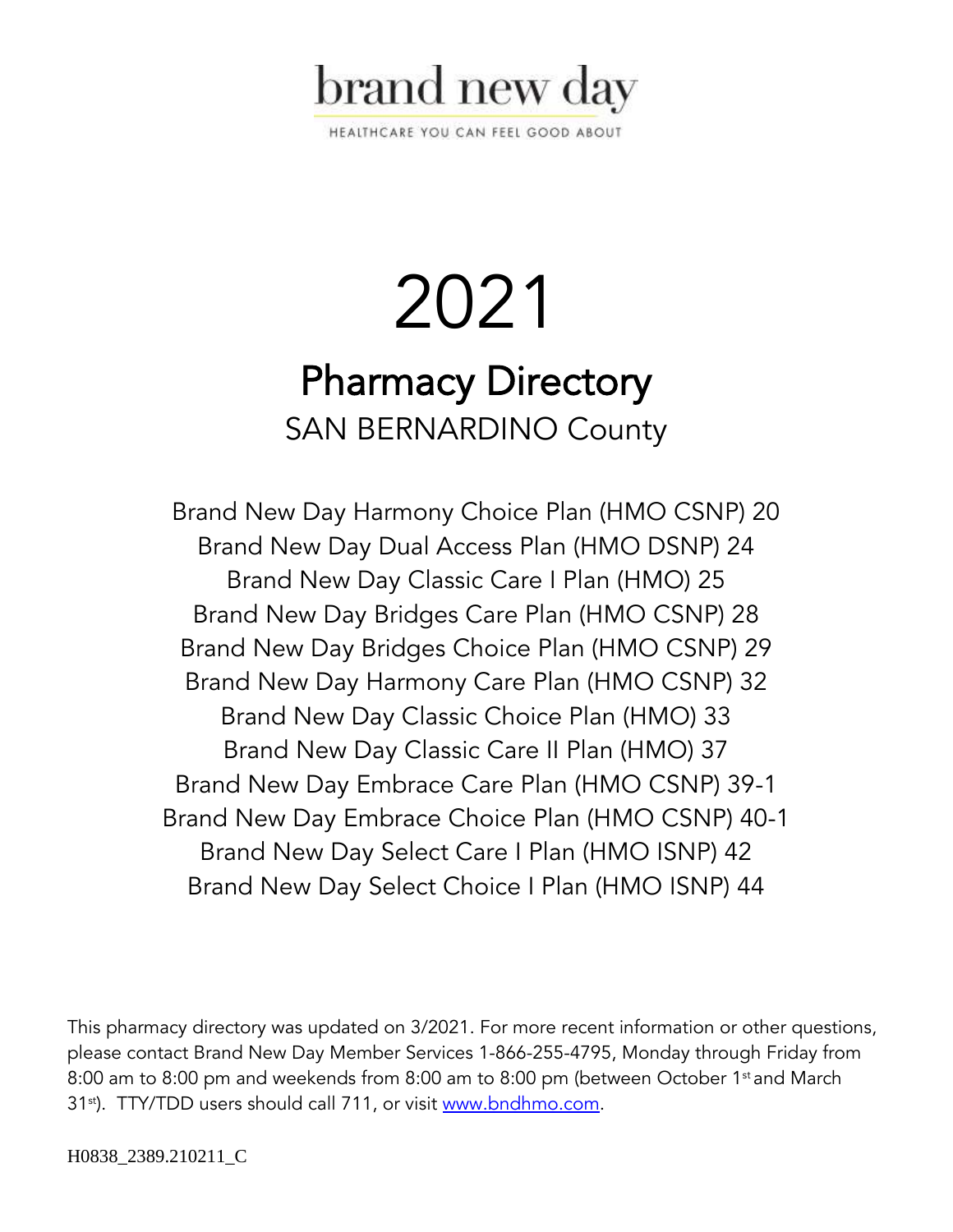Changes to our pharmacy network may occur during the benefit year. An updated Pharmacy Directory is located on our website at www.bndhmo.com/provider search. You may also call Member Services for updated providers.

## Introduction

This booklet provides a list of Brand New Day's network pharmacies. To get a complete description of your prescription coverage, including how to fill your prescriptions, please review the Evidence of Coverage and Brand New Day's formulary.

We call the pharmacies on this list our "network pharmacies" because we have made arrangements with them to provide prescription drugs to Plan members. In most cases, your prescriptions are covered under Brand New Day only if they are filled at a network pharmacy. Once you go to one pharmacy, you are not required to continue going to the same pharmacy to fill your prescription but can switch to any other of our network pharmacies. We will fill prescriptions at non-network pharmacies under certain circumstances as described in your Evidence of Coverage.

All network pharmacies may not be listed in this directory. Pharmacies may have been added or removed from the list after this directory was printed. This means the pharmacies listed here may no longer be in our network, or there may be newer pharmacies in our network that are not listed. This list is current as of 3/2021. For the most current list, please contact us. Our contact information appears on the front and back cover pages.

You can get prescription drugs shipped to your home through our network mail order delivery program. For more information, please contact us or see the mail order section of this pharmacy directory.

This directory is for SAN BERNARDINO county which includes the area in which you live. However, we cover a larger service area, and there are more pharmacies where your prescriptions may be covered by our Plan. For information on more pharmacies in our plan network not listed in this directory please contact Brand New Day Member Service.

If you have questions about any of the above, please see the first and last cover pages of this directory for information on how to contact Brand New Day.

The following is a directory of Brand New Day Network pharmacies. The pharmacies are grouped by type of pharmacy. Under each pharmacy type is an alphabetical listing by county of Brand New Day network pharmacies.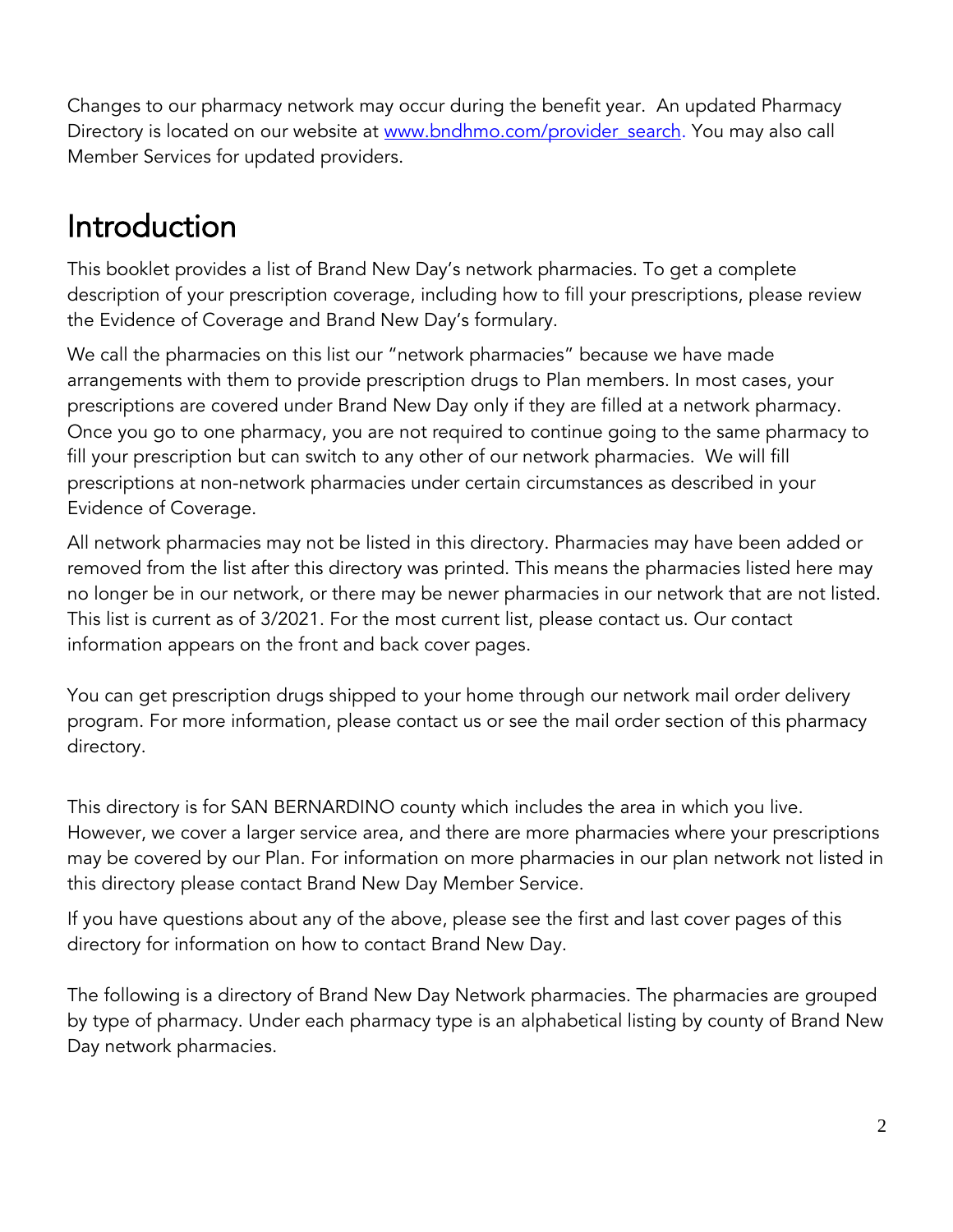## Table of Contents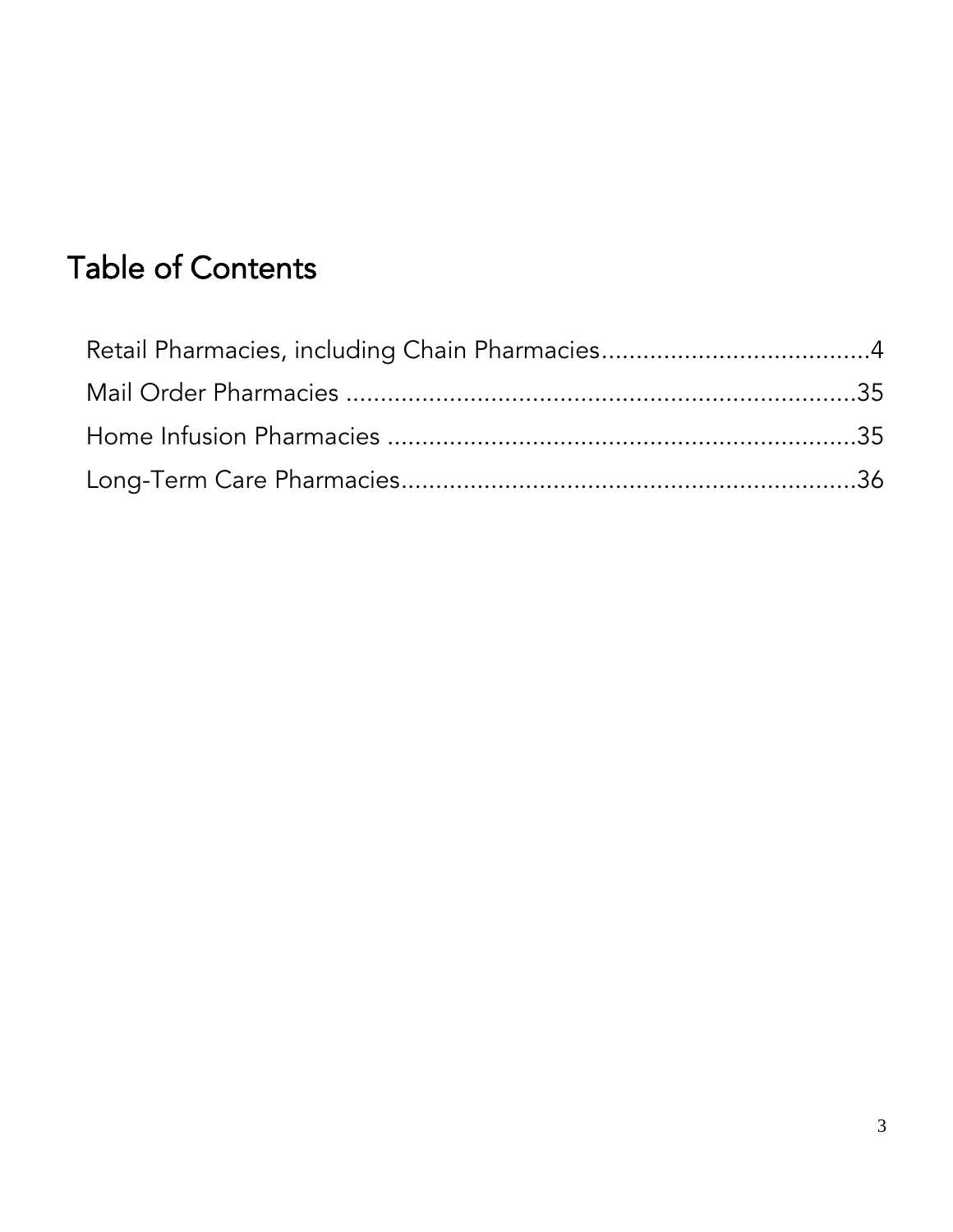## <span id="page-3-0"></span>Retail Pharmacies, including Chain Pharmacies

ADELANTO CVS PHARMACY #04291 12058 PALMDALE RD ADELANTO CA 92301-0000 760-246-2803 Hours: Sunday 10am - 6pm, Monday 8am - 9pm, Tuesday 8am - 9pm, Wednesday 8am - 9pm, Thursday 8am - 9pm, Friday 8am - 9pm, Saturday 9am - 6pm Open 24 hours? N

#### APPLE VALLEY

A FAMILY PHARMACY APPLE **VALLEY** 15863 KASOTA RD SUITE C APPLE VALLEY CA 92307-0000 760-242-5452 Hours: Closed on Sunday, Monday 8:30am - 6:30pm, Tuesday 8:30am - 6:30pm, Wednesday 8:30am - 6:30pm,

Thursday 8:30am - 6:30pm, Friday 8:30am - 6pm, Saturday 9am - 3pm Open 24 hours? N

COMMUNITY CARE PHARMACY 16070 TUSCOLA RD #102 APPLE VALLEY CA 92307-0000 760-242-2559 Hours: Closed on Sunday, Monday 8:30am - 6:30pm, Tuesday 8:30am - 6:30pm, Wednesday 8:30am - 6:30pm, Thursday 8:30am - 6:30pm, Friday 8:30am - 6:30pm, Saturday 9am - 2pm Open 24 hours? N

CVS PHARMACY #09311 20180 HIGHWAY 18 APPLE VALLEY CA 92307-0000 760-946-3335 Hours: Sunday 10am - 6pm,

Monday 9am - 9pm, Tuesday 9am - 9pm, Wednesday 9am - 9pm, Thursday 9am - 9pm, Friday 9am - 9pm, Saturday 9am - 6pm Open 24 hours? N

CVS PHARMACY #16358 19201 BEAR VALLEY RD APPLE VALLEY CA 92308-0000 760-961-6943 Hours: Sunday 9am - 6pm, Monday 9am - 9pm, Tuesday 9am - 9pm, Wednesday 9am - 9pm, Thursday 9am - 9pm, Friday 9am - 9pm, Saturday 9am - 6pm Open 24 hours? N

CVS PHARMACY #17334 20288 US HWY 18 APPLE VALLEY CA 92307-0000 760-240-5501 Hours: Sunday 9am - 6pm, Monday 9am - 9pm,

Tuesday 9am - 9pm, Wednesday 9am - 9pm, Thursday 9am - 9pm, Friday 9am - 9pm, Saturday 9am - 6pm Open 24 hours? N

QUEENS PHARMACY 18522 HIGHWAY 18 STE 103 APPLE VALLEY CA 92307-0000 760-946-4700 Hours: Closed on Sunday, Monday 9am - 6pm, Tuesday 9am - 6pm, Wednesday 9am - 6pm, Thursday 9am - 6pm, Friday 9am - 6pm, Saturday 9am - 2pm Open 24 hours? N

RANCHO DRUGS 17798 WIKA RD APPLE VALLEY CA 92307-0000 760-242-4900 Hours: Closed on Sunday, Monday 9am - 6pm, Tuesday 9am - 6pm, Wednesday 9am - 6pm,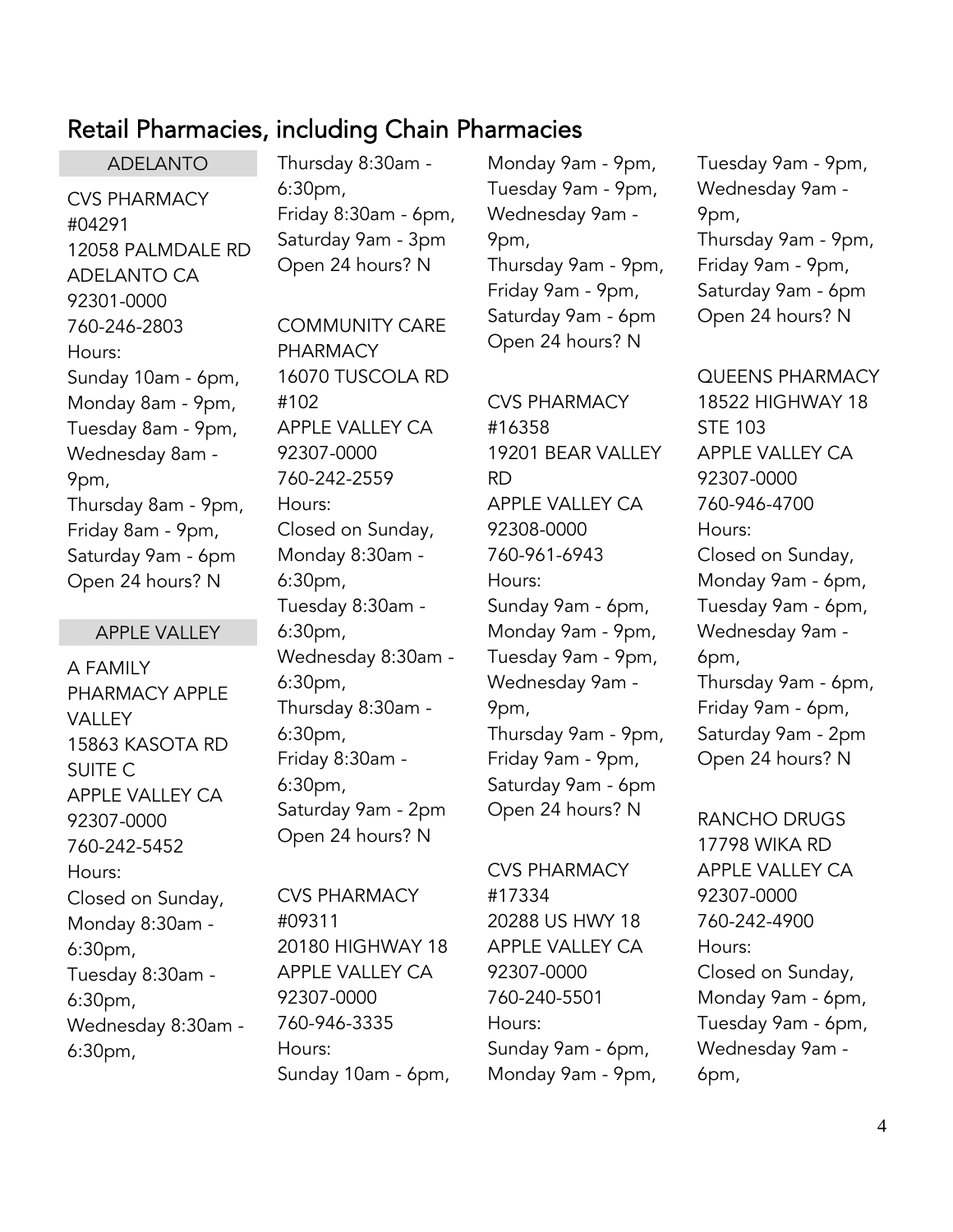Thursday 9am - 6pm, Friday 9am - 6pm, Saturday 10am - 3pm Open 24 hours? N

RITE AID PHARMACY 05687 21738 US HIGHWAY 18 APPLE VALLEY CA 92307-3916 760-247-1840 Hours: Sunday 10am - 6pm, Monday 8am - 10pm, Tuesday 8am - 10pm, Wednesday 8am - 10pm, Thursday 8am - 10pm, Friday 8am - 10pm, Saturday 9am - 6pm Open 24 hours? N

RITE AID PHARMACY 06538 19035 BEAR VALLEY ROAD APPLE VALLEY CA 92308-0000 760-961-7325 Hours: Sunday 10am - 6pm, Monday 8am - 10pm, Tuesday 8am - 10pm, Wednesday 8am - 10pm, Thursday 8am - 10pm, Friday 8am - 10pm,

Saturday 9am - 6pm Open 24 hours? N

SAVON PHARMACY #3513 20261 HWY 18 APPLE VALLEY CA 92307-0000 760-242-1323 Hours: Sunday 10am - 6pm, Monday 9am - 9pm, Tuesday 9am - 9pm, Wednesday 9am - 9pm, Thursday 9am - 9pm, Friday 9am - 9pm, Saturday 9am - 5pm Open 24 hours? N

WALGREENS #12332 21650 US HIGHWAY 18 APPLE VALLEY CA 92307-3990 760-240-0866 Hours: Sunday 10am - 6pm, Monday 8am - 9pm, Tuesday 8am - 9pm, Wednesday 8am - 9pm, Thursday 8am - 9pm, Friday 8am - 9pm, Saturday 9am - 6pm Open 24 hours? N

WALGREENS #1870 12109 APPLE VALLEY

RD APPLE VALLEY CA 92308-6702 760-240-5896 Hours: Sunday 10am - 6pm, Monday 8am - 9pm, Tuesday 8am - 9pm, Wednesday 8am - 9pm, Thursday 8am - 9pm, Friday 8am - 9pm, Saturday 9am - 6pm Open 24 hours? N

## WALMART PHARMACY 10-2333 20251 US HIGHWAY 18 APPLE VALLEY CA 92307-2953 760-946-2430 Hours: Sunday 10am - 6pm, Monday 9am - 8pm, Tuesday 9am - 8pm, Wednesday 9am - 8pm, Thursday 9am - 8pm, Friday 9am - 8pm, Saturday 9am - 7pm Open 24 hours? N

#### BARSTOW

BORREGO PHARMACY BARSTOW 750 E MAIN ST BARSTOW CA 92311-

2354 442-347-2888 Hours: Closed on Sunday, Monday 9am - 5pm, Tuesday 9am - 5pm, Wednesday 9am - 5pm, Thursday 9am - 5pm, Friday 9am - 5pm, Closed on Saturday Open 24 hours? N

CROAL'S REXALL DRUGS 901 E WILLIAMS ST BARSTOW CA 92311- 0000 760-256-8968 Hours: Closed on Sunday, Monday 9am - 6pm, Tuesday 9am - 6pm, Wednesday 9am - 6pm, Thursday 9am - 6pm, Friday 9am - 6pm, Saturday 9am - 4pm Open 24 hours? N

RITE AID PHARMACY 05690 1380 BARSTOW ROAD BARSTOW CA 92311- 5461 760-252-3502 Hours: Sunday 10am - 6pm,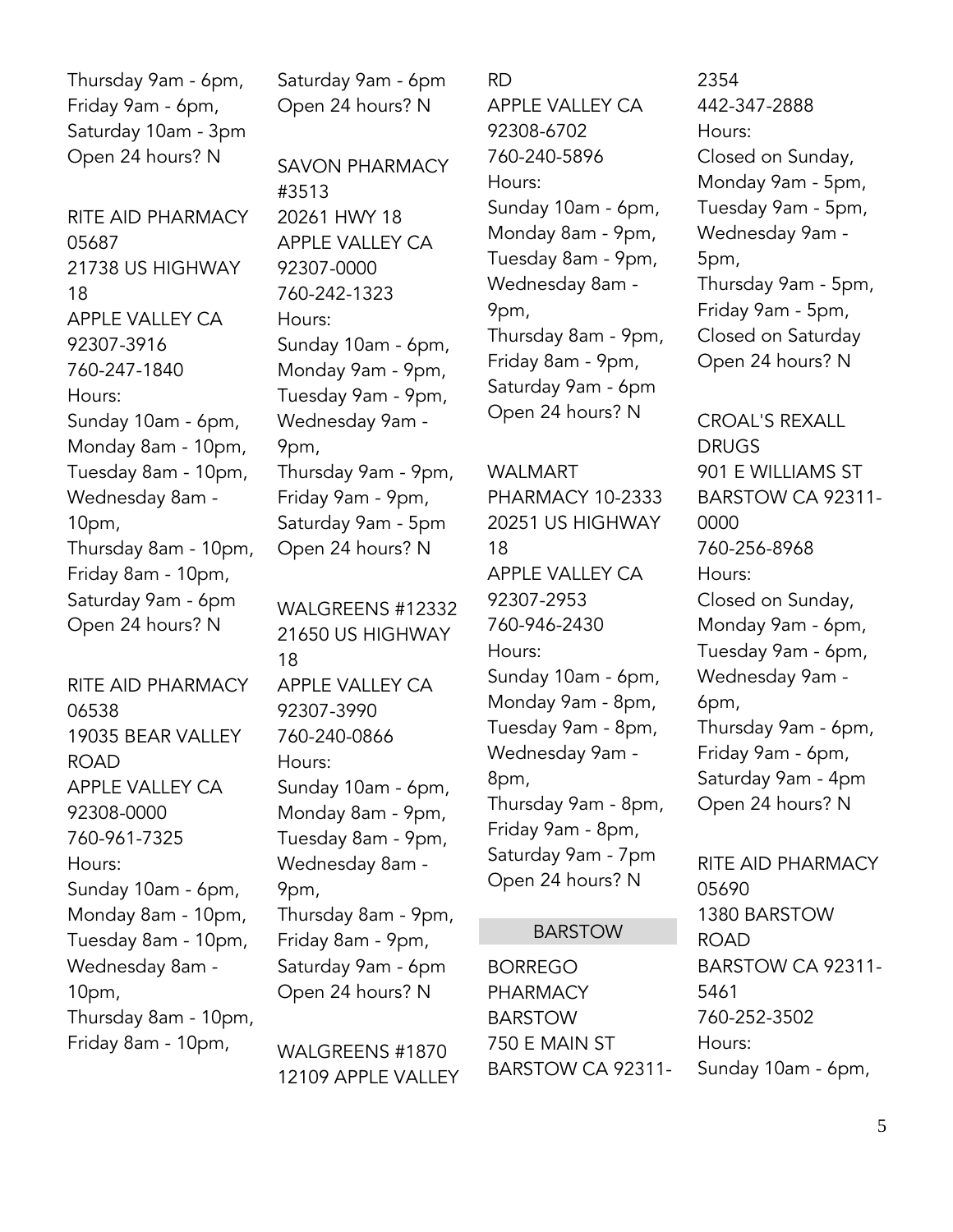Monday 8am - 10pm, Tuesday 8am - 10pm, Wednesday 8am - 10pm, Thursday 8am - 10pm, Friday 8am - 10pm, Saturday 9am - 6pm Open 24 hours? N

TEPLOW DRUGS 404 E MAIN ST BARSTOW CA 92311- 0000 760-256-2726 Hours: Closed on Sunday, Monday 9am - 6pm, Tuesday 9am - 6pm, Wednesday 9am - 6pm, Thursday 9am - 6pm, Friday 9am - 6pm, Saturday 9am - 1pm Open 24 hours? N

THE PRESCRIPTION SHOPPE 400 S 2ND AVE STE 101 BARSTOW CA 92311- 2805 760-256-5614 Hours: Closed on Sunday, Monday 9am - 6pm, Tuesday 9am - 6pm, Wednesday 9am - 6pm, Thursday 9am - 6pm,

Friday 9am - 6pm, Saturday 9am - 1pm Open 24 hours? N

WALMART PHARMACY 10-1879 301 MONTARA RD BARSTOW CA 92311- 5708 760-252-5022 Hours: Sunday 10am - 6pm, Monday 9am - 9pm, Tuesday 9am - 9pm, Wednesday 9am - 9pm, Thursday 9am - 9pm, Friday 9am - 9pm, Saturday 9am - 7pm Open 24 hours? N

#### BIG BEAR LAKE

CVS PHARMACY #09739 42136 BIG BEAR BLVD BIG BEAR LAKE CA 92315-0000 909-878-0060 Hours: Sunday 10am - 6pm, Monday 8am - 9pm, Tuesday 8am - 9pm, Wednesday 8am - 9pm, Thursday 8am - 9pm, Friday 8am - 9pm,

Saturday 9am - 6pm Open 24 hours? N

WALGREENS #10420 42107 BIG BEAR BLVD BIG BEAR LAKE CA 92315-1530 909-866-1076 Hours: Sunday 10am - 6pm, Monday 8am - 9pm, Tuesday 8am - 9pm, Wednesday 8am - 9pm, Thursday 8am - 9pm, Friday 8am - 9pm, Saturday 9am - 6pm Open 24 hours? N

#### BLOOMINGTON

PROCARE PHARMACY 18671 VALLEY BLVD UNIT B BLOOMINGTON CA 92316-0000 909-990-3000 Hours: Closed on Sunday, Monday 9am - 6pm, Tuesday 9am - 6pm, Wednesday 9am - 6pm, Thursday 9am - 6pm, Friday 9am - 6pm, Saturday 9am - 1pm Open 24 hours? N

#### BLUE JAY

RITE AID PHARMACY 05692 27177 HIGHWAY 189 SUITE E BLUE JAY CA 92317- 3338 909-336-1275 Hours: Sunday 9am - 5pm, Monday 8am - 8pm, Tuesday 8am - 8pm, Wednesday 8am - 8pm, Thursday 8am - 8pm, Friday 8am - 8pm, Saturday 9am - 6pm Open 24 hours? N

#### CHINO

CHINO MEDICAL PHARMACY 5365 WALNUT AVE STE D CHINO CA 91710- 2622 909-591-6038 Hours: Closed on Sunday, Monday 9am - 6pm, Tuesday 9am - 6pm, Wednesday 9am - 6pm, Thursday 9am - 6pm, Friday 9am - 6pm, Closed on Saturday Open 24 hours? N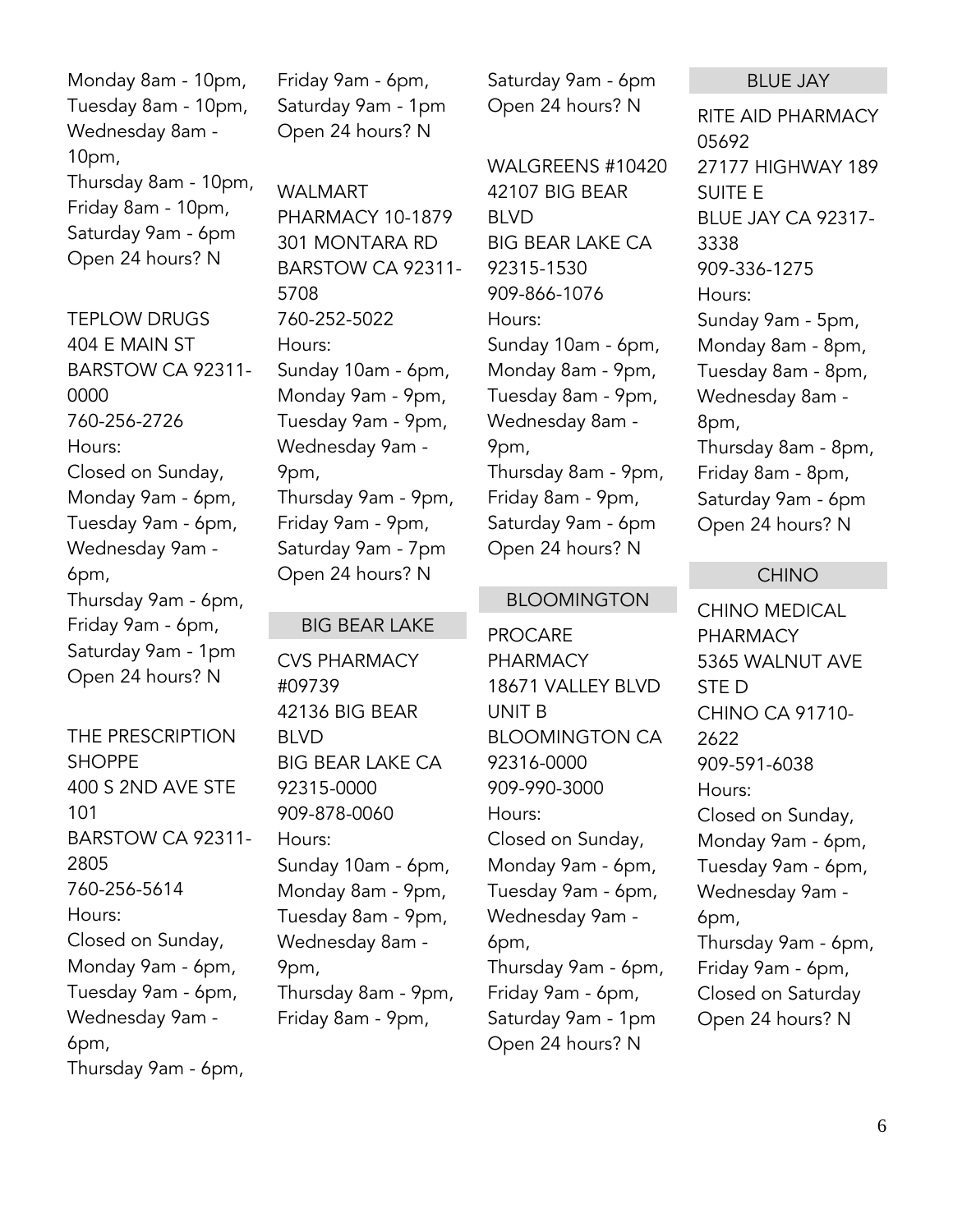CHINO PLAZA PHARMACY 5562 PHILADELPHIA ST. #110 CHINO CA 91710- 0000 909-464-0300 Hours: Closed on Sunday, Monday 9am - 6pm, Tuesday 9am - 6pm, Wednesday 9am - 6pm, Thursday 9am - 6pm, Friday 9am - 6pm, Closed on Saturday Open 24 hours? N

CHINOCARE PHARMACY 13085 CENTRAL AVE STE 2 CHINO CA 91710- 4184 909-927-8323 Hours: Closed on Sunday, Monday 9am - 6pm, Tuesday 9am - 6pm, Wednesday 9am - 6pm, Thursday 9am - 6pm, Friday 9am - 6pm, Closed on Saturday Open 24 hours? N COSTCO PHARMACY

#473 13111 PEYTON DR CHINO CA 91709- 6002 909-627-1876 Hours: Closed on Sunday, Monday 10am - 7pm, Tuesday 10am - 7pm, Wednesday 10am - 7pm, Thursday 10am - 7pm, Friday 10am - 7pm, Saturday 9:30am - 6pm Open 24 hours? N

CVS PHARMACY # 3944 GRAND AVE CHINO CA 91710- 0000 909-364-0725 Hours: Sunday 11am - 5pm, Monday 9am - 7pm, Tuesday 9am - 7pm, Wednesday 9am - 7pm, Thursday 9am - 7pm, Friday 9am - 7pm, Saturday 9am - 5pm Open 24 hours? N

CVS PHARMACY #09778 12101 CENTRAL AVE CHINO CA 91710- 0000 909-591-3911 Hours:

NR Open 24 hours? Y

CVS PHARMACY #16076 5555 PHILADELPHIA **ST** CHINO CA 91710- 0000 909-464-0063 Hours: Sunday 11am - 5pm, Monday 9am - 7pm, Tuesday 9am - 7pm, Wednesday 9am - 7pm, Thursday 9am - 7pm, Friday 9am - 7pm, Saturday 9am - 5pm Open 24 hours? N

GRANDVIEW PHARMACY 13768 ROSWELL AVE STE 111 CHINO CA 91710- 1402 909-548-6186 Hours: Closed on Sunday, Monday 9am - 6pm, Tuesday 9am - 6pm, Wednesday 9am - 6pm, Thursday 9am - 6pm, Friday 9am - 6pm, Closed on Saturday Open 24 hours? N

K'S PHARMACY 12582 CENTRAL AVE CHINO CA 91710- 0000 909-591-7429 Hours: Closed on Sunday, Monday 9:30am - 6pm, Tuesday 9:30am - 6pm, Wednesday 9:30am - 6pm, Thursday 9:30am - 6pm, Friday 9:30am - 6pm, Closed on Saturday Open 24 hours? N

RITE AID PHARMACY 05579 12059 CENTRAL AVENUE CHINO CA 91710- 1908 909-627-4012 Hours: Sunday 10am - 6pm, Monday 8am - 10pm, Tuesday 8am - 10pm, Wednesday 8am - 10pm, Thursday 8am - 10pm, Friday 8am - 10pm, Saturday 9am - 6pm Open 24 hours? N

SAMS PHARMACY 10-6610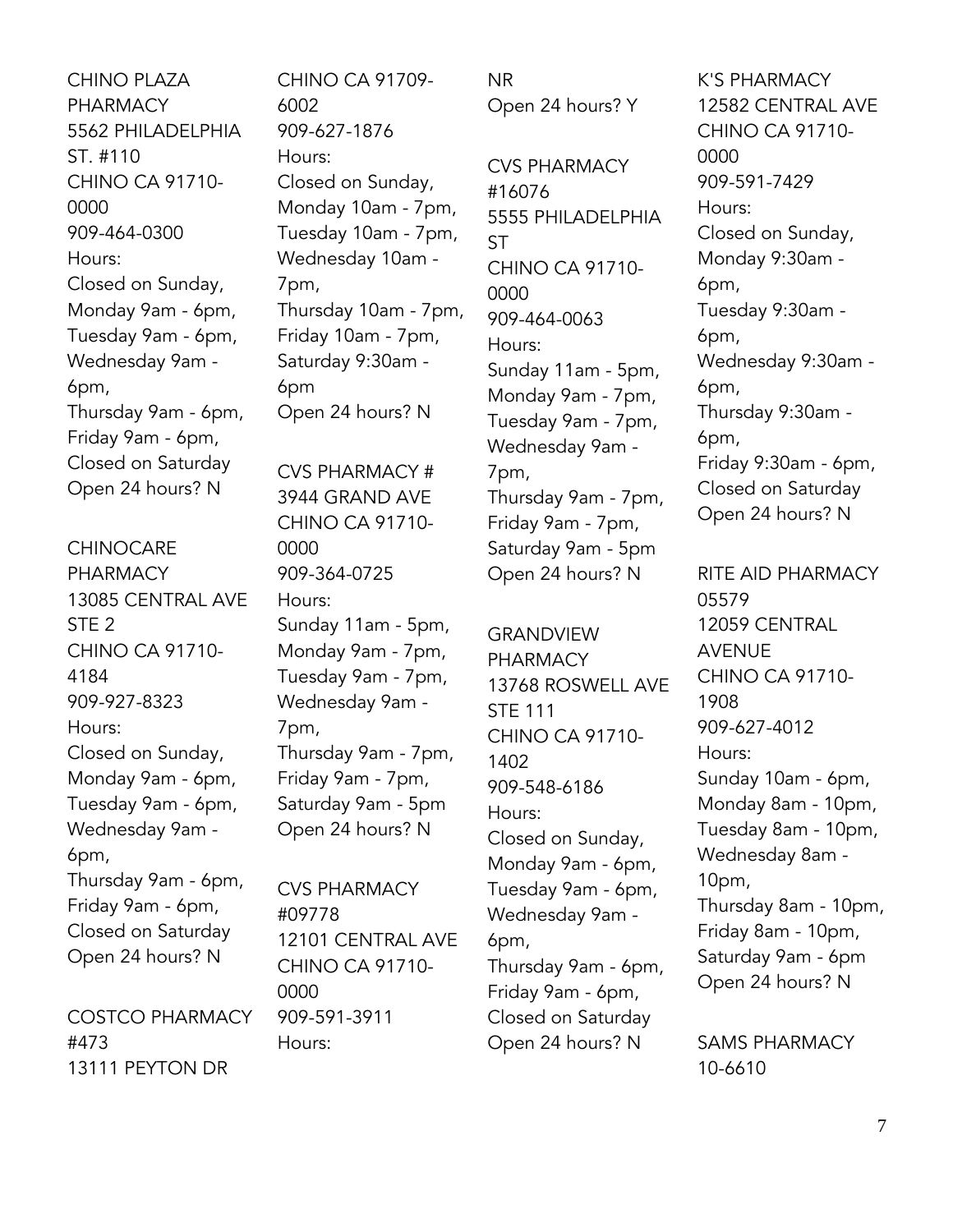3951 GRAND AVE CHINO CA 91710- 5429 909-627-3683 Hours: Closed on Sunday, Monday 9am - 7pm, Tuesday 9am - 7pm, Wednesday 9am - 7pm, Thursday 9am - 7pm, Friday 9am - 7pm, Saturday 9am - 5pm Open 24 hours? N

## SANTA FE PHARMACY 12916 CENTRAL AVE CHINO CA 91710- 4121 909-342-9181 Hours: Closed on Sunday, Monday 9am - 6pm, Tuesday 9am - 6pm, Wednesday 9am - 6pm, Thursday 9am - 6pm, Friday 9am - 6pm, Closed on Saturday Open 24 hours? N

VIP PHARMACY 13193 CENTRAL AVE CHINO CA 91710- 0000 909-573-0123 Hours: Closed on Sunday,

Monday 8:30am - 5:30pm, Tuesday 8:30am - 5:30pm, Wednesday 8:30am - 5:30pm, Thursday 8:30am - 5:30pm, Friday 8:30am - 5:30pm, Closed on Saturday Open 24 hours? N

WALGREENS #6438 12490 CENTRAL AVE CHINO CA 91710- 2603 909-464-9520 Hours: NR Open 24 hours? Y

WALMART PHARMACY 10-3464 3943 GRAND AVE CHINO CA 91710- 5440 909-590-7597 Hours: Sunday 10am - 6pm, Monday 9am - 9pm, Tuesday 9am - 9pm, Wednesday 9am - 9pm, Thursday 9am - 9pm, Friday 9am - 9pm, Saturday 9am - 7pm Open 24 hours? N

CHINO HILLS

CHINO HILLS PROFESSIONAL PHARMACY 2140 GRAND AVE STE 130 CHINO HILLS CA 91709-0000 909-364-9244 Hours: Closed on Sunday, Monday 9am - 6pm, Tuesday 9am - 6pm, Wednesday 9am - 6pm, Thursday 9am - 6pm, Friday 9am - 6pm, Saturday 9am - 1pm Open 24 hours? N

CVS PHARMACY #09705 13181 PEYTON DRIVE CHINO HILLS CA 91709-0000 909-627-5099 Hours: Sunday 10am - 6pm, Monday 9am - 9pm, Tuesday 9am - 9pm, Wednesday 9am - 9pm, Thursday 9am - 9pm, Friday 9am - 9pm, Saturday 9am - 6pm Open 24 hours? N

CVS PHARMACY #09816 3290 CHINO HILLS **PKWY** CHINO HILLS CA 91709-4270 909-597-3898 Hours: Sunday 10am - 6pm, Monday 8am - 9pm, Tuesday 8am - 9pm, Wednesday 8am - 9pm, Thursday 8am - 9pm, Friday 8am - 9pm, Saturday 9am - 6pm Open 24 hours? N

LIVE WELL PHARMACY 15871 POMONA RINCON RD STE 110 CHINO HILLS CA 91709-5563 909-325-2211 Hours: Closed on Sunday, Monday 9am - 6pm, Tuesday 9am - 6pm, Wednesday 9am - 6pm, Thursday 9am - 6pm, Friday 9am - 6pm, Saturday 9am - 1pm Open 24 hours? N

RITE AID PHARMACY 05578 4200 CHINO HILLS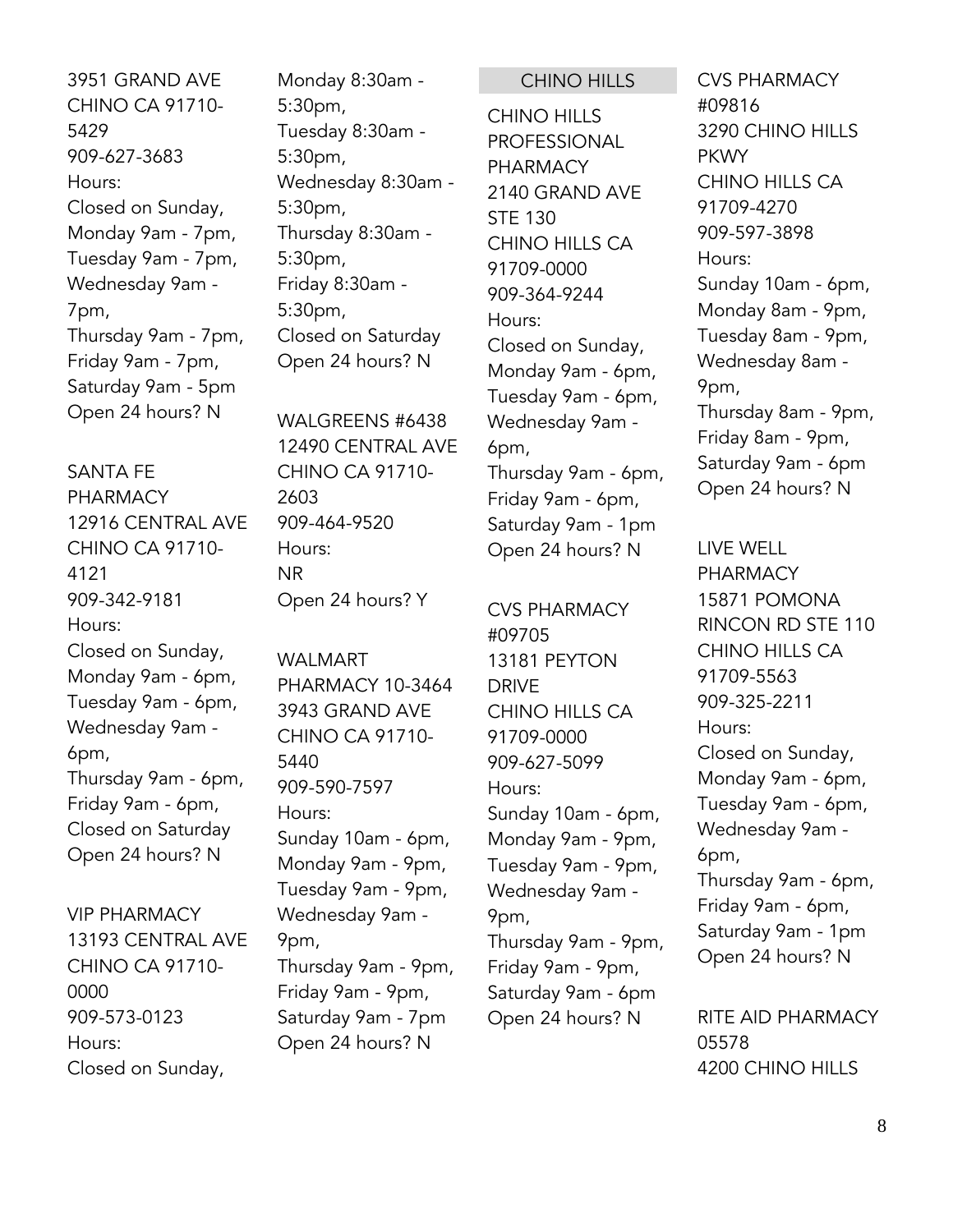PARKWAY SUITE 500 CHINO HILLS CA 91709-3779 909-393-5710 Hours: Sunday 10am - 6pm, Monday 8am - 10pm, Tuesday 8am - 10pm, Wednesday 8am - 10pm, Thursday 8am - 10pm, Friday 8am - 10pm, Saturday 9am - 6pm Open 24 hours? N

RITE AID PHARMACY 06492 15890 SOQUEL CANYON ROAD CHINO HILLS CA 91709-0000 909-597-3950 Hours: Sunday 10am - 6pm, Monday 8am - 10pm, Tuesday 8am - 10pm, Wednesday 8am - 10pm, Thursday 8am - 10pm, Friday 8am - 10pm, Saturday 9am - 6pm Open 24 hours? N

SAVON PHARMACY #2515 3255 GRAND AVE CHINO HILLS CA 91709-0000

909-590-8373 Hours: Sunday 10am - 6pm, Monday 9am - 9pm, Tuesday 9am - 9pm, Wednesday 9am - 9pm, Thursday 9am - 9pm, Friday 9am - 9pm, Saturday 9am - 5pm Open 24 hours? N

SAVON PHARMACY #3592 15970 LOS SERRANOS COUNTRY CLUB DR CHINO HILLS CA 91709-4523 909-606-8185 Hours: Sunday 10am - 4pm, Monday 9am - 9pm, Tuesday 9am - 9pm, Wednesday 9am - 9pm, Thursday 9am - 9pm, Friday 9am - 9pm, Saturday 9am - 5pm Open 24 hours? N

WALGREENS #11472 3320 CHINO HILLS PKWY CHINO HILLS CA 91709-4228 909-393-9056 Hours: Sunday 10am - 6pm,

Monday 8am - 9pm, Tuesday 8am - 9pm, Wednesday 8am - 9pm, Thursday 8am - 9pm, Friday 8am - 9pm, Saturday 9am - 6pm Open 24 hours? N

#### **COLTON**

BROTHERHOOD PHARMACY 1040 S MOUNT VERNON AVE STE E COLTON CA 92324- 4228 909-222-4884 Hours: Sunday 9am - 1pm, Monday 8am - 6:30pm, Tuesday 8am - 6:30pm, Wednesday 8am - 6:30pm, Thursday 8am - 6:30pm, Friday 8am - 6:30pm, Closed on Saturday Open 24 hours? N

COLTON PHARMACY 518 W VALLEY BLVD COLTON CA 92324- 0000 909-422-0444 Hours: Closed on Sunday,

Monday 9:30am - 6pm, Tuesday 9:30am - 6pm, Wednesday 9:30am - 6pm, Thursday 9:30am - 6pm, Friday 9:30am - 6pm, Saturday 10am - 2pm Open 24 hours? N

COOLEY HEALTH PHARMACY 1280 E COOLEY DR SUITE #23 COLTON CA 92324- 3932 909-514-1730 Hours: Closed on Sunday, Monday 9am - 5:30pm, Tuesday 9am - 5:30pm, Wednesday 9am - 5:30pm, Thursday 9am - 5:30pm, Friday 9am - 5:30pm, Closed on Saturday Open 24 hours? N

CVS PHARMACY #10792 1010 N. PEPPER AVENUE COLTON CA 92324- 0000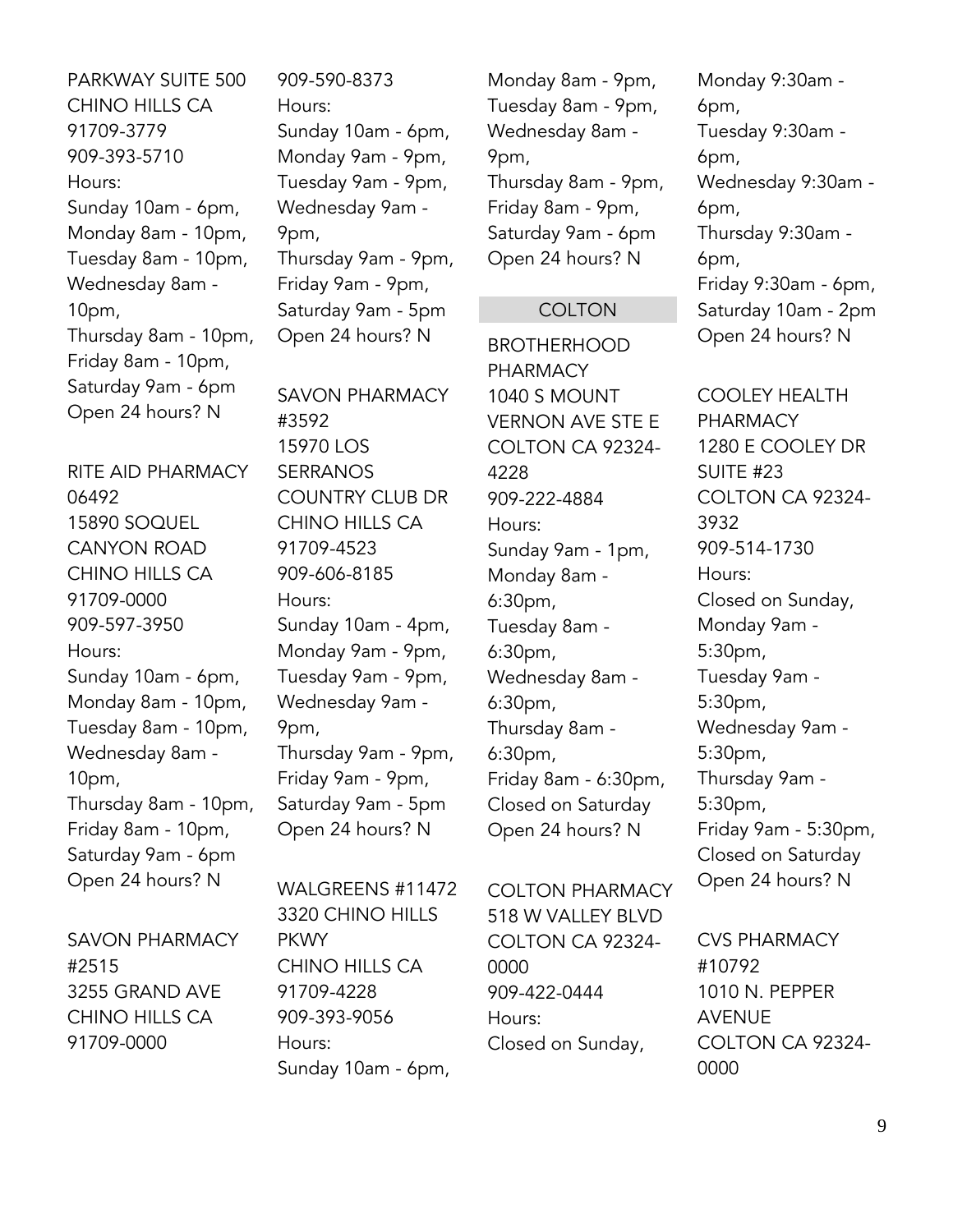909-954-2242 Hours: Sunday 10am - 6pm, Monday 8am - 9pm, Tuesday 8am - 9pm, Wednesday 8am - 9pm, Thursday 8am - 9pm, Friday 8am - 9pm, Saturday 9am - 6pm Open 24 hours? N

LARSON'S PHARMACY 142 W H ST COLTON CA 92324- 2993 909-825-1950 Hours: Closed on Sunday, Monday 9am - 7pm, Tuesday 9am - 7pm, Wednesday 9am - 7pm, Thursday 9am - 7pm, Friday 9am - 7pm, Saturday 9am - 3pm Open 24 hours? N

RITE AID PHARMACY 05693 2025 EAST WASHINGTON STREET COLTON CA 92324- 4704 909-824-8299 Hours: Sunday 10am - 6pm,

Monday 8am - 10pm, Tuesday 8am - 10pm, Wednesday 8am - 10pm, Thursday 8am - 10pm, Friday 8am - 10pm, Saturday 9am - 6pm Open 24 hours? N

RITE AID PHARMACY 05694 1133 N MOUNT VERNON AVE COLTON CA 92324- 2554 909-825-6731 Hours: Sunday 10am - 6pm, Monday 9am - 9pm, Tuesday 9am - 9pm, Wednesday 9am - 9pm, Thursday 9am - 9pm, Friday 9am - 9pm, Saturday 9am - 6pm Open 24 hours? N

WALMART PHARMACY 10-1692 1120 S MOUNT VERNON AVE COLTON CA 92324- 4220 909-783-0390 Hours: Sunday 10am - 6pm, Monday 9am - 9pm, Tuesday 9am - 9pm,

Wednesday 9am - 9pm, Thursday 9am - 9pm, Friday 9am - 9pm, Saturday 9am - 7pm Open 24 hours? N

#### **CRESTLINE**

LAKE GREGORY PHARMACY 580 FOREST SHADE RD STE 7 CRESTLINE CA 92325-2220 909-338-1875 Hours: Closed on Sunday, Monday 9:30am - 5:30pm, Tuesday 9:30am - 5:30pm, Wednesday 9:30am - 5:30pm, Thursday 9:30am - 5:30pm, Friday 9:30am - 5:30pm, Saturday 9:30am - 12:30pm Open 24 hours? N

#### FONTANA

A 1 CARE PHARMACY 7470 CHERRY AVE STE 111 FONTANA CA 92336- 4272

909-281-3600 Hours: Closed on Sunday, Monday 9am - 6pm, Tuesday 9am - 6pm, Wednesday 9am - 6pm, Thursday 9am - 6pm, Friday 9am - 6pm, Closed on Saturday Open 24 hours? N

CARE PHARMACY 16137 FOOTHILL BLVD FONTANA CA 92335- 3374 909-429-4497 Hours: Closed on Sunday, Monday 9am - 6pm, Tuesday 9am - 6pm, Wednesday 9am - 6pm, Thursday 9am - 6pm, Friday 9am - 6pm, Saturday 9am - 2pm Open 24 hours? N

COSTCO PHARMACY #627 16505 SIERRA LAKES PKWY FONTANA CA 92336- 1256 909-770-5648 Hours: Closed on Sunday, Monday 10am - 7pm,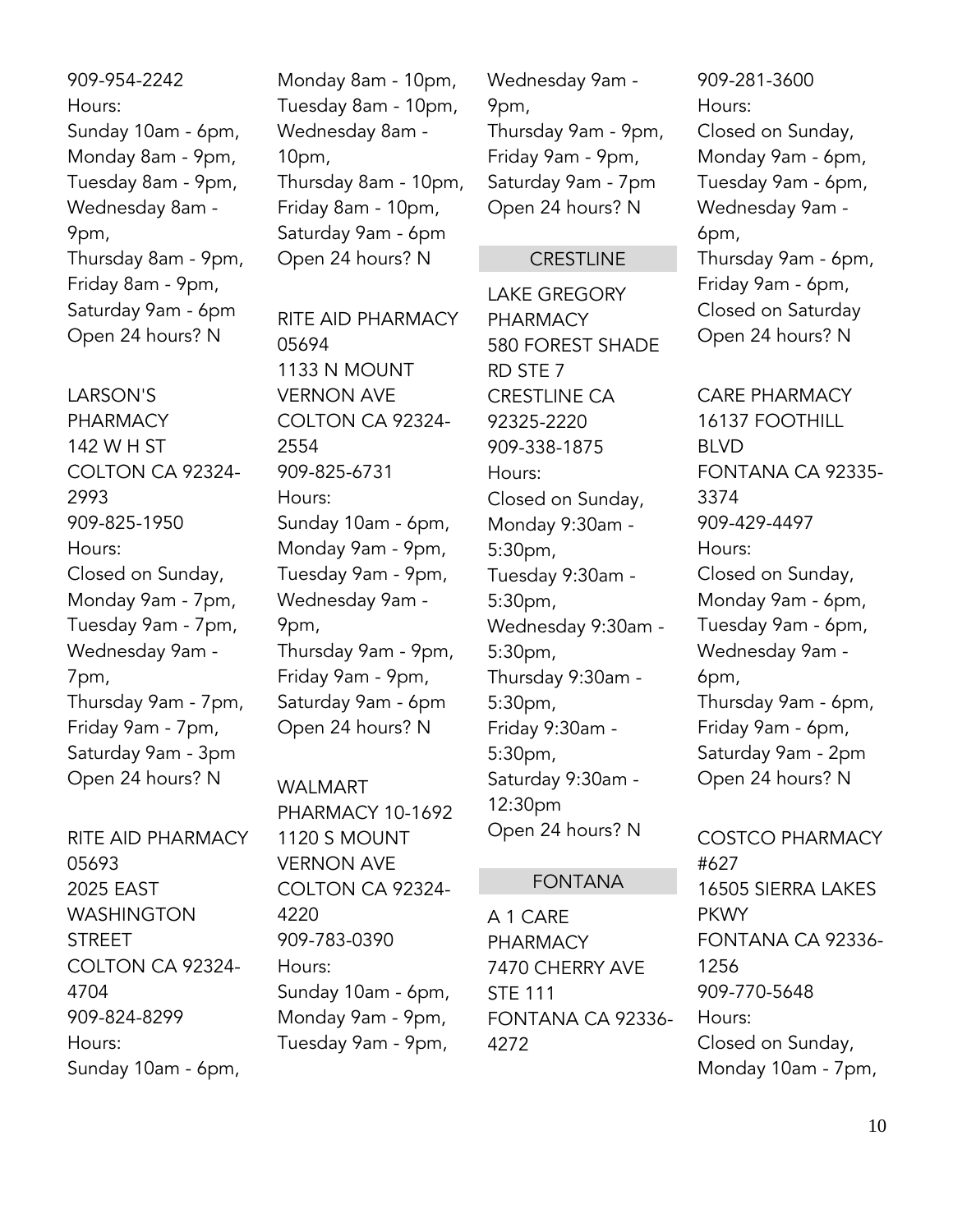Tuesday 10am - 7pm, Wednesday 10am - 7pm, Thursday 10am - 7pm, Friday 10am - 7pm, Saturday 9:30am - 6pm Open 24 hours? N

CVS PHARMACY #08589 15286 SUMMIT AVE FONTANA CA 92336- 0231 909-463-9255 Hours: Sunday 10am - 6pm, Monday 9am - 9pm, Tuesday 9am - 9pm, Wednesday 9am - 9pm, Thursday 9am - 9pm, Friday 9am - 9pm, Saturday 9am - 6pm Open 24 hours? N

CVS PHARMACY #09619 9840 SIERRA FONTANA CA 92335- 0000 909-350-0284 Hours: Sunday 10am - 6pm, Monday 8am - 9pm, Tuesday 8am - 9pm, Wednesday 8am - 9pm, Thursday 8am - 9pm,

Friday 8am - 9pm, Saturday 9am - 6pm Open 24 hours? N

CVS PHARMACY #11035 16049 BASELINE AVE UNIT 1 FONTANA CA 92336- 1830 909-829-1206 Hours: Sunday 10am - 6pm, Monday 8am - 9pm, Tuesday 8am - 9pm, Wednesday 8am - 9pm, Thursday 8am - 9pm, Friday 8am - 9pm, Saturday 9am - 6pm Open 24 hours? N

CVS PHARMACY #16187 16964 SLOVER AVE FONTANA CA 92337- 0000 909-356-0540 Hours: Sunday 9am - 6pm, Monday 9am - 9pm, Tuesday 9am - 9pm, Wednesday 9am - 9pm, Thursday 9am - 9pm, Friday 9am - 9pm, Saturday 9am - 6pm Open 24 hours? N

CVS PHARMACY #17074 15272 SUMMIT AVE FONTANA CA 92336- 0000 909-356-4242 Hours: Sunday 9am - 6pm, Monday 9am - 9pm, Tuesday 9am - 9pm, Wednesday 9am - 9pm, Thursday 9am - 9pm, Friday 9am - 9pm, Saturday 9am - 6pm Open 24 hours? N

FINLEY'S REXALL DRUG 8554 SIERRA AVE FONTANA CA 92335- 0000 909-822-2288 Hours: Closed on Sunday, Monday 9am - 6pm, Tuesday 9am - 6pm, Wednesday 9am - 6pm, Thursday 9am - 6pm, Friday 9am - 6pm, Closed on Saturday Open 24 hours? N

RALPHS PHARMACY 16225 SIERRA LAKES PARKWAY FONTANA CA 92335- 0000

909-357-2525 Hours: Sunday 10am - 6pm, Monday 9am - 9pm, Tuesday 9am - 9pm, Wednesday 9am - 9pm, Thursday 9am - 9pm, Friday 9am - 9pm, Saturday 10am - 6pm Open 24 hours? N

RITE AID PHARMACY 05695 16910 FOOTHILL BOULEVARD FONTANA CA 92335- 3502 909-350-0493 Hours: Sunday 10am - 6pm, Monday 9am - 9pm, Tuesday 9am - 9pm, Wednesday 9am - 9pm, Thursday 9am - 9pm, Friday 9am - 9pm, Saturday 9am - 6pm Open 24 hours? N

RITE AID PHARMACY 05696 11673 CHERRY AVENUE FONTANA CA 92337- 0141 909-357-2031 Hours: Sunday 10am - 6pm,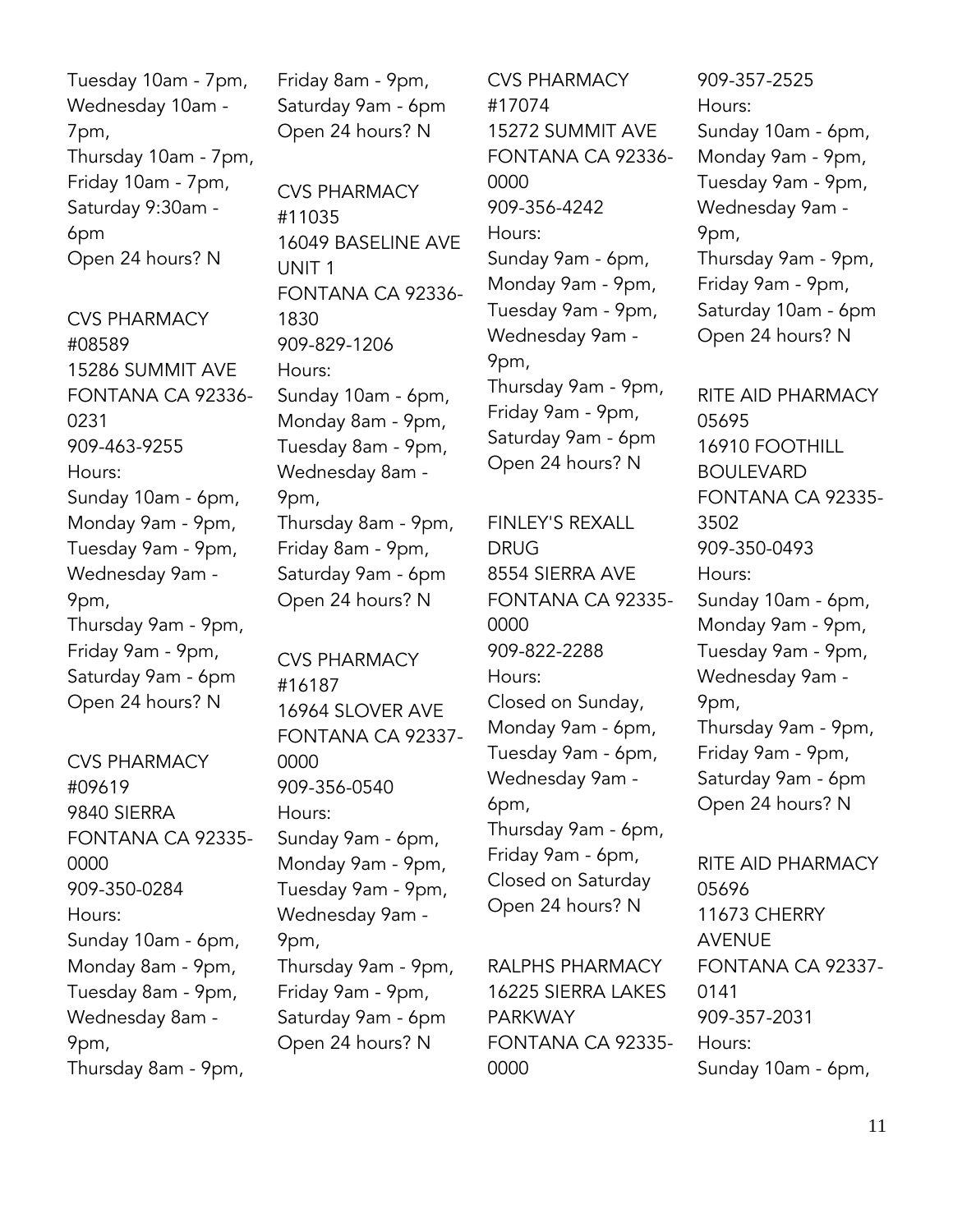Monday 8am - 10pm, Tuesday 8am - 10pm, Wednesday 8am - 10pm, Thursday 8am - 10pm, Friday 8am - 10pm, Saturday 9am - 6pm Open 24 hours? N

RITE AID PHARMACY 05708 9940 SIERRA AVENUE FONTANA CA 92335- 6721 909-822-8122 Hours: Sunday 10am - 6pm, Monday 9am - 9pm, Tuesday 9am - 9pm, Wednesday 9am - 9pm, Thursday 9am - 9pm, Friday 9am - 9pm, Saturday 9am - 6pm Open 24 hours? N

RITE AID PHARMACY 06482 15331 BASELINE AVENUE FONTANA CA 92336- 0000 909-574-2831 Hours: Sunday 10am - 6pm, Monday 8am - 10pm, Tuesday 8am - 10pm, Wednesday 8am - 10pm,

Thursday 8am - 10pm, Friday 8am - 10pm, Saturday 9am - 6pm Open 24 hours? N

SIERRA SAN ANTONIO PHARMACY 16465 SIERRA LAKES PKWY STE 110 FONTANA CA 92336- 0000 909-574-9620 Hours: Closed on Sunday, Monday 9am - 6pm, Tuesday 9am - 6pm, Wednesday 9am - 6pm, Thursday 9am - 6pm, Friday 9am - 6pm, Saturday 9am - 1:30pm Open 24 hours? N

ST HELENS MEDICAL PHARMACY 17577 ARROW BLVD STE 101 FONTANA CA 92335- 0000 909-428-9842 Hours: Closed on Sunday, Monday 9am - 5pm, Tuesday 9am - 5pm, Wednesday 9am - 5pm, Thursday 9am - 5pm,

Friday 9am - 5pm, Closed on Saturday Open 24 hours? N

ST MINA PHARMACY 8110 MANGO AVE STE 105 FONTANA CA 92335- 3603 909-350-3200 Hours: Closed on Sunday, Monday 8am - 6pm, Tuesday 8am - 6pm, Wednesday 8am - 6pm, Thursday 8am - 6pm, Friday 8am - 6pm, Closed on Saturday Open 24 hours? N

ST MINA PHARMACY AND HOME CARE 16701 VALLEY BLVD SUITE E FONTANA CA 92335- 6696 909-823-2515 Hours: Closed on Sunday, Monday 9am - 6:30pm, Tuesday 9am - 6:30pm, Wednesday 9am - 6:30pm, Thursday 9am - 6:30pm, Friday 9am - 6:30pm,

Closed on Saturday Open 24 hours? N

VONS PHARMACY #1742 7390 CHERRY AVE FONTANA CA 92336- 4204 909-429-3933 Hours: Sunday 9am - 5pm, Monday 9am - 9pm, Tuesday 9am - 9pm, Wednesday 9am - 9pm, Thursday 9am - 9pm, Friday 9am - 9pm, Saturday 9am - 5pm Open 24 hours? N

WALGREENS #10768 11121 SIERRA AVE FONTANA CA 92337- 9310 909-356-9715 Hours: Sunday 10am - 6pm, Monday 8am - 9pm, Tuesday 8am - 9pm, Wednesday 8am - 9pm, Thursday 8am - 9pm, Friday 8am - 9pm, Saturday 9am - 6pm Open 24 hours? N

WALGREENS #5372 16108 FOOTHILL BLVD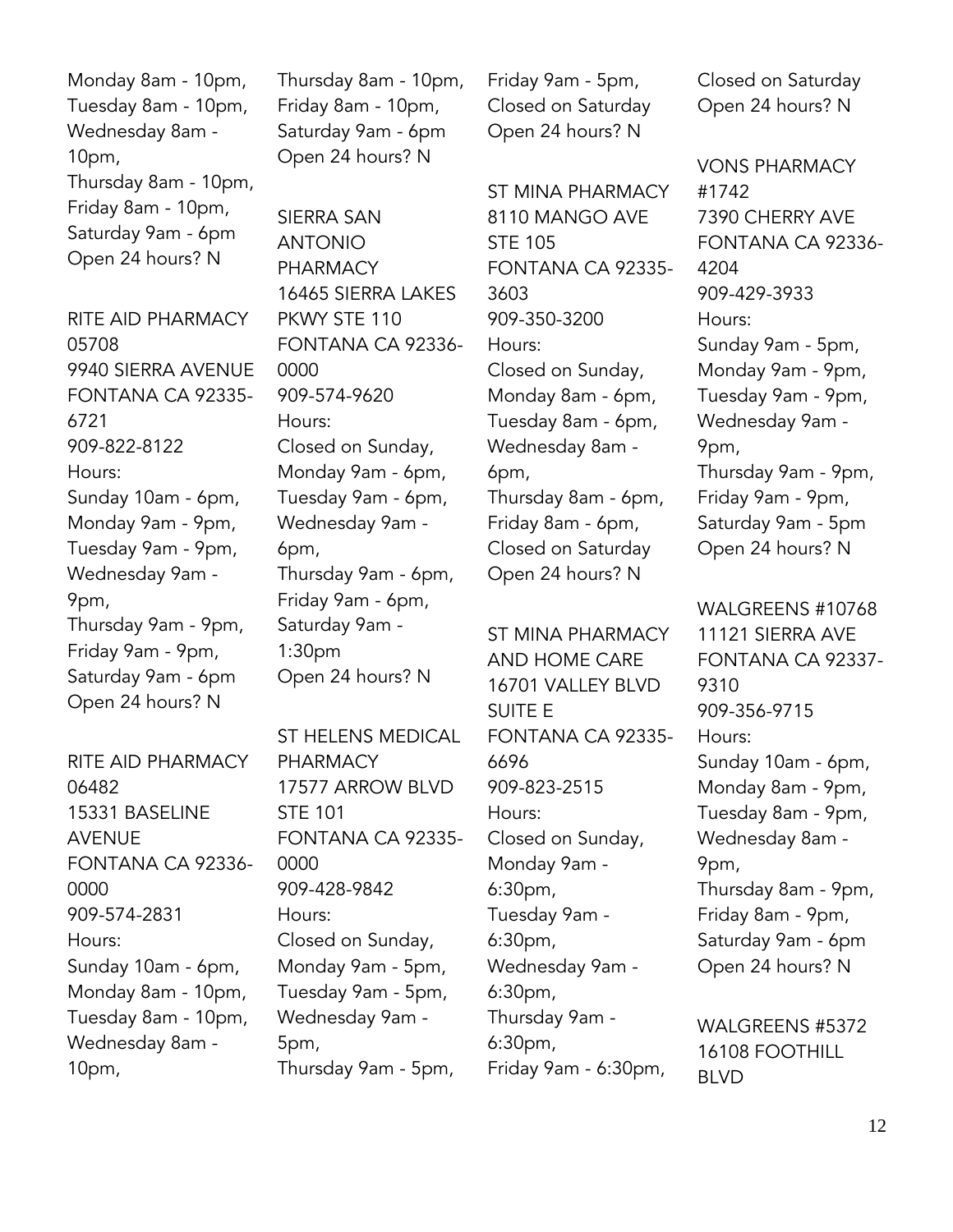FONTANA CA 92335- 3356 909-357-6900 Hours: Sunday 8am - 9pm, Monday 8am - 9pm, Tuesday 8am - 9pm, Wednesday 8am - 9pm, Thursday 8am - 9pm, Friday 8am - 9pm, Saturday 8am - 9pm Open 24 hours? N

WALGREENS #9588 16145 SIERRA LAKES PKWY FONTANA CA 92336- 1243 909-356-9167 Hours: Sunday 10am - 6pm, Monday 8am - 9pm, Tuesday 8am - 9pm, Wednesday 8am - 9pm, Thursday 8am - 9pm, Friday 8am - 9pm, Saturday 9am - 6pm Open 24 hours? N

WALMART PHARMACY 10-1756 17251 FOOTHILL BLVD FONTANA CA 92335- 9044 909-355-4885 Hours:

Sunday 10am - 6pm, Monday 9am - 9pm, Tuesday 9am - 9pm, Wednesday 9am - 9pm, Thursday 9am - 9pm, Friday 9am - 9pm, Saturday 9am - 7pm Open 24 hours? N

#### GRAND TERRACE

CVS PHARMACY #08825 12071 MT VERNON AVE, GRAND TERRACE CA 92313-0000 909-514-0287 Hours: Sunday 10am - 6pm, Monday 8am - 9pm, Tuesday 8am - 9pm, Wednesday 8am - 9pm, Thursday 8am - 9pm, Friday 8am - 9pm, Saturday 9am - 6pm Open 24 hours? N

SAN MANUEL INDIAN HEALTH CLINIC PHARMACY 11980 MOUNT VERNON AVE GRAND TERRACE CA 92313-5172 909-864-1097 Hours: Closed on Sunday,

Monday 8am - 5pm, Tuesday 8am - 5pm, Wednesday 8am - 5pm, Thursday 8am - 7pm, Friday 8am - 2pm, Closed on Saturday Open 24 hours? N

WALGREENS #12841 22456 BARTON RD GRAND TERRACE CA 92313-5009 909-824-2619 Hours: Sunday 10am - 6pm, Monday 8am - 9pm, Tuesday 8am - 9pm, Wednesday 8am - 9pm, Thursday 8am - 9pm, Friday 8am - 9pm, Saturday 9am - 6pm Open 24 hours? N

#### **HESPERIA**

A FAMILY PHARMACY 11919 HESPERIA RD STE C HESPERIA CA 92345- 0000 760-244-3777 Hours: Closed on Sunday, Monday 8:30am - 6pm, Tuesday 8:30am - 6pm,

Wednesday 8:30am - 6pm, Thursday 8:30am - 6pm, Friday 8:30am - 6pm, Closed on Saturday Open 24 hours? N

CVS PHARMACY #09644 16975 BEAR VALLEY DRIVE HESPERIA CA 92345- 0000 760-947-7043 Hours: Sunday 10am - 6pm, Monday 8am - 10pm, Tuesday 8am - 10pm, Wednesday 8am - 10pm, Thursday 8am - 10pm, Friday 8am - 10pm, Saturday 9am - 6pm Open 24 hours? N

CVS PHARMACY #17519 12795 MAIN ST HESPERIA CA 92345- 0000 760-949-3064 Hours: Sunday 9am - 6pm, Monday 9am - 9pm, Tuesday 9am - 9pm, Wednesday 9am - 9pm, Thursday 9am - 9pm,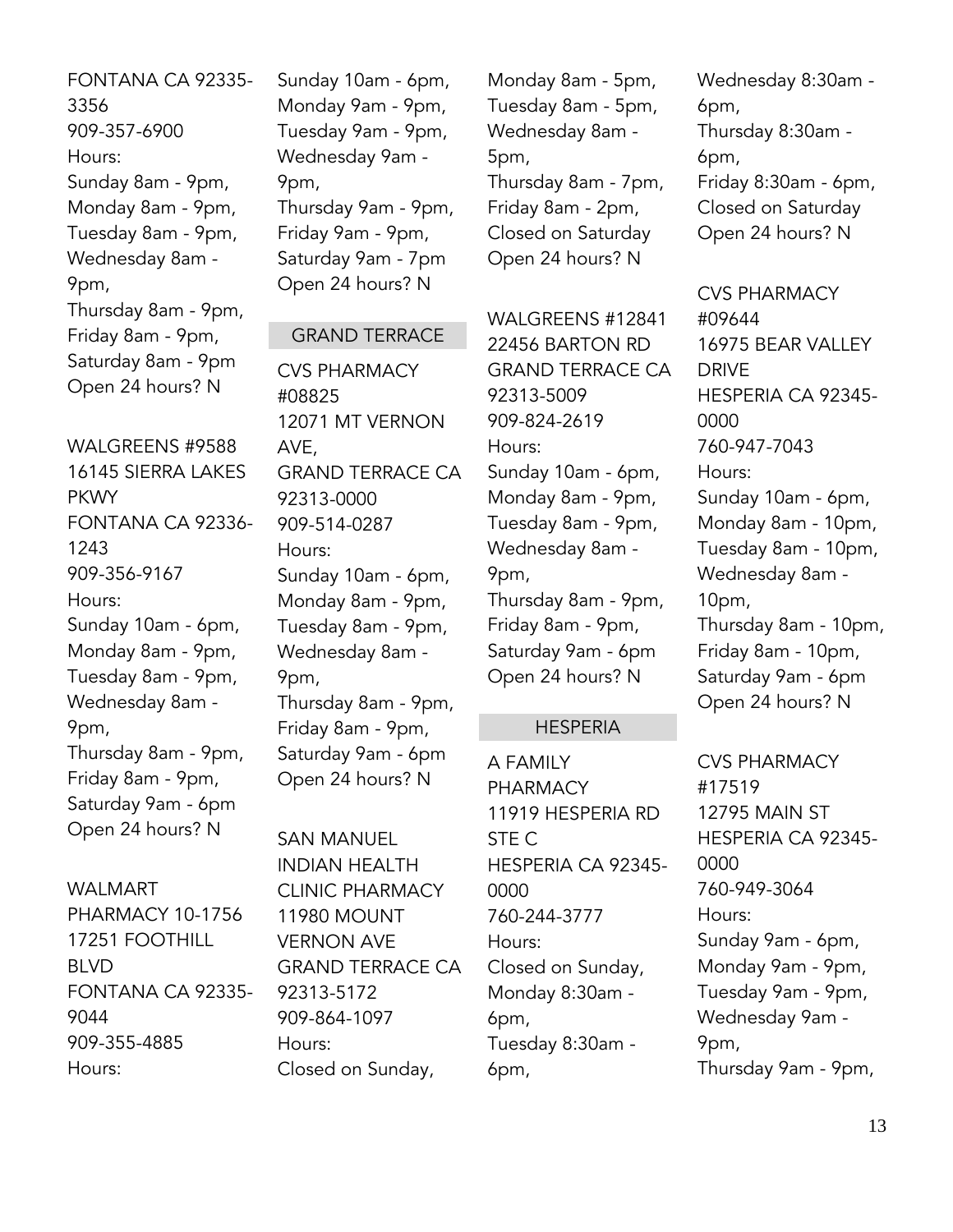Friday 9am - 9pm, Saturday 9am - 6pm Open 24 hours? N

RITE AID PHARMACY 05697 15510 MAIN STREET HESPERIA CA 92345- 3427 760-948-1472 Hours: Sunday 10am - 6pm, Monday 8am - 10pm, Tuesday 8am - 10pm, Wednesday 8am - 10pm, Thursday 8am - 10pm, Friday 8am - 10pm, Saturday 9am - 6pm Open 24 hours? N

RITE AID PHARMACY 06276 17441 MAIN STREET HESPERIA CA 92345- 6268 760-948-4430 Hours: Sunday 10am - 6pm, Monday 8am - 10pm, Tuesday 8am - 10pm, Wednesday 8am - 10pm, Thursday 8am - 10pm, Friday 8am - 10pm, Saturday 9am - 6pm Open 24 hours? N

THE MEDICINE SHOPPE PHARMACY 15555 MAIN ST STE D8 HESPERIA CA 92345- 3423 760-948-1000 Hours: Closed on Sunday, Monday 9am - 6pm, Tuesday 9am - 6pm, Wednesday 9am - 6pm, Thursday 9am - 6pm, Friday 9am - 6pm, Saturday 9am - 2pm Open 24 hours? N

WALGREENS #2223 17383 MAIN ST HESPERIA CA 92345- 6111 760-948-0481 Hours: Sunday 10am - 6pm, Monday 8am - 9pm, Tuesday 8am - 9pm, Wednesday 8am - 9pm, Thursday 8am - 9pm, Friday 8am - 9pm, Saturday 9am - 6pm Open 24 hours? N

WALGREENS #5556 17051 BEAR VALLEY RD HESPERIA CA 92345- 1845

760-948-7901 Hours: NR Open 24 hours? Y

WALGREENS #9780 15480 MAIN ST HESPERIA CA 92345- 3318 760-947-2283 Hours: Sunday 10am - 6pm, Monday 8am - 9pm, Tuesday 8am - 9pm, Wednesday 8am - 9pm, Thursday 8am - 9pm, Friday 8am - 9pm, Saturday 9am - 6pm Open 24 hours? N

WALMART PHARMACY 10-4340 13401 MAIN ST HESPERIA CA 92345- 9123 760-244-7035 Hours: Sunday 10am - 6pm, Monday 9am - 9pm, Tuesday 9am - 9pm, Wednesday 9am - 9pm, Thursday 9am - 9pm, Friday 9am - 9pm, Saturday 9am - 7pm Open 24 hours? N

HIGHLAND

CVS PHARMACY #08436 27310 BASELINE ST HIGHLAND CA 92346-0000 909-862-4048 Hours: Sunday 10am - 6pm, Monday 8am - 9pm, Tuesday 8am - 9pm, Wednesday 8am - 9pm, Thursday 8am - 9pm, Friday 8am - 9pm, Saturday 10am - 6pm Open 24 hours? N

CVS PHARMACY #09313 7241 BOULDER AVE HIGHLAND CA 92346-0000 909-425-1298 Hours: Sunday 10am - 6pm, Monday 8am - 9pm, Tuesday 8am - 9pm, Wednesday 8am - 9pm, Thursday 8am - 9pm, Friday 8am - 9pm, Saturday 9am - 6pm Open 24 hours? N

PREVEON SPECIALTY PHARMACY 7223 CHURCH ST SUITE A-19 HIGHLAND CA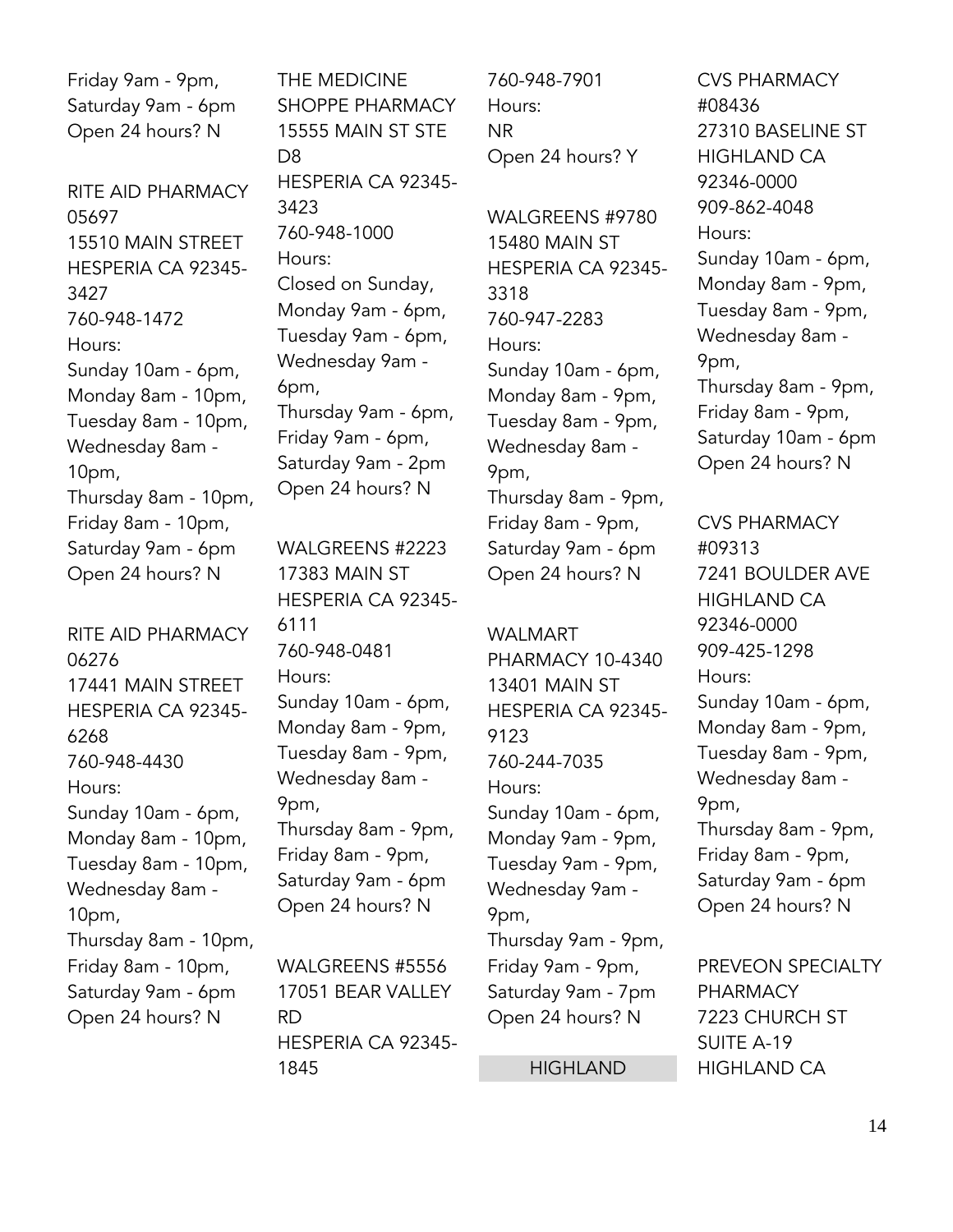92346-0000 909-266-0016 Hours: Closed on Sunday, Monday 9am - 5:30pm, Tuesday 9am - 5:30pm, Wednesday 9am - 5:30pm, Thursday 9am - 5:30pm, Friday 9am - 5:30pm, Closed on Saturday Open 24 hours? N

SAVON PHARMACY #2303 7201 BOULDER AVE HIGHLAND CA 92346-3313 909-425-1194 Hours: Sunday 10am - 6pm, Monday 9am - 7pm, Tuesday 9am - 7pm, Wednesday 9am - 7pm, Thursday 9am - 7pm, Friday 9am - 7pm, Saturday 9am - 5pm Open 24 hours? N

WALGREENS #5300 27951 BASELINE ST HIGHLAND CA 92346-3346 909-864-5701 Hours:

Sunday 10am - 6pm, Monday 8am - 9pm, Tuesday 8am - 9pm, Wednesday 8am - 9pm, Thursday 8am - 9pm, Friday 8am - 9pm, Saturday 9am - 6pm Open 24 hours? N

WAI MART PHARMACY 10-1914 4210 HIGHLAND AVE HIGHLAND CA 92346-2742 909-425-8687 Hours: Sunday 10am - 6pm, Monday 9am - 9pm, Tuesday 9am - 9pm, Wednesday 9am - 9pm, Thursday 9am - 9pm, Friday 9am - 9pm, Saturday 9am - 7pm Open 24 hours? N

#### JOSHUA TREE

STAR PHARMACY 6448 HALLEE RD STE  $\mathcal{P}$ JOSHUA TREE CA 92252-1908 760-366-3653 Hours: Closed on Sunday, Monday 9am - 6pm, Tuesday 9am - 6pm,

Wednesday 9am - 6pm, Thursday 9am - 6pm, Friday 9am - 6pm, Saturday 9am - 3pm Open 24 hours? N

#### LAKE ARROWHEAD

BEEMANS LAKE ARROWHEAD PHARMACY 29099 HOSPITAL RD STE 101 LAKE ARROWHEAD CA 92352-0000 909-337-0747 Hours: Closed on Sunday, Monday 9am - 5:30pm, Tuesday 9am - 5:30pm, Wednesday 9am - 5:30pm, Thursday 9am - 5:30pm, Friday 9am - 5:30pm, Closed on Saturday Open 24 hours? N

PHARMACY OF THE WOODS 28200 HIGHWAY 189 STE N-150 LAKE ARROWHEAD CA 92352-0000 909-336-3999 Hours: Closed on Sunday,

Monday 9am - 5pm, Tuesday 9am - 5pm, Wednesday 9am - 5pm, Thursday 9am - 5pm, Friday 9am - 5pm, Saturday 10am - 2pm Open 24 hours? N

#### LOMA LINDA

LLUMC OUTPATIENT PHARMACY 11234 ANDERSON ST SUITE 1110A LOMA LINDA CA 92354-0000 909-558-4500 Hours: Sunday 9am - 5:30pm, Monday 8am - 8pm, Tuesday 8am - 8pm, Wednesday 8am - 8pm, Thursday 8am - 8pm, Friday 8am - 8pm, Saturday 9am - 5:30pm Open 24 hours? N

LOMA LINDA HEALTH PHARMACY 11382 MOUNTAIN VIEW DR STE A 2 LOMA LINDA CA 92354-0000 909-796-3780 Hours: Closed on Sunday,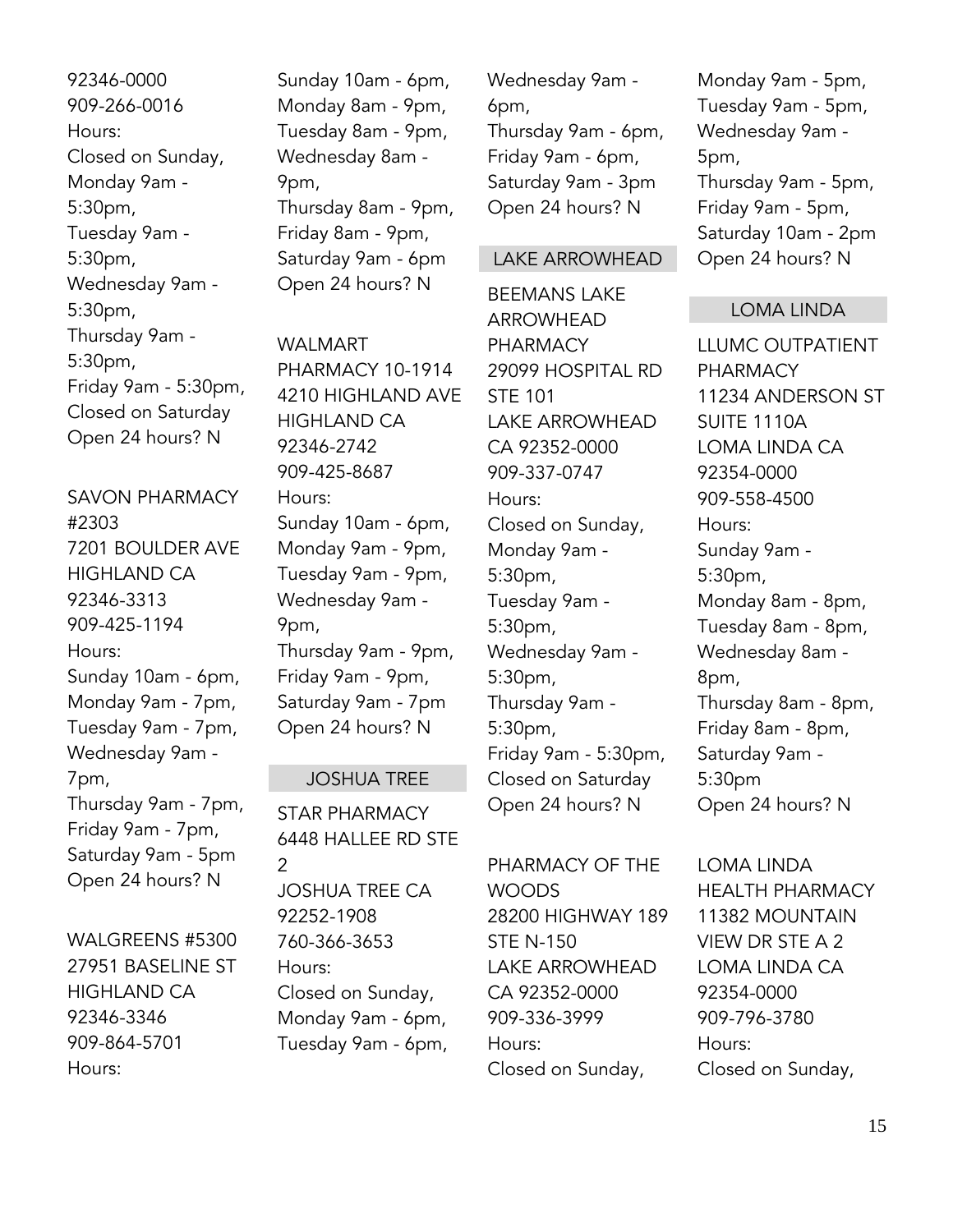Monday 9am - 6pm, Tuesday 9am - 6pm, Wednesday 9am - 6pm, Thursday 9am - 6pm, Friday 9am - 6pm, Closed on Saturday Open 24 hours? N

LOMA LINDA PHARMACY 25620 BARTON RD LOMA LINDA CA 92354-0000 909-796-8308 Hours: Closed on Sunday, Monday 9am - 6pm, Tuesday 9am - 6pm, Wednesday 9am - 6pm, Thursday 9am - 6pm, Friday 9am - 6pm, Closed on Saturday Open 24 hours? N

LOMA LINDA UNIV FACULTY PHARMACY 11370 ANDERSON ST STE 1000 LOMA LINDA CA 92354-0000 909-558-2804 Hours: Closed on Sunday, Monday 8:30am - 5:30pm, Tuesday 8:30am - 5:30pm,

Wednesday 8:30am - 5:30pm, Thursday 8:30am - 5:30pm, Friday 8:30am - 4:30pm, Closed on Saturday Open 24 hours? N

LOMA LINDA UNIVERSITY **COMMUNITY** PHARMACY 25455 BARTON RD STE 111A LOMA LINDA CA 92354-0000 909-558-6447 Hours: Closed on Sunday, Monday 9am - 5:30pm, Tuesday 9am - 5:30pm, Wednesday 9am - 5:30pm, Thursday 9am - 5:30pm, Friday 9am - 4pm, Closed on Saturday Open 24 hours? N

RITE AID PHARMACY 06256 25710 BARTON ROAD LOMA LINDA CA 92354-3856

909-799-0591 Hours: Sunday 10am - 6pm, Monday 8am - 10pm, Tuesday 8am - 10pm, Wednesday 8am - 10pm, Thursday 8am - 10pm, Friday 8am - 10pm, Saturday 9am - 6pm Open 24 hours? N

#### WALMART

PHARMACY 10-2998 25755 BARTON RD LOMA LINDA CA 92354-3812 909-283-7261 Hours: Sunday 10am - 6pm, Monday 9am - 9pm, Tuesday 9am - 9pm, Wednesday 9am - 9pm, Thursday 9am - 9pm, Friday 9am - 9pm, Saturday 9am - 7pm Open 24 hours? N

#### **MONTCLAIR**

ABC PHARMACY 5050 SAN BERNARDINO ST STE 110 MONTCLAIR CA 91763-0000 909-264-1331 Hours: Closed on Sunday,

Monday 8:30am - 5:30pm, Tuesday 8:30am - 5:30pm, Wednesday 8:30am - 5:30pm, Thursday 8:30am - 5:30pm, Friday 8:30am - 5:30pm, Closed on Saturday Open 24 hours? N

CANARY PHARMACY 4950 SAN BERNARDINO ST #101A MONTCLAIR CA 91763-0000 909-445-0805 Hours: Closed on Sunday, Monday 9am - 6pm, Tuesday 9am - 6pm, Wednesday 9am - 6pm, Thursday 9am - 6pm, Friday 9am - 6pm, Closed on Saturday Open 24 hours? N

COSTCO PHARMACY #686 9404 CENTRAL AVE MONTCLAIR CA 91763-2421 909-575-5003 Hours: Closed on Sunday,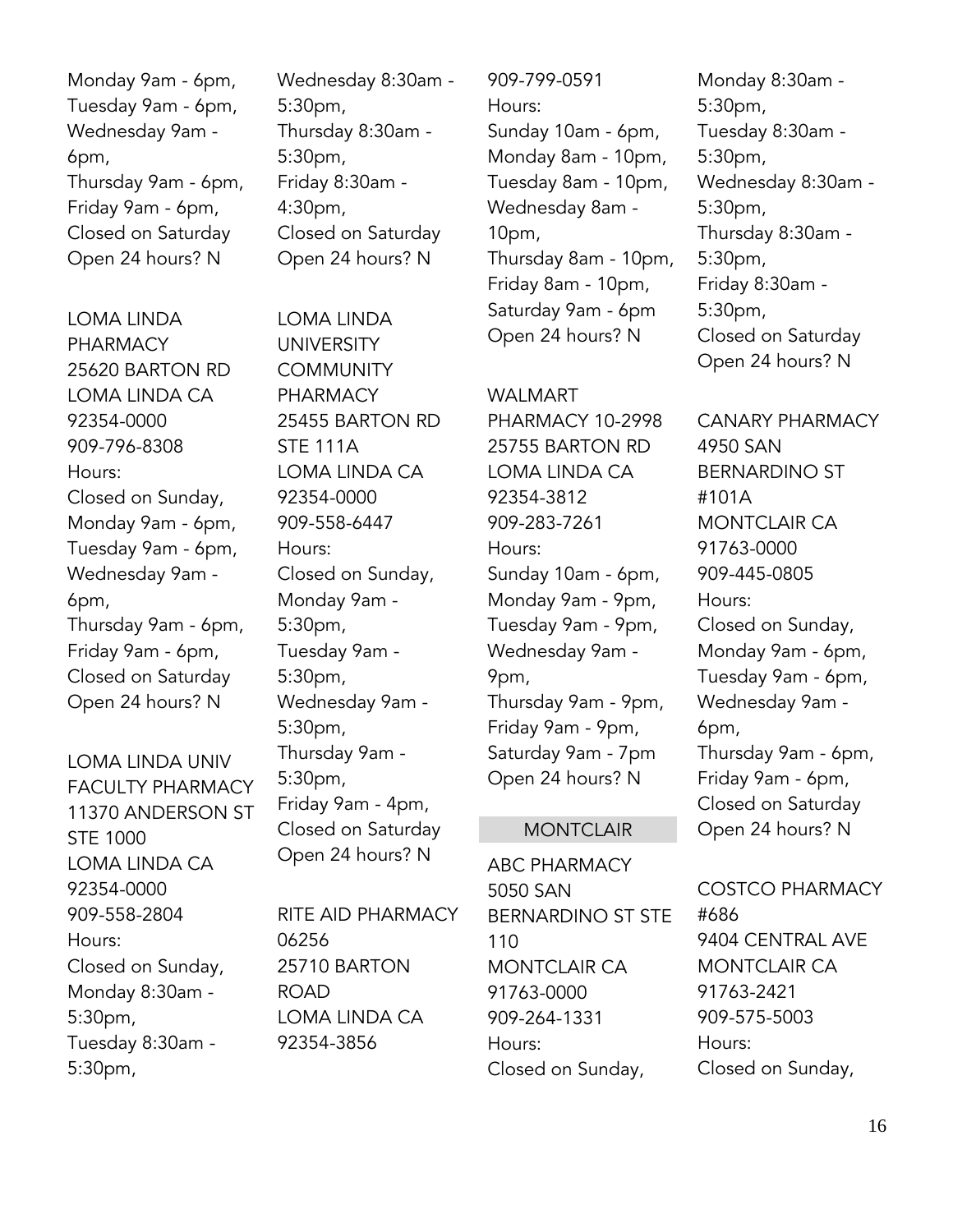Monday 10am - 7pm, Tuesday 10am - 7pm, Wednesday 10am - 7pm, Thursday 10am - 7pm, Friday 10am - 7pm, Saturday 9:30am - 6pm Open 24 hours? N

CVS PHARMACY #09745 4535 HOLT BLVD MONTCLAIR CA 91763-0000 909-624-4177 Hours: Sunday 10am - 6pm, Monday 8am - 9pm, Tuesday 8am - 9pm, Wednesday 8am - 9pm, Thursday 8am - 9pm, Friday 8am - 9pm, Saturday 9am - 6pm Open 24 hours? N

CVS PHARMACY #16760 9052 CENTRAL AVE MONTCLAIR CA 91763-0000 909-447-6785 Hours: Sunday 11am - 5pm, Monday 9am - 7pm, Tuesday 9am - 7pm, Wednesday 9am - 7pm,

Thursday 9am - 7pm, Friday 9am - 7pm, Saturday 9am - 5pm Open 24 hours? N

**MONTCLAIR** PHARMACY 5404 MORENO ST STE F MONTCLAIR CA 91763-1665 909-920-0100 Hours: Closed on Sunday, Monday 9am - 6pm, Tuesday 9am - 6pm, Wednesday 9am - 6pm, Thursday 9am - 6pm, Friday 9am - 6pm, Saturday 9am - 1pm Open 24 hours? N

MONTE VISTA PHARMACY 9635 MONTE VISTA AVE STE 202 MONTCLAIR CA 91763-2235 909-624-9633 Hours: Closed on Sunday, Monday 9am - 6pm, Tuesday 9am - 6pm, Wednesday 9am - 6pm, Thursday 9am - 6pm, Friday 9am - 6pm,

Closed on Saturday Open 24 hours? N

THE MEDICINE **SHOPPF** 9675 MONTE VISTA AVE STE A MONTCLAIR CA 91763-2213 909-542-9365 Hours: Closed on Sunday, Monday 9am - 6pm, Tuesday 9am - 6pm, Wednesday 9am - 6pm, Thursday 9am - 6pm, Friday 9am - 6pm, Saturday 10am - 1pm Open 24 hours? N

#### **NEEDLES**

RITE AID PHARMACY 05699 1020 EAST BROADWAY STREET NEEDLES CA 92363- 3809 760-326-2944 Hours: Sunday 10am - 6pm, Monday 8am - 8pm, Tuesday 8am - 8pm, Wednesday 8am - 8pm, Thursday 8am - 8pm, Friday 8am - 8pm,

Saturday 9am - 6pm Open 24 hours? N

#### ONTARIO

ABC PHARMACY 2920 INLAND EMPIRE BLVD STE 112 ONTARIO CA 91764- 6581 909-291-3800 Hours: Closed on Sunday, Monday 8am - 5pm, Tuesday 8am - 5pm, Wednesday 8am - 5pm, Thursday 8am - 5pm, Friday 8am - 5pm, Closed on Saturday Open 24 hours? N

CVS PHARMACY #09727 2456 S GROVE AVE ONTARIO CA 91761- 0000 909-947-9390 Hours: Sunday 10am - 6pm, Monday 9am - 9pm, Tuesday 9am - 9pm, Wednesday 9am - 9pm, Thursday 9am - 9pm, Friday 9am - 9pm, Saturday 10am - 6pm Open 24 hours? N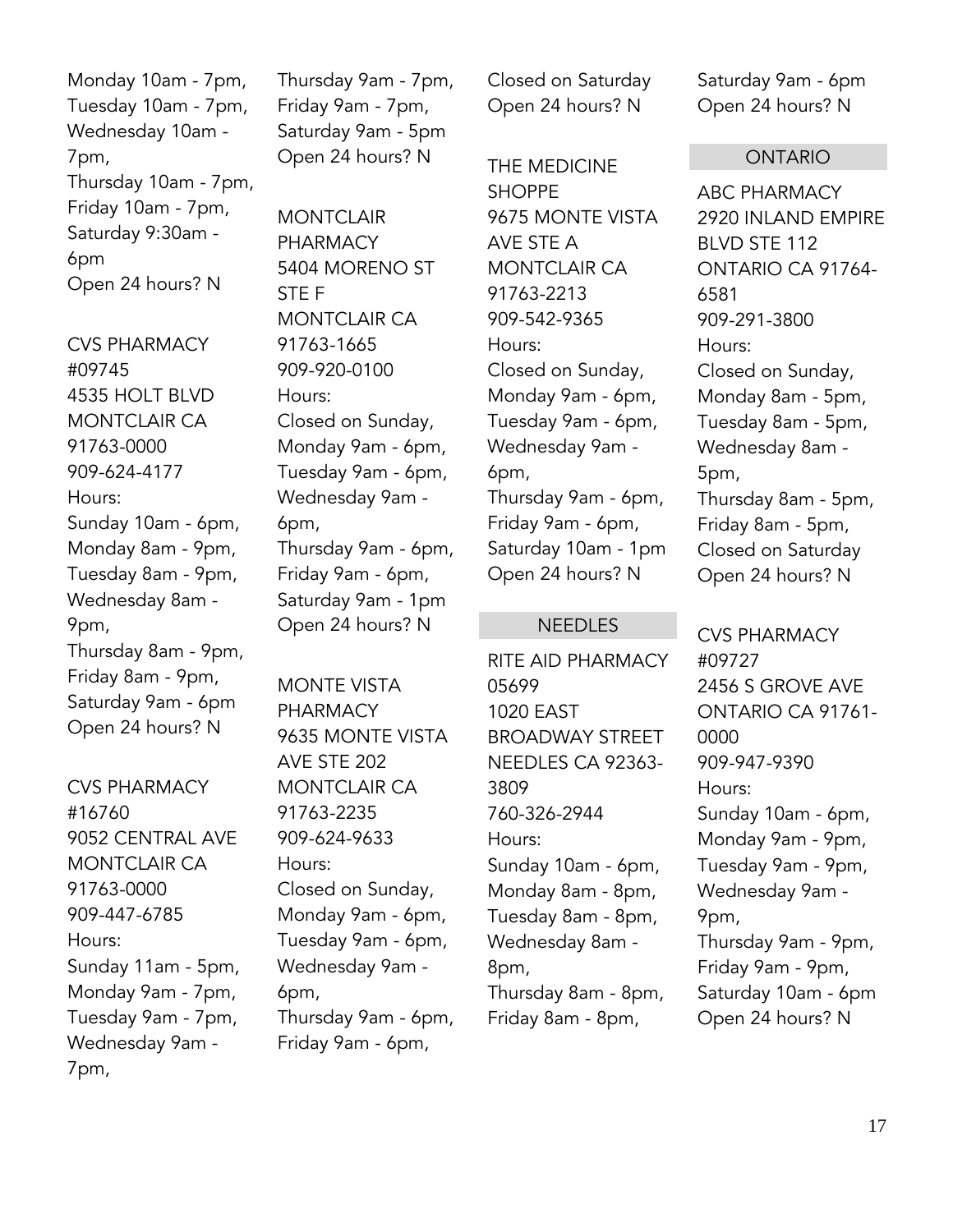CVS PHARMACY #09729 2238A S EUCLID AVE ONTARIO CA 91762- 0000 909-391-0263 Hours: Closed on Sunday, Monday 8am - 9pm, Tuesday 8am - 9pm, Wednesday 8am - 9pm, Thursday 8am - 9pm, Friday 8am - 9pm, Saturday 10am - 6pm Open 24 hours? N

CVS PHARMACY #17320 4200 E 4TH ST ONTARIO CA 91764- 0000 909-579-3041 Hours: Sunday 11am - 5pm, Monday 9am - 7pm, Tuesday 9am - 7pm, Wednesday 9am - 7pm, Thursday 9am - 7pm, Friday 9am - 7pm, Saturday 9am - 5pm Open 24 hours? N

ONTARIO PHARMACY INC 666 EAST E ST ONTARIO CA 91764- 4228

909-986-8161 Hours: Closed on Sunday, Monday 9am - 6pm, Tuesday 9am - 6pm, Wednesday 9am - 6pm, Thursday 9am - 6pm, Friday 9am - 6pm, Closed on Saturday Open 24 hours? N

PRXP OF CA LLC 4345 E LOWELL ST SUITES C AND D ONTARIO CA 91761- 2222 888-505-1485 Hours: Closed on Sunday, Monday 9am - 5pm, Tuesday 9am - 5pm, Wednesday 9am - 5pm, Thursday 9am - 5pm, Friday 9am - 5pm, Closed on Saturday Open 24 hours? N

RITE AID PHARMACY 05598 222 WEST G STREET ONTARIO CA 91762- 3228 909-984-3913 Hours: Sunday 10am - 6pm, Monday 9am - 9pm, Tuesday 9am - 9pm,

Wednesday 9am - 9pm, Thursday 9am - 9pm, Friday 9am - 9pm, Saturday 9am - 6pm Open 24 hours? N

RITE AID PHARMACY 05600 1050 NORTH MOUNTAIN AVENUE ONTARIO CA 91762- 2114 909-986-1509 Hours: Sunday 10am - 6pm, Monday 8am - 10pm, Tuesday 8am - 10pm, Wednesday 8am - 10pm, Thursday 8am - 10pm, Friday 8am - 10pm, Saturday 9am - 6pm Open 24 hours? N

RITE AID PHARMACY 05602 1841 EAST 4TH STREET ONTARIO CA 91764- 2601 909-983-8202 Hours: Sunday 10am - 6pm, Monday 8am - 10pm, Tuesday 8am - 10pm, Wednesday 8am - 10pm, Thursday 8am - 10pm, Friday 8am - 10pm, Saturday 9am - 6pm Open 24 hours? N

RITE AID PHARMACY 06318 3000 SOUTH ARCHIBALD AVENUE ONTARIO CA 91761- 7918 909-773-0073 Hours: Sunday 10am - 6pm, Monday 9am - 9pm, Tuesday 9am - 9pm, Wednesday 9am - 9pm, Thursday 9am - 9pm, Friday 9am - 9pm, Saturday 9am - 6pm Open 24 hours? N

SAMS PHARMACY 10-6619 951 N MILLIKEN AVE ONTARIO CA 91764- 5008 909-476-9083 Hours: Closed on Sunday, Monday 9am - 7pm, Tuesday 9am - 7pm, Wednesday 9am - 7pm, Thursday 9am - 7pm, Friday 9am - 7pm, Saturday 9am - 5pm Open 24 hours? N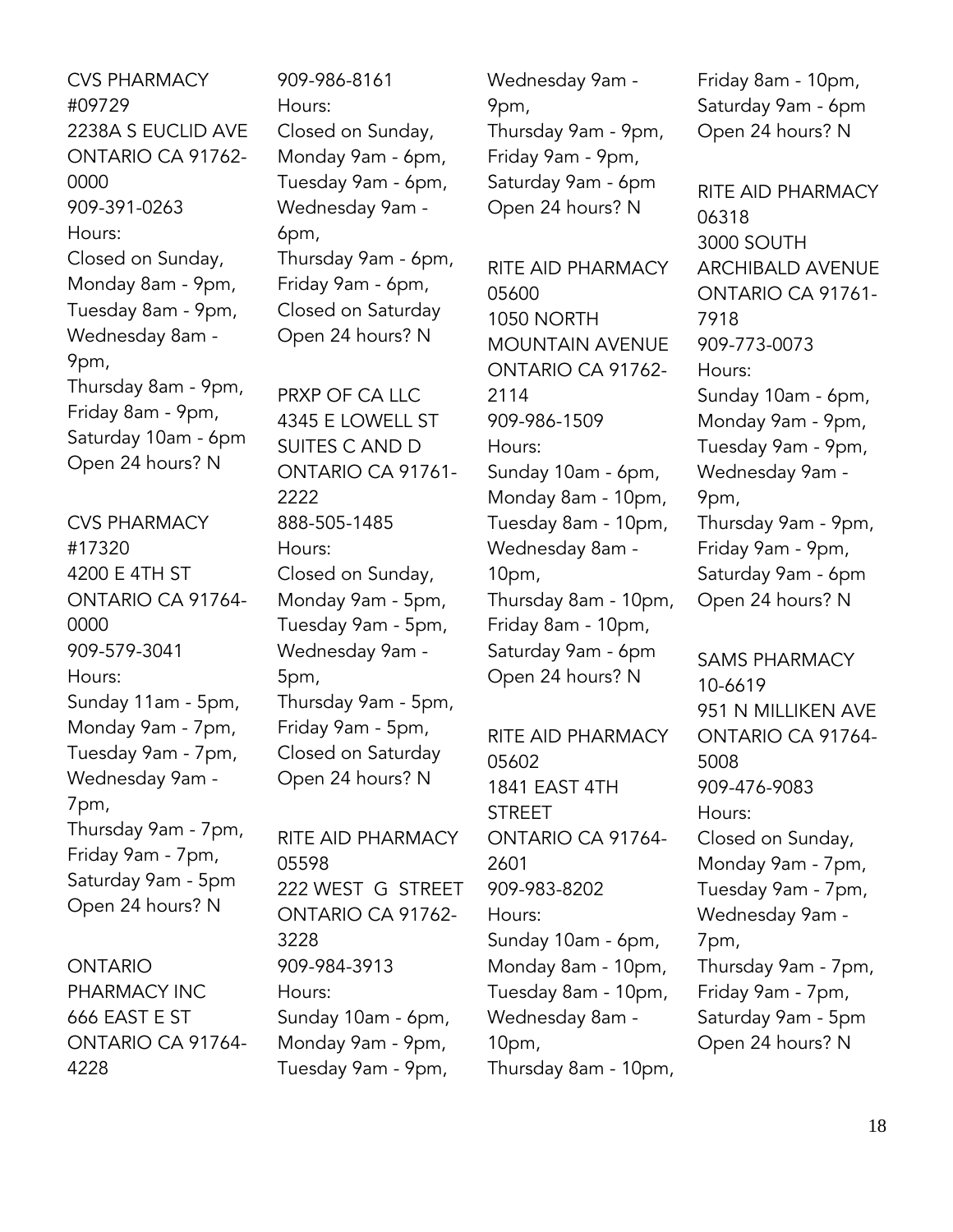THE MEDICINE SHOPPE PHARMACY 1520 NORTH MOUNTAIN AVE STE 125 ONTARIO CA 91762- 0000 909-391-3542 Hours: Closed on Sunday, Monday 9:30am - 6pm, Tuesday 9:30am - 6pm, Wednesday 9:30am - 6pm, Thursday 9:30am - 6pm, Friday 9:30am - 6pm, Closed on Saturday Open 24 hours? N

VIDA DRUG STORE AND PHARMACY 437 N EUCLID AVE STE B ONTARIO CA 91762- 0000 909-983-0999 Hours: Closed on Sunday, Monday 9am - 6pm, Tuesday 9am - 6pm, Wednesday 9am - 6pm, Thursday 9am - 6pm, Friday 9am - 6pm, Saturday 10am - 3pm Open 24 hours? N

WALGREENS #10202 2245 S EUCLID AVE ONTARIO CA 91762- 6519 909-984-0140 Hours: Sunday 10am - 6pm, Monday 8am - 9pm, Tuesday 8am - 9pm, Wednesday 8am - 9pm, Thursday 8am - 9pm, Friday 8am - 9pm, Saturday 9am - 6pm Open 24 hours? N

WALGREENS #6147 2950 S ARCHIBALD AVE ONTARIO CA 91761- 7303 909-923-9934 Hours: Sunday 10am - 6pm, Monday 8am - 9pm, Tuesday 8am - 9pm, Wednesday 8am - 9pm, Thursday 8am - 9pm, Friday 8am - 9pm, Saturday 9am - 6pm Open 24 hours? N

WALMART PHARMACY 10-3796 1333 N MOUNTAIN AVE ONTARIO CA 91762- 1105

909-321-3172 Hours: Sunday 10am - 6pm, Monday 9am - 9pm, Tuesday 9am - 9pm, Wednesday 9am - 9pm, Thursday 9am - 9pm, Friday 9am - 9pm, Saturday 9am - 7pm Open 24 hours? N

#### PHELAN

RITE AID PHARMACY 05700 4120 PHELAN ROAD PHELAN CA 92371- 8912 760-868-3413 Hours: Sunday 10am - 6pm, Monday 8am - 10pm, Tuesday 8am - 10pm, Wednesday 8am - 10pm, Thursday 8am - 10pm, Friday 8am - 10pm, Saturday 9am - 6pm Open 24 hours? N

THE MEDICINE SHOPPE 4050 PHELAN RD STE 8 PHELAN CA 92371- 4454 760-868-2800 Hours: Closed on Sunday,

Monday 9am - 6pm, Tuesday 9am - 6pm, Wednesday 9am - 6pm, Thursday 9am - 6pm, Friday 9am - 6pm, Saturday 9am - 2pm Open 24 hours? N

#### RANCHO CUCAMONGA

ABC PHARMACY 7974 HAVEN AVE STE 120 RANCHO CUCAMONGA CA 91730-3052 909-285-1118 Hours: Closed on Sunday, Monday 9am - 6pm, Tuesday 9am - 6pm, Wednesday 9am - 6pm, Thursday 9am - 6pm, Friday 9am - 6pm, Closed on Saturday Open 24 hours? N

COSTCO PHARMACY #678 11800 4TH ST RANCHO CUCAMONGA CA 91730-6129 909-581-1702 Hours: Closed on Sunday, Monday 10am - 7pm,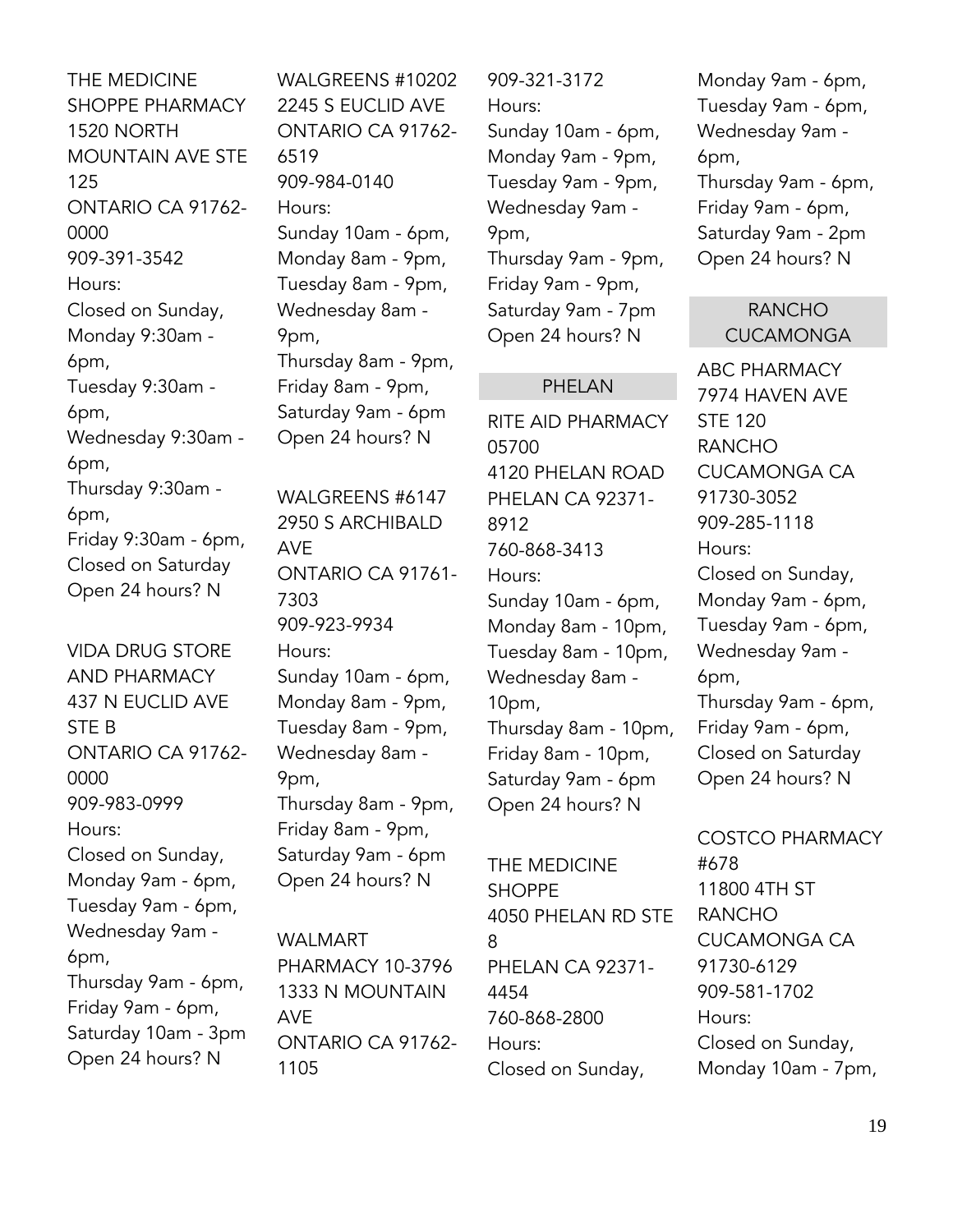| Tuesday 10am - 7pm,  | <b>NR</b>            | Saturday 10am - 6pm | Saturday 9am - 6pm  |
|----------------------|----------------------|---------------------|---------------------|
| Wednesday 10am -     | Open 24 hours? Y     | Open 24 hours? N    | Open 24 hours? N    |
| 7pm,                 |                      |                     |                     |
| Thursday 10am - 7pm, | <b>CVS PHARMACY</b>  | <b>CVS PHARMACY</b> | DK PHARMACY         |
| Friday 10am - 7pm,   | #09724               | #10914              | 10431 LEMON AVE     |
| Saturday 9:30am -    | 7911 HAVEN           | 8956 FOOTHILL BLVD  | STE G               |
| 6pm                  | <b>RANCHO</b>        | <b>RANCHO</b>       | <b>RANCHO</b>       |
| Open 24 hours? N     | <b>CUCAMONGA CA</b>  | <b>CUCAMONGA CA</b> | <b>CUCAMONGA CA</b> |
|                      | 91730-0000           | 91730-3447          | 91737-3763          |
| <b>CUCAMONGA</b>     | 909-581-1966         | 909-466-5032        | 909-493-1500        |
| <b>COMMUNITY</b>     | Hours:               | Hours:              | Hours:              |
| PHARMACY             | Sunday 10am - 6pm,   | Sunday 10am - 6pm,  | Closed on Sunday,   |
| 8237 ROCHESTER       | Monday 7am - 10pm,   | Monday 8am - 9pm,   | Monday 8:30am -     |
| AVE STE 140          | Tuesday 7am - 10pm,  | Tuesday 8am - 9pm,  | 6:30pm,             |
| <b>RANCHO</b>        | Wednesday 7am -      | Wednesday 8am -     | Tuesday 8:30am -    |
| <b>CUCAMONGA CA</b>  | 10 <sub>pm</sub>     | 9pm,                | 6:30pm,             |
| 91730-0717           | Thursday 7am - 10pm, | Thursday 8am - 9pm, | Wednesday 8:30am -  |
| 909-948-8377         | Friday 7am - 10pm,   | Friday 8am - 9pm,   | 6:30pm,             |
| Hours:               | Saturday 9am - 6pm   | Saturday 9am - 6pm  | Thursday 8:30am -   |
| Closed on Sunday,    | Open 24 hours? N     | Open 24 hours? N    | 6:30pm,             |
| Monday 9am - 6pm,    |                      |                     | Friday 8:30am -     |
| Tuesday 9am - 6pm,   | <b>CVS PHARMACY</b>  | <b>CVS PHARMACY</b> | 6:30pm,             |
| Wednesday 9am -      | #10805               | #16099              | Saturday 9am - 1pm  |
| 6pm,                 | 7170 DAY CREEK       | 10576 FOOTHILL      | Open 24 hours? N    |
| Thursday 9am - 6pm,  | BLVD.                | <b>BLVD</b>         |                     |
| Friday 9am - 6pm,    | <b>RANCHO</b>        | <b>RANCHO</b>       | <b>GREEN VALLEY</b> |
| Saturday 9am - 1pm   | <b>CUCAMONGA CA</b>  | <b>CUCAMONGA CA</b> | <b>PHARMACY</b>     |
| Open 24 hours? N     | 91739-8821           | 91730-0000          | 8237 ROCHESTER      |
|                      | 909-463-7846         | 909-941-7406        | AVE STE 120         |
| <b>CVS PHARMACY</b>  | Hours:               | Hours:              | <b>RANCHO</b>       |
| #09723               | Sunday 11am - 6pm,   | Sunday 9am - 6pm,   | <b>CUCAMONGA CA</b> |
| 11428 KENYON WAY     | Monday 9am - 9pm,    | Monday 9am - 9pm,   | 91730-0717          |
| <b>RANCHO</b>        | Tuesday 9am - 9pm,   | Tuesday 9am - 9pm,  | 909-980-0999        |
| <b>CUCAMONGA CA</b>  | Wednesday 9am -      | Wednesday 9am -     | Hours:              |
| 91701-0000           | 9pm,                 | 9pm,                | Closed on Sunday,   |
| 909-948-1065         | Thursday 9am - 9pm,  | Thursday 9am - 9pm, | Monday 8:30am -     |

Thursday 9am - 9pm, Friday 9am - 9pm,

Hours:

5:30pm, Tuesday 8:30am - 5:30pm,

Thursday 9am - 9pm, Friday 9am - 9pm,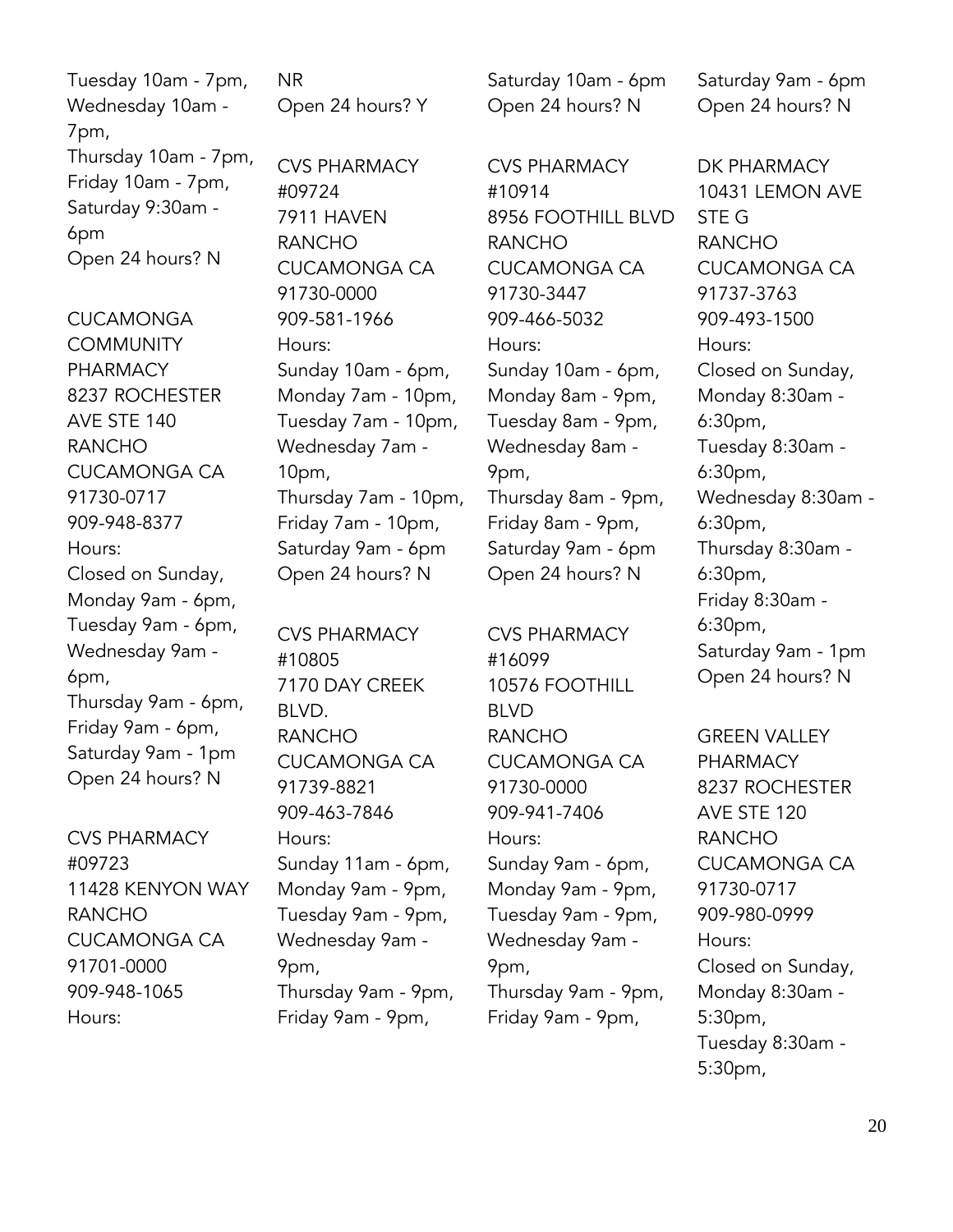| Wednesday 8:30am - |
|--------------------|
| 5:30 <sub>pm</sub> |
| Thursday 8:30am -  |
| 5:30pm,            |
| Friday 8:30am -    |
| 5:30 <sub>pm</sub> |
| Closed on Saturday |
| Open 24 hours? N   |

HAVEN PHARMACY 9170 HAVEN AVE #122 RANCHO CUCAMONGA CA 91730-0000 909-989-2899 Hours: Closed on Sunday, Monday 9am - 6pm, Tuesday 9am - 6pm, Wednesday 9am - 6pm, Thursday 9am - 6pm, Friday 9am - 6pm, Closed on Saturday Open 24 hours? N

HOMES PHARMACY 9713 BASELINE RD RANCHO CUCAMONGA CA 91730-1408 909-989-8688 Hours: Closed on Sunday, Monday 10am - 7pm, Tuesday 10am - 7pm, Wednesday 10am - 7pm,

Thursday 10am - 7pm, Friday 10am - 7pm, Saturday 10:30am - 4pm Open 24 hours? N

INTEGRITY RX **SPECIALTY** PHARMACY - **CALIFORNIA** 9397 HAVEN AVE RANCHO CUCAMONGA CA 91730-0000 909-781-4999 Hours: Closed on Sunday, Monday 9:30am - 6pm, Tuesday 9:30am - 6pm, Wednesday 9:30am - 6pm, Thursday 9:30am - 6pm, Friday 9:30am - 6pm, Saturday 9:30am - 1:30pm Open 24 hours? N

RALPHS PHARMACY 12201 HIGHLAND AVE RANCHO CUCAMONGA CA 91730-0000 909-646-9366 Hours: Sunday 10am - 6pm,

Monday 9am - 8pm, Tuesday 9am - 8pm, Wednesday 9am - 8pm, Thursday 9am - 8pm, Friday 9am - 8pm, Saturday 10am - 6pm Open 24 hours? N

RALPHS PHARMACY 7369 MILLIKEN AVE RANCHO CUCAMONGA CA 91730-0000 909-484-2647 Hours: Sunday 10am - 6pm, Monday 9am - 8pm, Tuesday 9am - 8pm, Wednesday 9am - 8pm, Thursday 9am - 8pm, Friday 9am - 8pm, Saturday 10am - 6pm Open 24 hours? N

RITE AID PHARMACY 05586 9650 BASELINE **ROAD** RANCHO CUCAMONGA CA 91701-5035 909-987-3518 Hours: Sunday 10am - 6pm, Monday 8am - 10pm, Tuesday 8am - 10pm, Wednesday 8am - 10pm, Thursday 8am - 10pm, Friday 8am - 10pm, Saturday 9am - 6pm Open 24 hours? N

RITE AID PHARMACY 05587 8760 19TH STREET RANCHO CUCAMONGA CA 91701-4608 909-989-3235 Hours: Sunday 10am - 6pm, Monday 8am - 10pm, Tuesday 8am - 10pm, Wednesday 8am - 10pm, Thursday 8am - 10pm, Friday 8am - 10pm, Saturday 9am - 6pm Open 24 hours? N

RITE AID PHARMACY 06468 7339 MILLIKEN AVE NUE SUITE 110 RANCHO CUCAMONGA CA 91730-7442 909-944-3543 Hours: Sunday 10am - 6pm, Monday 8am - 10pm, Tuesday 8am - 10pm, Wednesday 8am - 10pm,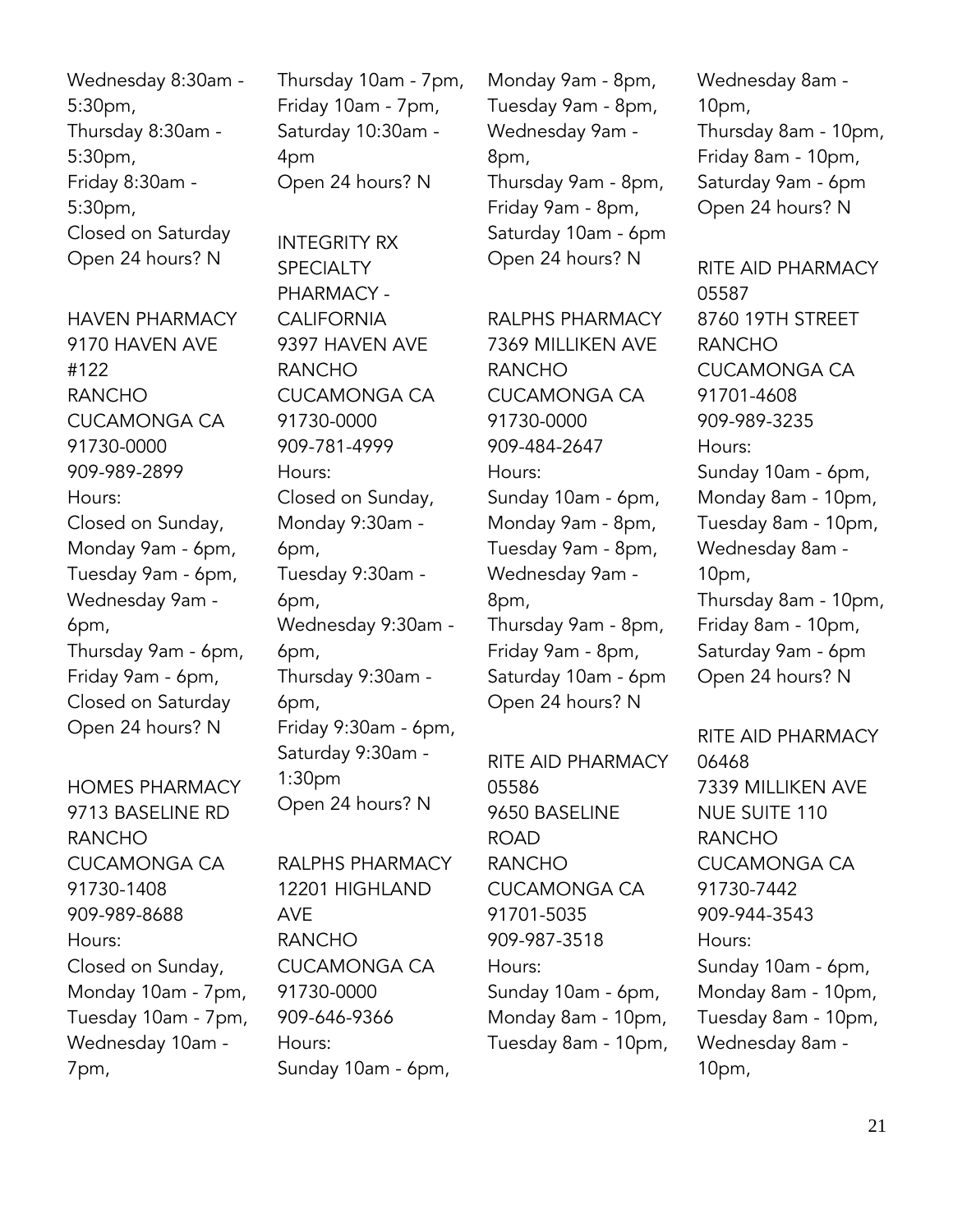Thursday 8am - 10pm, Friday 8am - 10pm, Saturday 9am - 6pm Open 24 hours? N

Friday 9:30am - 6pm, Saturday 9:30am - 2pm Open 24 hours? N

SAV-ON PHARMACY #3177 8850 FOOTHILL BLVD RANCHO CUCAMONGA CA 91730-3334 909-484-8251 Hours: Sunday 10am - 6pm, Monday 9am - 9pm, Tuesday 9am - 9pm, Wednesday 9am - 9pm, Thursday 9am - 9pm, Friday 9am - 9pm, Saturday 9am - 5pm Open 24 hours? N

SIERRA PHARMACY 8661 BASELINE RD RANCHO CUCAMONGA CA 91730-0000 909-989-9800 Hours: Closed on Sunday, Monday 9:30am - 6pm, Tuesday 9:30am - 6pm, Wednesday 9:30am - 6pm, Thursday 9:30am - 6pm,

UNITED PHARMACY 10841 WHITE OAK AVE STE 101 RANCHO CUCAMONGA CA 91730-3811 909-941-6942 Hours: Closed on Sunday, Monday 9am - 6pm, Tuesday 9am - 6pm, Wednesday 9am - 6pm, Thursday 9am - 6pm, Friday 9am - 6pm, Saturday 10am - 2pm Open 24 hours? N

WALGREENS #5478 6701 CARNELIAN ST RANCHO CUCAMONGA CA 91701-4556 909-581-1157 Hours: Sunday 10am - 6pm, Monday 8am - 9pm, Tuesday 8am - 9pm, Wednesday 8am - 9pm, Thursday 8am - 9pm, Friday 8am - 9pm,

Saturday 9am - 6pm Open 24 hours? N

WALGREENS #5652 6400 HAVEN AVE RANCHO CUCAMONGA CA 91737-3823 909-941-3857 Hours: Sunday 10am - 6pm, Monday 8am - 9pm, Tuesday 8am - 9pm, Wednesday 8am - 9pm, Thursday 8am - 9pm, Friday 8am - 9pm, Saturday 9am - 6pm Open 24 hours? N

WALMART PHARMACY 10-1922 12549 FOOTHILL BLVD RANCHO CUCAMONGA CA 91739-9317 909-899-7742 Hours: Sunday 10am - 6pm, Monday 9am - 9pm, Tuesday 9am - 9pm, Wednesday 9am - 9pm, Thursday 9am - 9pm, Friday 9am - 9pm, Saturday 8am - 7pm Open 24 hours? N

REDLANDS

BEEMAN'S REDLANDS PHARMACY 255 TERRACINA BLVD 103 REDLANDS CA 92373-0000 909-792-2300 Hours: Closed on Sunday, Monday 9am - 5pm, Tuesday 9am - 5pm, Wednesday 9am - 5pm, Thursday 9am - 5pm, Friday 9am - 5pm, Closed on Saturday Open 24 hours? N

BRAND NEW PHARMACY INC 1819 W REDLANDS BLVD SUITE 101 REDLANDS CA 92373-0000 909-335-5400 Hours: Closed on Sunday, Monday 9am - 6pm, Tuesday 9am - 6pm, Wednesday 9am - 6pm, Thursday 9am - 6pm, Friday 9am - 6pm, Closed on Saturday Open 24 hours? N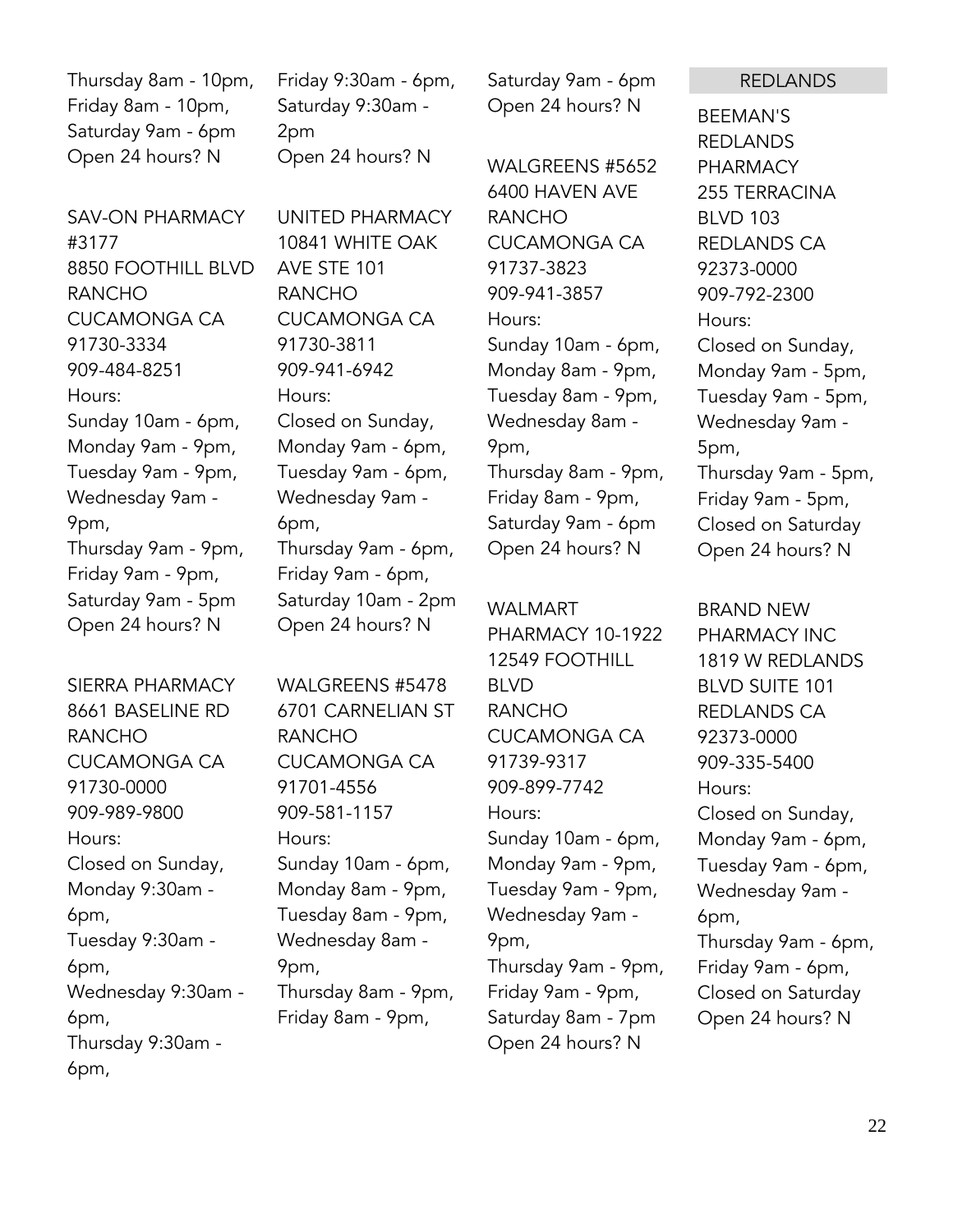BRAND NEW PHARMACY INC 1819 W REDLANDS BLVD STE 101 REDLANDS CA 92373-3121 909-335-5400 Hours: Closed on Sunday, Monday 9am - 6pm, Tuesday 9am - 6pm, Wednesday 9am - 6pm, Thursday 9am - 6pm, Friday 9am - 6pm, Closed on Saturday Open 24 hours? N

CAJON PHARMACY 232 CAJON ST STE A REDLANDS CA 92373-0000 909-792-4922 Hours: Closed on Sunday, Monday 9am - 5pm, Tuesday 9am - 5pm, Wednesday 9am - 5pm, Thursday 9am - 5pm, Friday 9am - 5pm, Saturday 9am - 1pm Open 24 hours? N

CVS PHARMACY #08894 101 REDLANDS MALL REDLANDS CA 92373-0000

909-792-9688 Hours: NR Open 24 hours? Y

CVS PHARMACY #09861 800 TRI CITY CENTER DR REDLANDS CA 92374-0000 909-798-1524 Hours: Sunday 10am - 6pm, Monday 8am - 9pm, Tuesday 8am - 9pm, Wednesday 8am - 9pm, Thursday 8am - 9pm, Friday 8am - 9pm, Saturday 9am - 6pm Open 24 hours? N

CVS PHARMACY #10310 1795 E LUGONIA AVE REDLANDS CA 92374-2723 909-794-1721 Hours: Sunday 10am - 6pm, Monday 8am - 9pm, Tuesday 8am - 9pm, Wednesday 8am - 9pm, Thursday 8am - 9pm, Friday 8am - 9pm,

Saturday 9am - 6pm Open 24 hours? N

CVS PHARMACY #16989 27320 W LUGONIA AVE REDLANDS CA 92374-0000 909-307-1810 Hours: Sunday 11am - 5pm, Monday 9am - 7pm, Tuesday 9am - 7pm, Wednesday 9am - 7pm, Thursday 9am - 7pm, Friday 9am - 7pm, Saturday 9am - 5pm Open 24 hours? N

REDLANDS PHARMACY 245 TERRACINA BLVD STE 201 REDLANDS CA 92373-0000 909-792-8118 Hours: Closed on Sunday, Monday 8:30am - 6pm, Tuesday 8:30am - 6pm, Wednesday 8:30am - 6pm, Thursday 8:30am - 6pm, Friday 8:30am - 6pm, Closed on Saturday Open 24 hours? N

RITE AID PHARMACY 05701 700 EAST REDLANDS BOULEVARD SUITE A REDLANDS CA 92373-0000 909-793-3568 Hours: Sunday 10am - 6pm, Monday 9am - 9pm, Tuesday 9am - 9pm, Wednesday 9am - 9pm, Thursday 9am - 9pm, Friday 9am - 9pm, Saturday 9am - 6pm Open 24 hours? N

SAVON PHARMACY #1319 450 E CYPRESS AVE REDLANDS CA 92373-6115 909-793-2218 Hours: Sunday 10am - 6pm, Monday 9am - 9pm, Tuesday 9am - 9pm, Wednesday 9am - 9pm, Thursday 9am - 9pm, Friday 9am - 9pm, Saturday 9am - 5pm Open 24 hours? N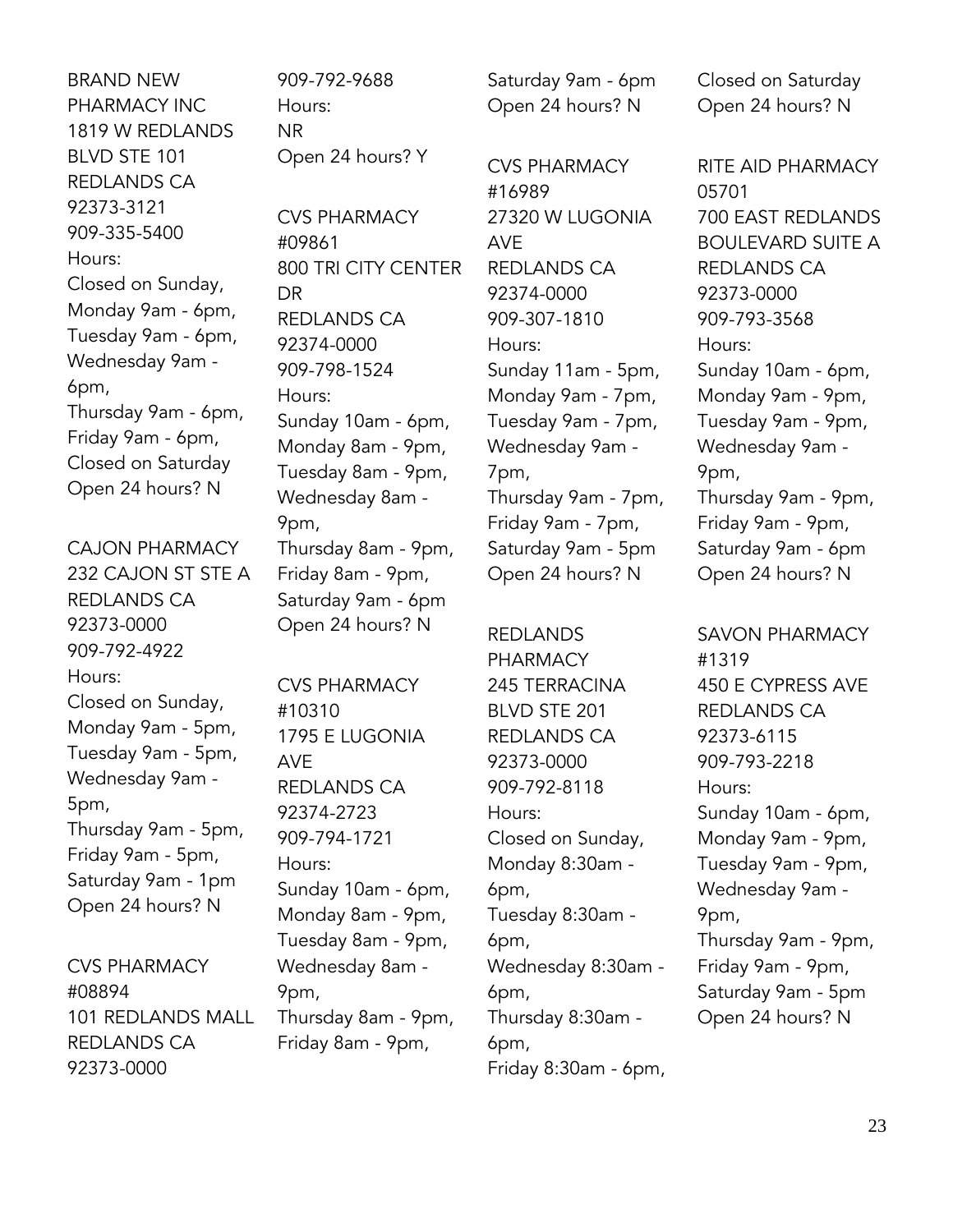VONS PHARMACY #1734 522 N ORANGE ST REDLANDS CA 92374-3208 909-748-7788 Hours: Sunday 9am - 5pm, Monday 8am - 8pm, Tuesday 8am - 8pm, Wednesday 8am - 8pm, Thursday 8am - 8pm, Friday 8am - 8pm, Saturday 9am - 5pm Open 24 hours? N

WALGREENS #7976 800 E LUGONIA AVE REDLANDS CA 92374-2550 909-307-6964 Hours: Sunday 10am - 6pm, Monday 8am - 9pm, Tuesday 8am - 9pm, Wednesday 8am - 9pm, Thursday 8am - 9pm, Friday 8am - 9pm, Saturday 9am - 6pm Open 24 hours? N

#### WALMART

PHARMACY 10-1693 2050 W REDLANDS BLVD REDLANDS CA 92373-6228

909-792-6260 Hours: Sunday 10am - 6pm, Monday 9am - 8pm, Tuesday 9am - 8pm, Wednesday 9am - 8pm, Thursday 9am - 8pm, Friday 9am - 8pm, Saturday 9am - 7pm Open 24 hours? N

#### RIALTO

ABC PHARMACY 826 E FOOTHILL BLVD RIALTO CA 92376- 0000 909-546-1000 Hours: Closed on Sunday, Monday 9am - 6pm, Tuesday 9am - 6pm, Wednesday 9am - 6pm, Thursday 9am - 6pm, Friday 9am - 6pm, Closed on Saturday Open 24 hours? N

CVS PHARMACY #08523 211 W BASE LINE RD RIALTO CA 92376- 0000 909-874-8002 Hours: Sunday 10am - 6pm, Monday 8am - 9pm,

Tuesday 8am - 9pm, Wednesday 8am - 9pm, Thursday 8am - 9pm, Friday 8am - 9pm, Saturday 9am - 6pm Open 24 hours? N

FOOTHILL PHARMACY 720 E FOOTHILL BLVD RIALTO CA 92376- 5265 909-236-7916 Hours: Closed on Sunday, Monday 9am - 6pm, Tuesday 9am - 6pm, Wednesday 9am - 6pm, Thursday 9am - 6pm, Friday 9am - 6pm, Closed on Saturday Open 24 hours? N

NORTH RIALTO DRUG 531 E FOOTHILL BLVD RIALTO CA 92376- 0000 909-875-2131 Hours: Closed on Sunday, Monday 9am - 6pm, Tuesday 9am - 6pm, Wednesday 9am - 6pm,

Thursday 9am - 6pm, Friday 9am - 6pm, Closed on Saturday Open 24 hours? N

RIALTO PHARMACY 1851 N. RIVERSIDE AVE RIALTO CA 92376- 8069 909-961-2565 Hours: Closed on Sunday, Monday 9am - 6pm, Tuesday 9am - 6pm, Wednesday 9am - 6pm, Thursday 9am - 6pm, Friday 9am - 6pm, Saturday 9am - 1pm Open 24 hours? N

RITE AID PHARMACY 05703 2020 NORTH RIVERSIDE AVENUE RIALTO CA 92377- 4600 909-873-2835 Hours: Sunday 10am - 6pm, Monday 9am - 9pm, Tuesday 9am - 9pm, Wednesday 9am - 9pm, Thursday 9am - 9pm, Friday 9am - 9pm,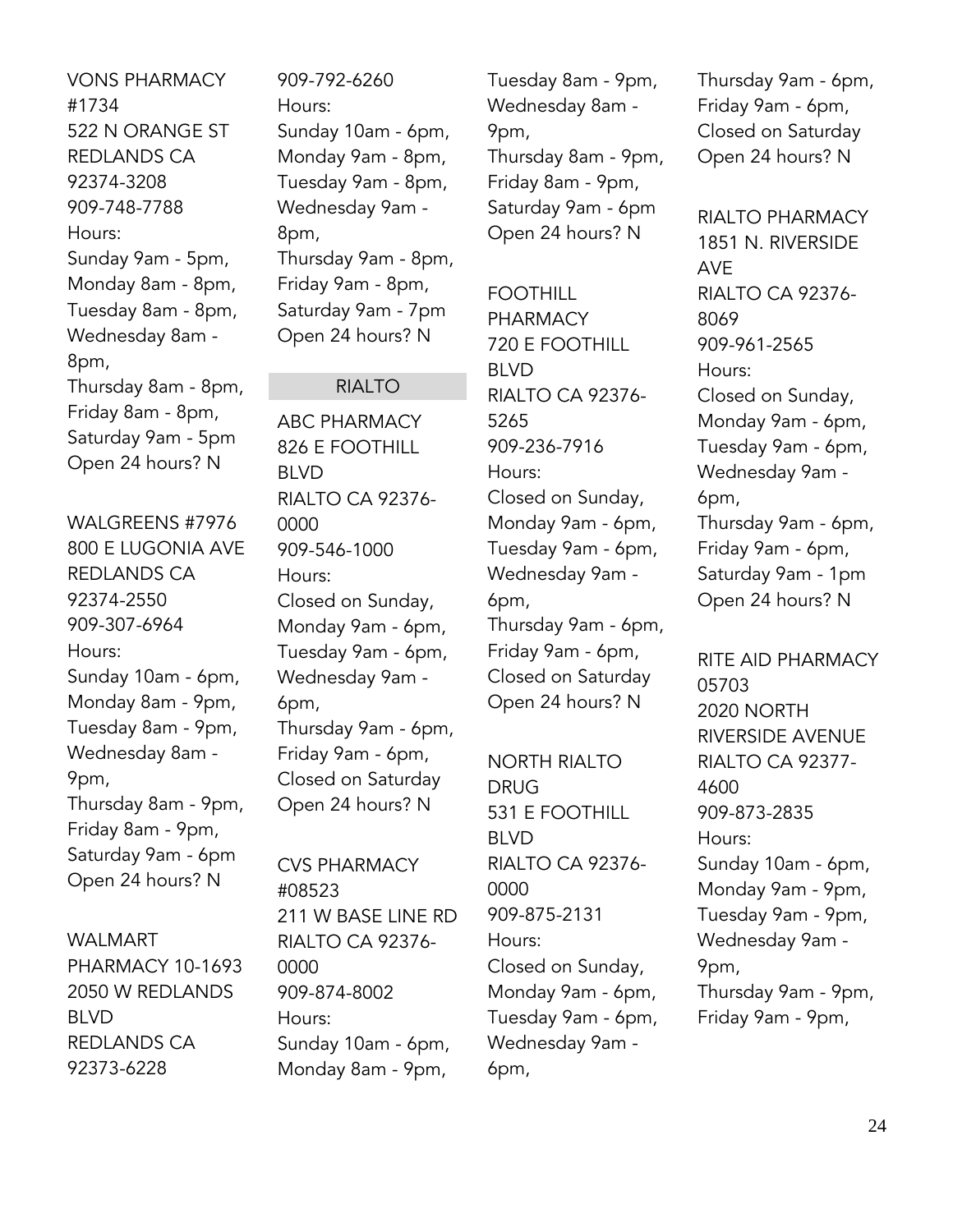Saturday 9am - 6pm Open 24 hours? N

WALGREENS #11989 918 E FOOTHILL BLVD RIALTO CA 92376- 5366 909-746-0131 Hours: Sunday 10am - 6pm, Monday 8am - 9pm, Tuesday 8am - 9pm, Wednesday 8am - 9pm, Thursday 8am - 9pm, Friday 8am - 9pm, Saturday 9am - 6pm Open 24 hours? N

WALGREENS #5506 118 E BASE LINE RD RIALTO CA 92376- 3607 909-562-0267 Hours: Sunday 10am - 6pm, Monday 8am - 9pm, Tuesday 8am - 9pm, Wednesday 8am - 9pm, Thursday 8am - 9pm, Friday 8am - 9pm, Saturday 9am - 6pm Open 24 hours? N

WALGREENS #5555 550 S RIVERSIDE AVE RIALTO CA 923767028 909-874-6700 Hours: Sunday 10am - 6pm, Monday 8am - 9pm, Tuesday 8am - 9pm, Wednesday 8am - 9pm, Thursday 8am - 9pm, Friday 8am - 9pm, Saturday 9am - 6pm Open 24 hours? N

WALGREENS #9105 1280 W FOOTHILL BLVD RIALTO CA 92376- 4686 909-879-0305 Hours: Sunday 10am - 6pm, Monday 8am - 9pm, Tuesday 8am - 9pm, Wednesday 8am - 9pm, Thursday 8am - 9pm, Friday 8am - 9pm, Saturday 9am - 6pm Open 24 hours? N

WALMART PHARMACY 10-1862 1366 S RIVERSIDE AVE RIALTO CA 92376- 7608 909-820-7635 Hours: Sunday 10am - 6pm,

Monday 9am - 9pm, Tuesday 9am - 9pm, Wednesday 9am - 9pm, Thursday 9am - 9pm, Friday 9am - 9pm, Saturday 9am - 7pm Open 24 hours? N

WAI MART PHARMACY 10-3131 300 W BASELINE RD RIALTO CA 92376- 3347 909-546-3061 Hours: Sunday 10am - 6pm, Monday 9am - 9pm, Tuesday 9am - 9pm, Wednesday 9am - 9pm, Thursday 9am - 9pm, Friday 9am - 9pm, Saturday 9am - 7pm Open 24 hours? N

#### SAN BERNARDINO

AMBER SPECIALTY PHARMACY 328 E COMMERCIAL ROAD UNIT 102 AND 103 SAN BERNARDINO CA 92408-3708 888-370-1724 Hours: Closed on Sunday, Monday 9am - 5pm, Tuesday 9am - 5pm,

Wednesday 9am - 5pm, Thursday 9am - 5pm, Friday 9am - 5pm, Closed on Saturday Open 24 hours? N

AMERICAN **SURGICAL** PHARMACY 103 E HIGHLAND AVE SAN BERNARDINO CA 92404-0000 909-882-3353 Hours: Closed on Sunday, Monday 9am - 5:30pm, Tuesday 9am - 5:30pm, Wednesday 9am - 5:30pm, Thursday 9am - 5:30pm, Friday 9am - 5:30pm, Closed on Saturday Open 24 hours? N

BEEMANS HIGHLAND PHARMACY 399 E HIGHLAND AVE SAN BERNARDINO CA 92404-0000 909-886-6851 Hours: Closed on Sunday,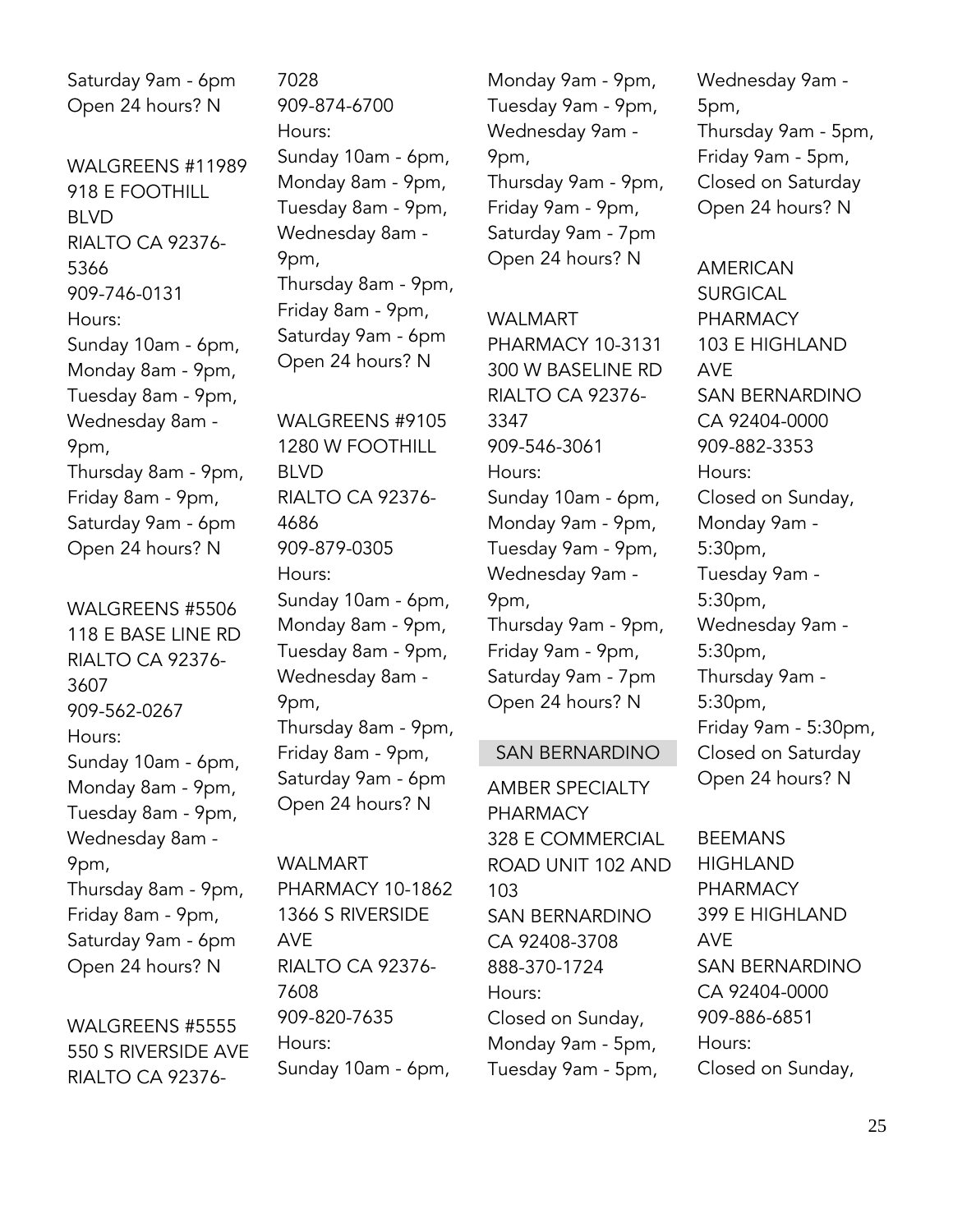Monday 8:30am - 5:30pm, Tuesday 8:30am - 5:30pm, Wednesday 8:30am - 5:30pm, Thursday 8:30am - 5:30pm, Friday 8:30am - 5:30pm, Closed on Saturday Open 24 hours? N

BEEMANS PRESCRIPTION PHARMACY 355 E 21ST ST SAN BERNARDINO CA 92404-4851 909-882-3719 Hours: Closed on Sunday, Monday 8am - 9pm, Tuesday 8am - 9pm, Wednesday 8am - 9pm, Thursday 8am - 9pm, Friday 8am - 9pm, Saturday 10am - 6pm Open 24 hours? N

### **CALIFORNIA** PHARMACY 1689-B HIGHLAND AVENUE SAN BERNARDINO CA 92404-0000 909-708-8100 Hours:

Closed on Sunday, Monday 9am - 5pm, Tuesday 9am - 5pm, Wednesday 9am - 5pm, Thursday 9am - 5pm, Friday 9am - 5pm, Closed on Saturday Open 24 hours? N

CBC COMMUNITY PHARMACY 1800 N WESTERN AVE SAN BERNARDINO CA 92411-1356 909-887-6359 Hours: Closed on Sunday, Monday 9am - 5pm, Tuesday 9am - 5pm, Wednesday 9am - 5pm, Thursday 9am - 5pm, Friday 9am - 5pm, Closed on Saturday Open 24 hours? N

COSTCO PHARMACY #478 1099 E HOSPITALITY LN SAN BERNARDINO CA 92408-2813 909-478-5662 Hours: Closed on Sunday, Monday 10am - 7pm, Tuesday 10am - 7pm,

Wednesday 10am - 7pm, Thursday 10am - 7pm, Friday 10am - 7pm, Saturday 9:30am - 6pm Open 24 hours? N

CVS PHARMACY #09341 1540 E HIGHLAND AVE SAN BERNARDINO CA 92404-0000 909-886-4981 Hours: Sunday 10am - 6pm, Monday 8am - 9pm, Tuesday 8am - 9pm, Wednesday 8am - 9pm, Thursday 8am - 9pm, Friday 8am - 9pm, Saturday 9am - 6pm Open 24 hours? N

CVS PHARMACY #09664 1564 W BASELINE AVE SAN BERNARDINO CA 92411-0000 909-381-6944 Hours: Sunday 10am - 6pm, Monday 8am - 9pm, Tuesday 8am - 9pm, Wednesday 8am - 9pm,

Thursday 8am - 9pm, Friday 8am - 9pm, Saturday 9am - 6pm Open 24 hours? N

CVS PHARMACY #09794 5200 N UNIVERSITY PARKWAY SAN BERNARDINO CA 92407-0000 909-887-4929 Hours: Sunday 10am - 6pm, Monday 8am - 10pm, Tuesday 8am - 10pm, Wednesday 8am - 10pm, Thursday 8am - 10pm, Friday 8am - 10pm, Saturday 9am - 6pm Open 24 hours? N

CVS PHARMACY #16042 499 W ORANGE SHOW RD SAN BERNARDINO CA 92408-0000 909-379-0003 Hours: Sunday 11am - 5pm, Monday 9am - 7pm, Tuesday 9am - 7pm, Wednesday 9am - 7pm, Thursday 9am - 7pm, Friday 9am - 7pm,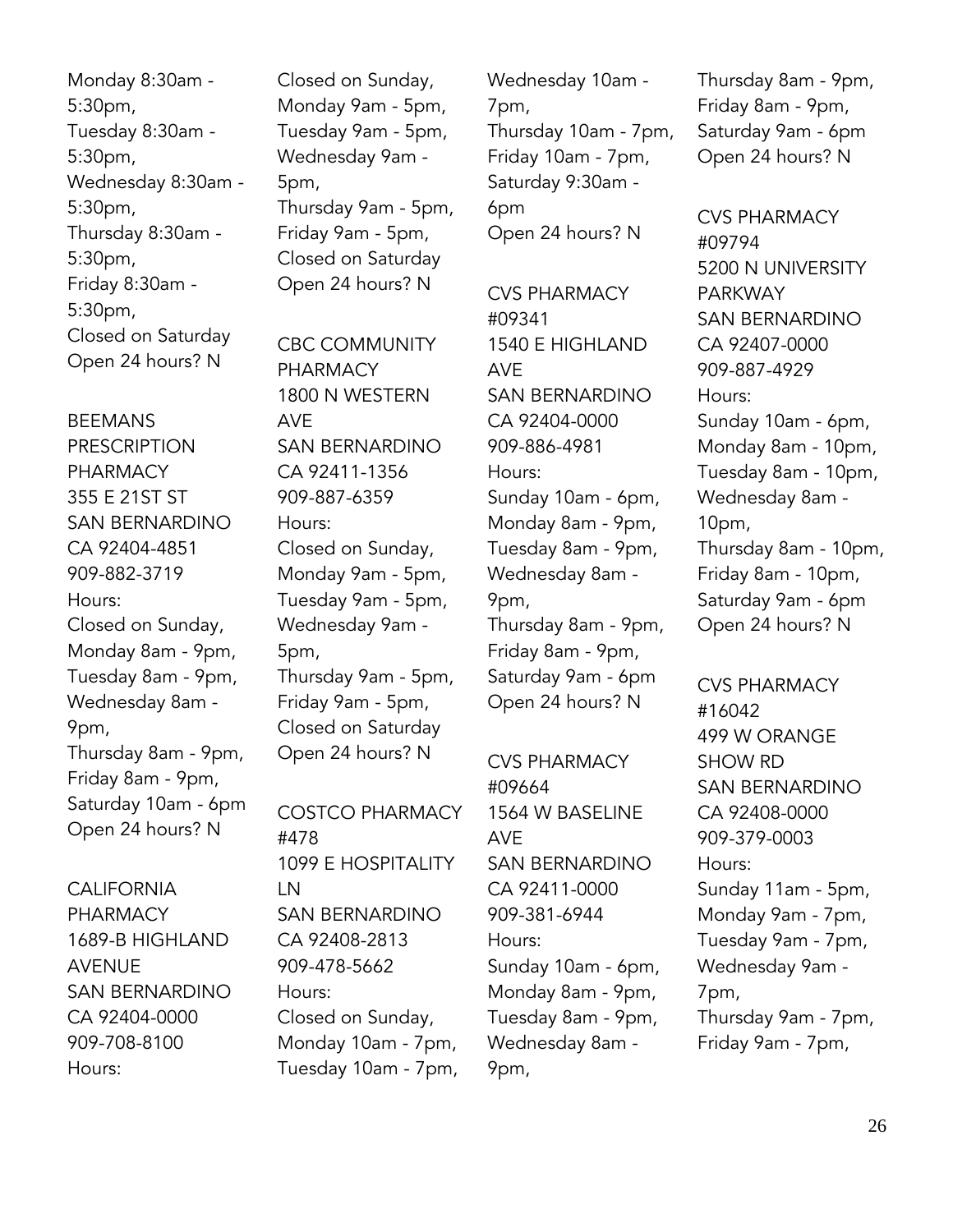Saturday 9am - 5pm Open 24 hours? N

DELTA DRUGS 1666 MEDICAL CENTER DR STE 1 SAN BERNARDINO CA 92411-1257 909-887-7989 Hours: Closed on Sunday, Monday 9am - 5:30pm, Tuesday 9am - 5:30pm, Wednesday 9am - 5:30pm, Thursday 9am - 5:30pm, Friday 9am - 5:30pm, Closed on Saturday Open 24 hours? N

DON'S DRUGS 1222 W 5TH ST SAN BERNARDINO CA 92411-0000 909-884-0128 Hours: Closed on Sunday, Monday 9am - 6pm, Tuesday 9am - 6pm, Wednesday 9am - 6pm, Thursday 9am - 6pm, Friday 9am - 6pm, Closed on Saturday Open 24 hours? N

FAMILY PHARMACY 1033 N WATERMAN AVENUE STE C SAN BERNARDINO CA 92410-0000 909-884-2739 Hours: Closed on Sunday, Monday 9am - 6pm, Tuesday 9am - 6pm, Wednesday 9am - 6pm, Thursday 9am - 6pm, Friday 8:30am - 5pm, Closed on Saturday Open 24 hours? N

HIGHLAND **COMMUNITY** PHARMACY 1470 E HIGHLAND AVE UNIT STE-A SAN BERNARDINO CA 92404-4647 909-907-7915 Hours: Closed on Sunday, Monday 9am - 6pm, Tuesday 9am - 6pm, Wednesday 9am - 6pm, Thursday 9am - 6pm, Friday 9am - 6pm, Closed on Saturday Open 24 hours? N

PEARSONS MEDICAL GROUP PHARMACY 1700 N WATERMAN

AVE SAN BERNARDINO CA 92404-5115 909-883-3088 Hours: Closed on Sunday, Monday 9am - 6pm, Tuesday 9am - 6pm, Wednesday 9am - 6pm, Thursday 9am - 6pm, Friday 9am - 6pm, Saturday 9am - 2pm Open 24 hours? N

QUICK RX PHARMACY 590 N SIERRA WAY STE A SAN BERNARDINO CA 92410-0000 909-495-3599 Hours: Closed on Sunday, Monday 9:30am - 5:30pm, Tuesday 9:30am - 5:30pm, Wednesday 9:30am - 5:30pm, Thursday 9:30am - 5:30pm, Friday 9:30am - 5:30pm, Closed on Saturday Open 24 hours? N

RADIANCE PHARMACY

1823 COMMERCENTER W SAN BERNARDINO CA 92408-3303 909-333-4567 Hours: Closed on Sunday, Monday 9am - 6pm, Tuesday 9am - 6pm, Wednesday 9am - 6pm, Thursday 9am - 6pm, Friday 9am - 6pm, Closed on Saturday Open 24 hours? N

RITE AID PHARMACY 05710 2130 EAST HIGHLAND AVENUE SAN BERNARDINO CA 92404-4628 909-862-4678 Hours: Sunday 10am - 6pm, Monday 9am - 9pm, Tuesday 9am - 9pm, Wednesday 9am - 9pm, Thursday 9am - 9pm, Friday 9am - 9pm, Saturday 9am - 6pm Open 24 hours? N

RITE AID PHARMACY 05711 949 KENDALL DRIVE SAN BERNARDINO CA 92407-5801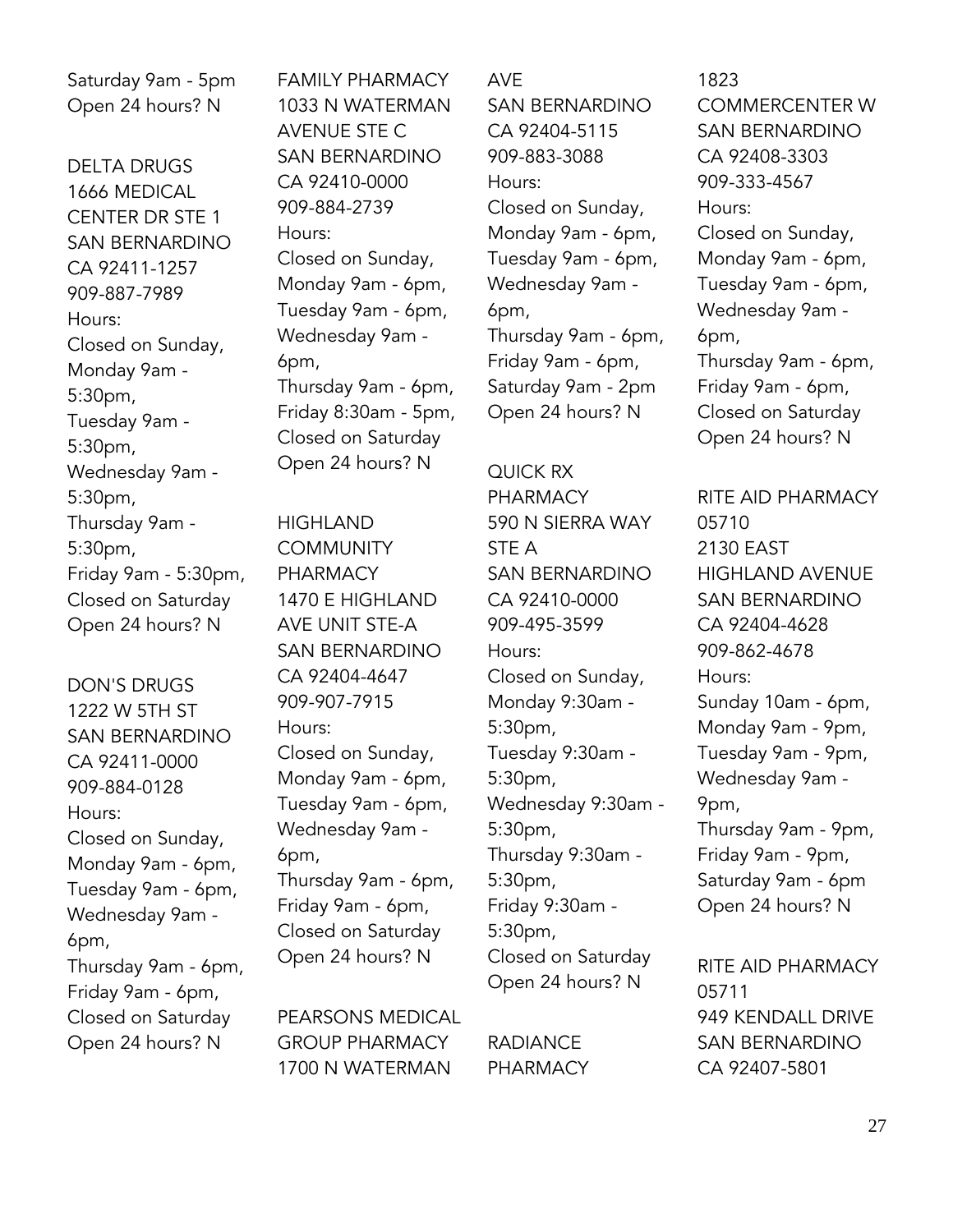909-886-1461 Hours: Sunday 10am - 6pm, Monday 8am - 10pm, Tuesday 8am - 10pm, Wednesday 8am - 10pm, Thursday 8am - 10pm, Friday 8am - 10pm, Saturday 9am - 6pm Open 24 hours? N

SAMS PHARMACY 10-6624 1055 HARRIMAN PL SAN BERNARDINO CA 92408-4203 909-796-1538 Hours: Closed on Sunday, Monday 9am - 7pm, Tuesday 9am - 7pm, Wednesday 9am - 7pm, Thursday 9am - 7pm, Friday 9am - 7pm, Saturday 9am - 5pm Open 24 hours? N

SIERRA PHARMACY 4108 N SIERRA WAY SAN BERNARDINO CA 92407-0000 909-475-4250 Hours: Closed on Sunday, Monday 9am - 6pm, Tuesday 9am - 6pm,

Wednesday 9am - 6pm, Thursday 9am - 6pm, Friday 9am - 6pm, Closed on Saturday Open 24 hours? N

WALGREENS #10467 1236 N WATERMAN AVE SAN BERNARDINO CA 92404-5311 909-885-7146 Hours: Sunday 10am - 6pm, Monday 8am - 9pm, Tuesday 8am - 9pm, Wednesday 8am - 9pm, Thursday 8am - 9pm, Friday 8am - 9pm, Saturday 9am - 6pm Open 24 hours? N

WALGREENS #5528 4041 N SIERRA WAY SAN BERNARDINO CA 92407-3816 909-881-1813 Hours: Sunday 8am - 9pm, Monday 8am - 9pm, Tuesday 8am - 9pm, Wednesday 8am - 9pm, Thursday 8am - 9pm, Friday 8am - 9pm,

Saturday 8am - 9pm Open 24 hours? N

WALGREENS #6685 1634 E HIGHLAND AVE SAN BERNARDINO CA 92404-4616 909-882-2836 Hours: NR Open 24 hours? Y

WALGREENS #9183 1301 W BASELINE ST SAN BERNARDINO CA 92411-1707 909-386-5724 Hours: Sunday 10am - 6pm, Monday 8am - 9pm, Tuesday 8am - 9pm, Wednesday 8am - 9pm, Thursday 8am - 9pm, Friday 8am - 9pm, Saturday 9am - 6pm Open 24 hours? N

#### WALMART

PHARMACY 10-3276 4001 HALLMARK **PKWY** SAN BERNARDINO CA 92407-1876 909-880-3652 Hours: Sunday 10am - 6pm, Monday 9am - 9pm,

Tuesday 9am - 9pm, Wednesday 9am - 9pm, Thursday 9am - 9pm, Friday 9am - 9pm, Saturday 8am - 7pm Open 24 hours? N

### WATERMAN **PHARMACY** 2150 N WATERMAN STE 104 SAN BERNARDINO CA 92404-0000 909-882-5800 Hours: Closed on Sunday, Monday 9am - 5pm, Tuesday 9am - 5pm, Wednesday 9am - 5pm, Thursday 9am - 5pm, Friday 9am - 5pm, Closed on Saturday Open 24 hours? N

#### **TWENTYNINE** PALMS

NEW PHARMACY 2 72724 29 PALMS HWY STE 104 TWENTYNINE PALMS CA 92277-2459 760-367-2000 Hours: Closed on Sunday, Monday 9am - 5:30pm,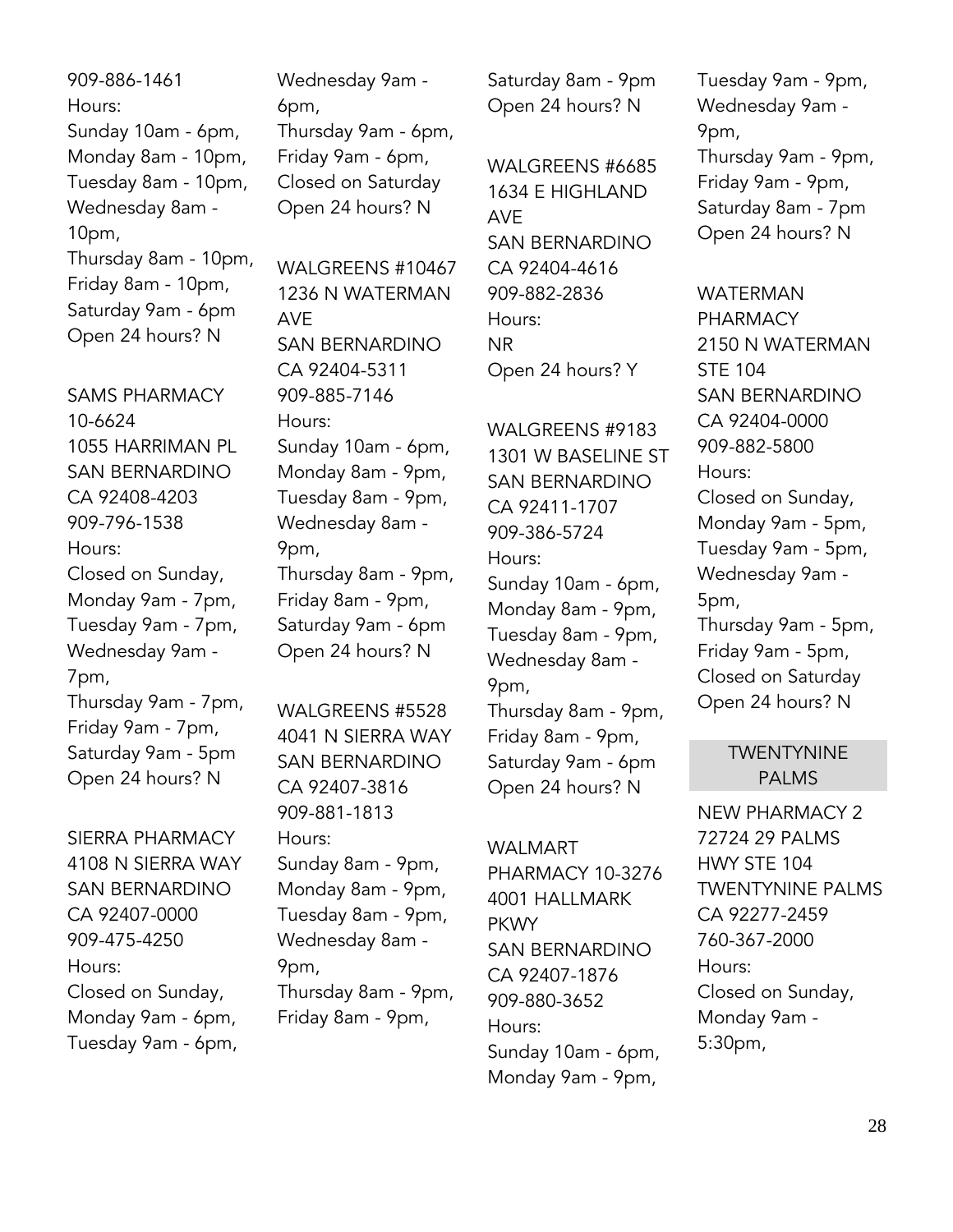Tuesday 9am - 5:30pm, Wednesday 9am - 5:30pm, Thursday 9am - 5:30pm, Friday 9am - 5:30pm, Closed on Saturday Open 24 hours? N

RITE AID PHARMACY 05685 72253 TWENTYNINE PALMS HIGHWAY TWENTYNINE PALMS CA 92277-2084 760-367-3262 Hours: Sunday 10am - 6pm, Monday 8am - 9pm, Tuesday 8am - 9pm, Wednesday 8am - 9pm, Thursday 8am - 9pm, Friday 8am - 9pm, Saturday 9am - 5pm Open 24 hours? N

#### UPLAND

ABC PHARMACY 954 W FOOTHILL BLVD STE 6D UPLAND CA 91786- 0000 909-946-5512 Hours: Closed on Sunday, Monday 9am - 6pm, Tuesday 9am - 6pm, Wednesday 9am - 6pm, Thursday 9am - 6pm, Friday 9am - 6pm, Saturday 9am - 12:30pm Open 24 hours? N

ACE PHARMACY 886 W FOOTHILL BLVD STE D UPLAND CA 91786- 0000 909-946-9400 Hours: Closed on Sunday, Monday 9:30am - 6pm, Tuesday 9:30am - 6pm, Wednesday 9:30am - 6pm, Thursday 9am - 6pm, Friday 9:30am - 6pm, Closed on Saturday Open 24 hours? N

ALTA CARE PHARMACY 1113 ALTA AVE STE 100 UPLAND CA 91786- 2804 909-360-8352 Hours: Closed on Sunday, Monday 8:30am - 5:30pm,

Tuesday 8:30am - 5:30pm, Wednesday 8:30am - 5:30pm, Thursday 8:30am - 5:30pm, Friday 8:30am - 5:30pm, Saturday 9am - 2pm Open 24 hours? N

CVS PHARMACY #09698 100 W. FOOTHILL BLVD UPLAND CA 91786- 0000 909-982-8908 Hours: NR Open 24 hours? Y

CVS PHARMACY #09792 690 EAST FOOTHILL UPLAND CA 91786- 0000 909-608-7419 Hours: Sunday 10am - 6pm, Monday 7am - 9pm, Tuesday 7am - 9pm, Wednesday 7am - 9pm, Thursday 7am - 9pm, Friday 7am - 9pm, Saturday 9am - 6pm Open 24 hours? N

CVS PHARMACY #09837 311 S MOUNTAIN AVE UPLAND CA 91786- 0000 909-981-0751 Hours: Sunday 10am - 6pm, Monday 9am - 9pm, Tuesday 9am - 9pm, Wednesday 9am - 9pm, Thursday 9am - 9pm, Friday 9am - 9pm, Saturday 9am - 6pm Open 24 hours? N

CVS PHARMACY #11112 2121 W BASELINE RD UPLAND CA 91784- 1738 401-765-1500 Hours: Sunday 11am - 6pm, Monday 9am - 9pm, Tuesday 9am - 9pm, Wednesday 9am - 9pm, Thursday 9am - 9pm, Friday 9am - 9pm, Saturday 10am - 6pm Open 24 hours? N

CVS PHARMACY #16955 1931 N CAMPUS AVE UPLAND CA 91784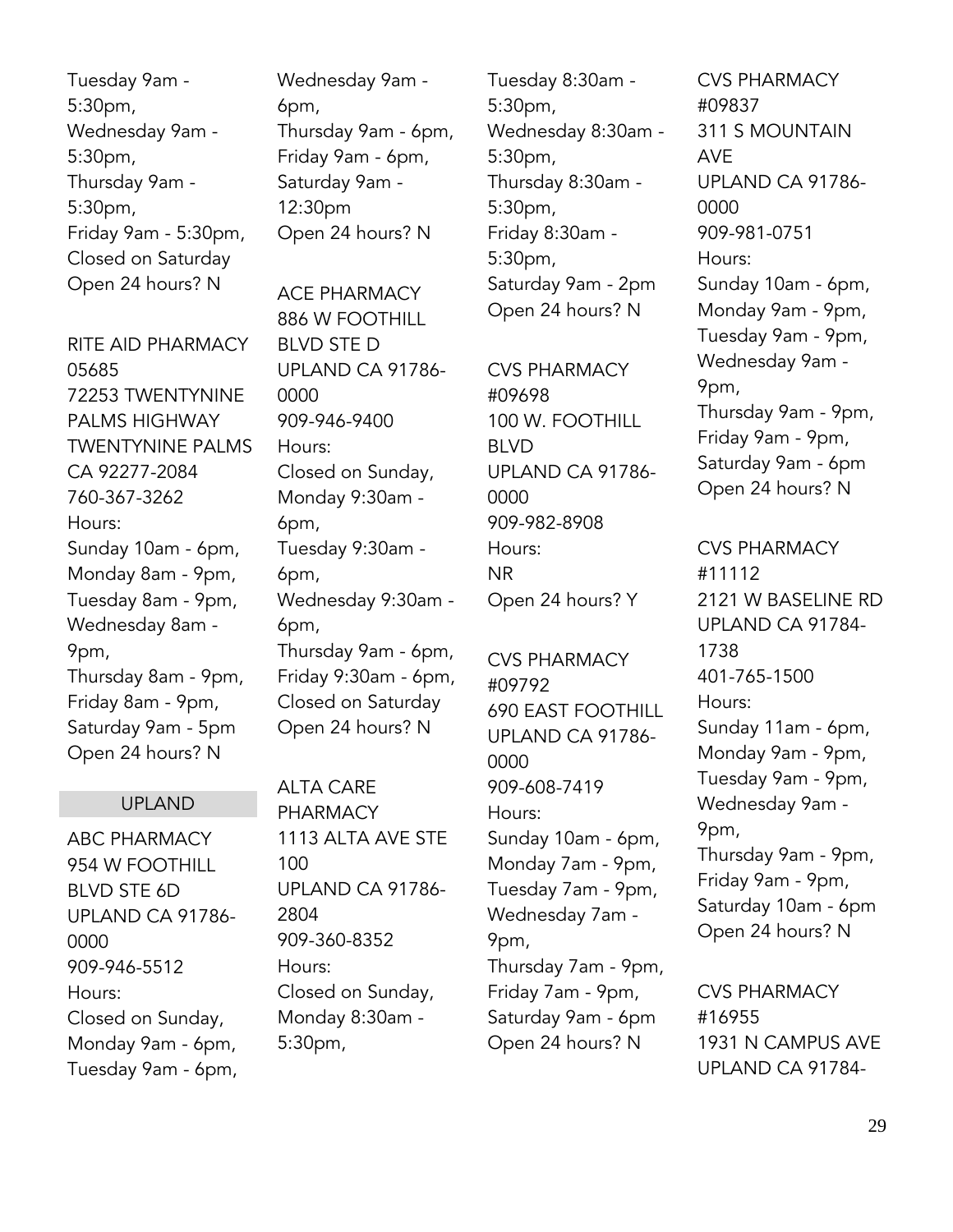0000 909-981-6428 Hours: Sunday 9am - 6pm, Monday 9am - 9pm, Tuesday 9am - 9pm, Wednesday 9am - 9pm, Thursday 9am - 9pm, Friday 9am - 9pm, Saturday 9am - 6pm Open 24 hours? N

DOCTOR'S CHOICE PHARMACY 639 N 13TH AVE UPLAND CA 91786- 4906 909-532-5588 Hours: Closed on Sunday, Monday 9am - 5:30pm, Tuesday 9am - 5:30pm, Wednesday 9am - 5:30pm, Thursday 9am - 5:30pm, Friday 9am - 5:30pm, Closed on Saturday Open 24 hours? N

KEN PHARMACY 583 E FOOTHILL BLVD UNITS 7 AND 8 UPLAND CA 91786- 3995

909-579-0719 Hours: Closed on Sunday, Monday 9am - 6pm, Tuesday 9am - 6pm, Wednesday 9am - 6pm, Thursday 9am - 6pm, Friday 9am - 6pm, Saturday 10am - 2pm Open 24 hours? N

KING'S PHARMACY 1060 EAST FOOTHILL BOULEVARD STE 101 UPLAND CA 91786- 4007 909-982-1778 Hours: Closed on Sunday, Monday 9am - 5pm, Tuesday 9am - 5pm, Wednesday 9am - 5pm, Thursday 9am - 5pm, Friday 9am - 5pm, Saturday 10am - 1pm Open 24 hours? N

MOUNTAIN PLAZA PHARMACY 1607 N MOUNTAIN AVE UPLAND CA 91784- 0000 909-985-0914 Hours: Closed on Sunday,

Monday 10am - 6:30pm, Tuesday 10am - 6:30pm, Wednesday 10am - 6:30pm, Thursday 10am - 6:30pm, Friday 10am - 6:30pm, Saturday 10am - 3pm Open 24 hours? N

SAV-ON PHARMACY #0599 1910 N CAMPUS AVE UPLAND CA 91784- 1667 909-946-3340 Hours: Sunday 10am - 6pm, Monday 9am - 9pm, Tuesday 9am - 9pm, Wednesday 9am - 9pm, Thursday 9am - 9pm, Friday 9am - 9pm, Saturday 9am - 5pm Open 24 hours? N

T.H.E. PHARMACY 360 E. 7TH ST., STE. F UPLAND CA 91786- 0000 909-946-6411 Hours: Closed on Sunday, Monday 9am - 6pm, Tuesday 9am - 6pm,

Wednesday 9am - 6pm, Thursday 9am - 6pm, Friday 9am - 6pm, Closed on Saturday Open 24 hours? N

UPLAND PHARMACY 1183 E FOOTHILL BLVD STE 130 UPLAND CA 91786- 0000 909-608-1832 Hours: Closed on Sunday, Monday 9am - 6pm, Tuesday 9am - 6pm, Wednesday 9am - 6pm, Thursday 9am - 6pm, Friday 9am - 6pm, Closed on Saturday Open 24 hours? N

VONS PHARMACY #2681 81 W FOOTHILL BLVD UPLAND CA 91786- 3846 909-981-1114 Hours: Sunday 9am - 5pm, Monday 9am - 9pm, Tuesday 9am - 9pm, Wednesday 9am - 9pm, Thursday 9am - 9pm, Friday 9am - 9pm,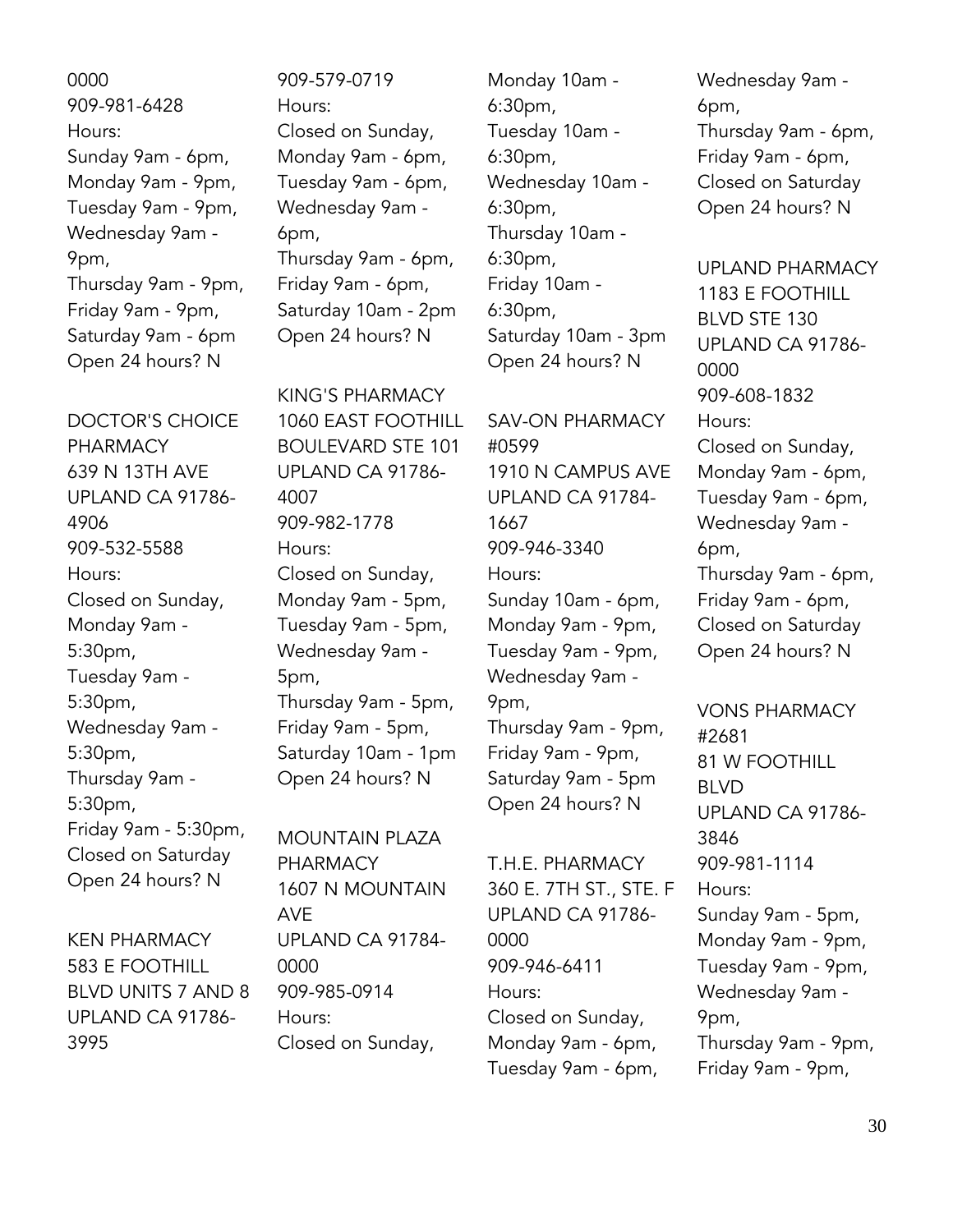Saturday 9am - 5pm Open 24 hours? N

WALGREENS #6061 1241 W FOOTHILL BLVD UPLAND CA 91786- 3681 909-985-2713 Hours: NR Open 24 hours? Y

WALMART PHARMACY 10-1992 1540 W FOOTHILL BLVD UPLAND CA 91786- 3653 909-920-0942 Hours: Sunday 1am - 6pm, Monday 9am - 9pm, Tuesday 9am - 9pm, Wednesday 9am - 9pm, Thursday 9am - 9pm, Friday 9am - 9pm, Saturday 9am - 7pm Open 24 hours? N

#### WALMART

PHARMACY 10-5691 1445 E FOOTHILL BLVD UPLAND CA 91786- 4054 909-942-4936 Hours:

Sunday 10am - 6pm, Monday 9am - 9pm, Tuesday 9am - 9pm, Wednesday 9am - 9pm, Thursday 9am - 9pm, Friday 9am - 9pm, Saturday 9am - 7pm Open 24 hours? N

#### VICTORVILLE

ALLCARE PHARMACY 12998 HESPERIA RD STE 102 VICTORVILLE CA 92395-8317 760-241-0508 Hours: Closed on Sunday, Monday 8:30am - 6pm, Tuesday 8:30am - 6pm, Wednesday 8:30am - 6pm, Thursday 8:30am - 6pm, Friday 8:30am - 6pm, Saturday 9am - 1pm Open 24 hours? N

Monday 9am - 5:30pm, Tuesday 9am - 5:30pm, Wednesday 9am - 5:30pm, Thursday 9am - 5:30pm, Friday 9am - 5:30pm, Closed on Saturday Open 24 hours? N

COSTCO PHARMACY #1010 14555 VALLEY CENTER DR VICTORVILLE CA 92395-4216 760-524-9911 Hours: Closed on Sunday, Monday 10am - 7pm, Tuesday 10am - 7pm, Wednesday 10am - 7pm, Thursday 10am - 7pm, Friday 10am - 7pm, Saturday 9:30am - 6pm Open 24 hours? N

6pm, Tuesday 9:30am - 6pm, Wednesday 9:30am - 6pm, Thursday 9:30am - 6pm, Friday 9:30am - 6pm, Saturday 10am - 3pm

Open 24 hours? N

Monday 9:30am -

CVS PHARMACY #04148 14426 PALMDALE RD VICTORVILLE CA 92392-2743 760-243-1771 Hours: Sunday 10am - 6pm, Monday 9am - 9pm, Tuesday 9am - 9pm, Wednesday 9am - 9pm, Thursday 9am - 9pm, Friday 9am - 9pm, Saturday 10am - 6pm Open 24 hours? N

CVS PHARMACY #09650 13650 BEAR VALLEY RD VICTORVILLE CA 92392-0000 760-243-4595 Hours: Sunday 10am - 6pm, Monday 8am - 9pm,

BEST PHARMACY 16850 BEAR VALLEY RD VICTORVILLE CA 92395-5794 760-962-9220 Hours: Closed on Sunday,

CURT'S PHARMACY 14829 7TH STREET SUITE E VICTORVILLE CA 92395-0000 760-245-3518 Hours: Closed on Sunday,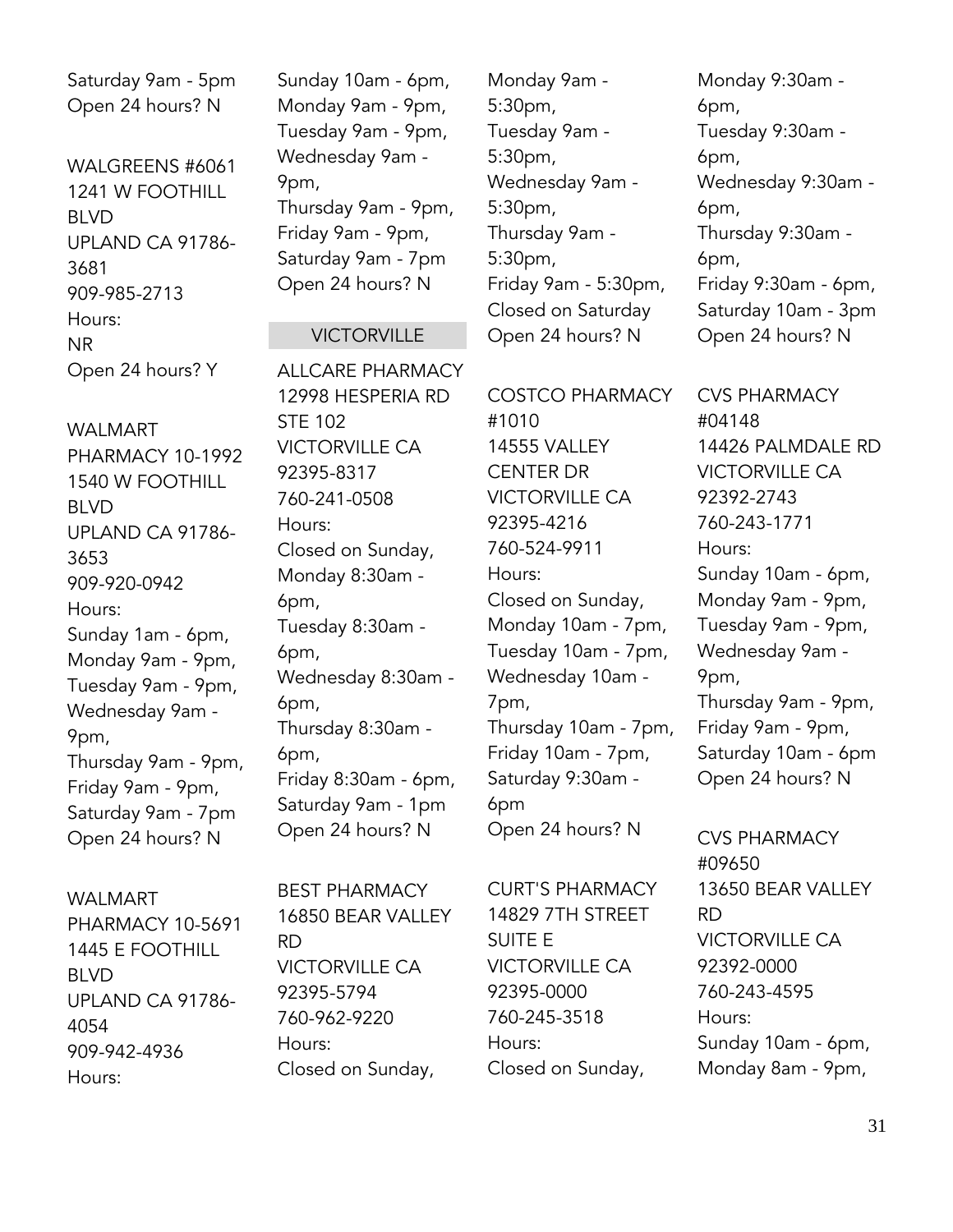Tuesday 8am - 9pm, Wednesday 8am - 9pm, Thursday 8am - 9pm, Friday 8am - 9pm, Saturday 9am - 6pm Open 24 hours? N

DESERT PHARMACY 12401 HESPERIA RD STE 3 VICTORVILLE CA 92395-5844 760-552-7200 Hours: Closed on Sunday, Monday 9am - 6pm, Tuesday 9am - 6pm, Wednesday 9am - 6pm, Thursday 9am - 6pm, Friday 9am - 6pm, Closed on Saturday Open 24 hours? N

PRESCRIPTION STATION PHARMACY 15048 7TH ST STE A VICTORVILLE CA 92395-0000 760-241-3390 Hours: Closed on Sunday, Monday 9:30am - 6:30pm, Tuesday 9:30am - 6:30pm, Wednesday 9:30am - 6:30pm,

Thursday 9:30am - 6:30pm, Friday 9:30am - 6:30pm, Saturday 10am - 1pm Open 24 hours? N

QUEENS PHARMACY 12677 HESPERIA RD STE 180 VICTORVILLE CA 92395-0000 760-962-1200 Hours: Closed on Sunday, Monday 9am - 6pm, Tuesday 9am - 6pm, Wednesday 9am - 6pm, Thursday 9am - 6pm, Friday 9am - 6pm, Saturday 9am - 3pm Open 24 hours? N

RITE AID PHARMACY 05705 14629 7TH STREET VICTORVILLE CA 92395-4019 760-245-6600 Hours: Sunday 10am - 6pm, Monday 8am - 10pm, Tuesday 8am - 10pm, Wednesday 8am - 10pm, Thursday 8am - 10pm, Friday 8am - 10pm,

Saturday 9am - 6pm Open 24 hours? N

RITE AID PHARMACY 05706 13720 BEAR VALLEY ROAD VICTORVILLE CA 92392-8713 760-955-2070 Hours: Sunday 10am - 6pm, Monday 8am - 10pm, Tuesday 8am - 10pm, Wednesday 8am - 10pm, Thursday 8am - 10pm, Friday 8am - 10pm, Saturday 9am - 6pm Open 24 hours? N

RITE AID PHARMACY 06473 14515 MOJAVE DRIVE SUITE B VICTORVILLE CA 92394-6720 760-955-7898 Hours: Sunday 10am - 6pm, Monday 8am - 10pm, Tuesday 8am - 10pm, Wednesday 8am - 10pm, Thursday 8am - 10pm, Friday 8am - 10pm, Saturday 9am - 6pm Open 24 hours? N

RITE AID PHARMACY 06514 16120 BEAR VALLET ROAD VICTORVILLE CA 92395-8706 760-951-0210 Hours: Sunday 10am - 6pm, Monday 8am - 10pm, Tuesday 8am - 10pm, Wednesday 8am - 10pm, Thursday 8am - 10pm, Friday 8am - 10pm, Saturday 9am - 6pm Open 24 hours? N

VISTA CARE PHARMACY 12351 MARIPOSA RD #11 VICTORVILLE CA 92395-0000 760-843-7000 Hours: Closed on Sunday, Monday 10am - 6pm, Tuesday 10am - 6pm, Wednesday 10am - 6pm, Thursday 10am - 6pm, Friday 10am - 6pm, Saturday 10am - 2pm Open 24 hours? N

VONS PHARMACY #2131 12199 HESPERIA RD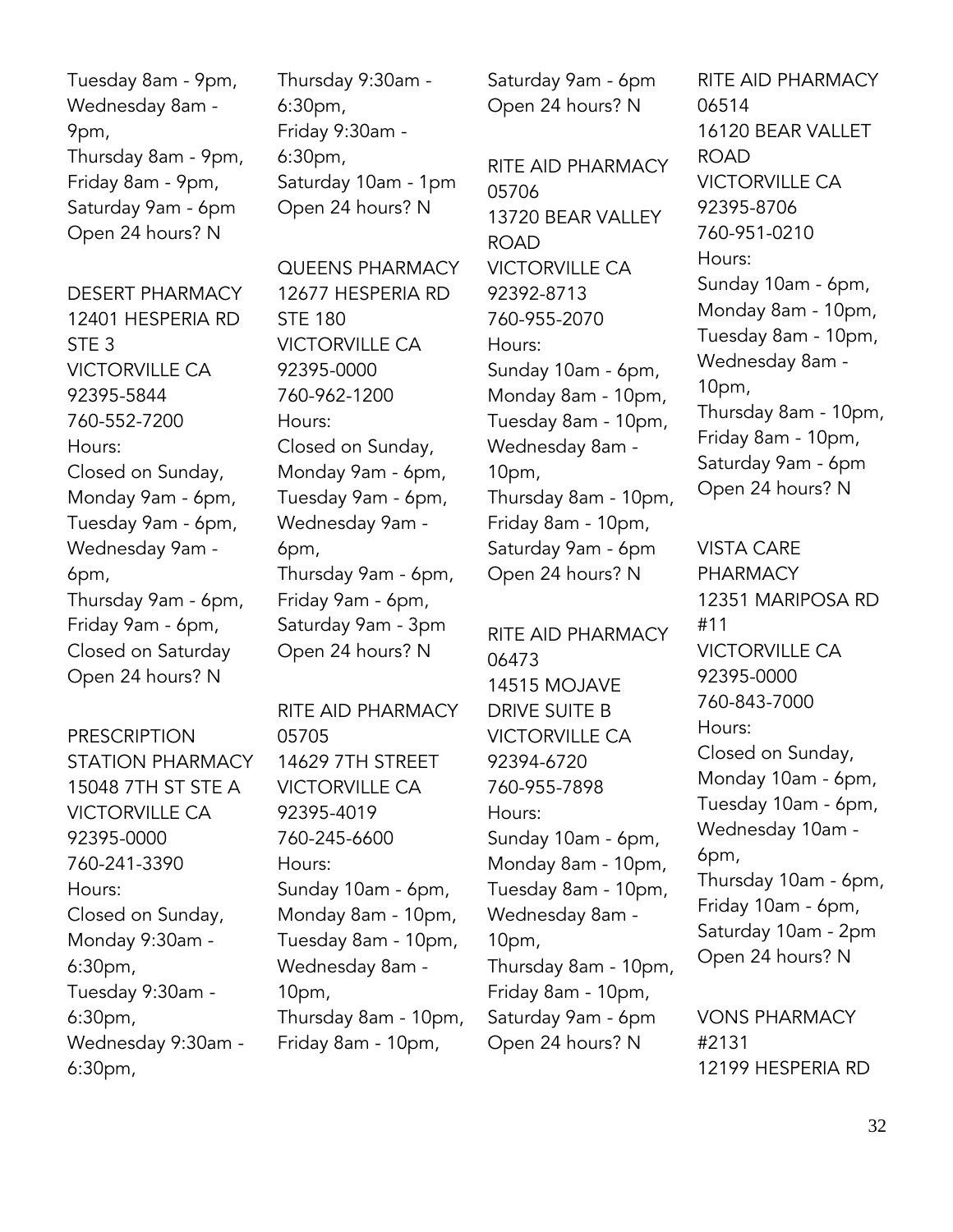VICTORVILLE CA 92392-2137 760-241-8384 Hours: Sunday 9am - 5pm, Monday 9am - 9pm, Tuesday 9am - 9pm, Wednesday 9am - 9pm, Thursday 9am - 9pm, Friday 9am - 9pm, Saturday 9am - 5pm Open 24 hours? N

WALGREENS #12576 15318 ROY ROGERS DR VICTORVILLE CA 92394-2160 760-952-7555 Hours: Sunday 10am - 6pm, Monday 8am - 9pm, Tuesday 8am - 9pm, Wednesday 8am - 9pm, Thursday 8am - 9pm, Friday 8am - 9pm, Saturday 9am - 6pm Open 24 hours? N

WALGREENS #12862 12184 PALMDALE RD VICTORVILLE CA 92392-8538 760-561-7009 Hours: Sunday 10am - 6pm, Monday 8am - 9pm,

Tuesday 8am - 9pm, Wednesday 8am - 9pm, Thursday 8am - 9pm, Friday 8am - 9pm, Saturday 9am - 6pm Open 24 hours? N

WALGREENS #9254 13655 BEAR VALLEY RD VICTORVILLE CA 92392-8521 760-949-8930 Hours: Sunday 10am - 6pm, Monday 8am - 9pm, Tuesday 8am - 9pm, Wednesday 8am - 9pm, Thursday 8am - 9pm, Friday 8am - 9pm, Saturday 9am - 6pm Open 24 hours? N

WALMART PHARMACY 10-1588 11896 AMARGOSA RD VICTORVILLE CA 92392-8133 760-951-5188 Hours: Sunday 10am - 6pm, Monday 9am - 8pm, Tuesday 9am - 8pm, Wednesday 9am - 8pm, Thursday 9am - 8pm,

Friday 9am - 8pm, Saturday 9am - 7pm Open 24 hours? N

WALMART PHARMACY 10-4392 12234 PALMDALE RD VICTORVILLE CA 92392-9418 760-493-3279 Hours: Sunday 10am - 6pm, Monday 9am - 9pm, Tuesday 9am - 9pm, Wednesday 9am - 9pm, Thursday 9am - 9pm, Friday 9am - 9pm, Saturday 9am - 7pm Open 24 hours? N

#### YUCAIPA

CVS PHARMACY #09649 33499 YUCAIPA BLVD YUCAIPA CA 92399- 0000 909-797-3500 Hours: Sunday 10am - 6pm, Monday 8am - 9pm, Tuesday 8am - 9pm, Wednesday 8am - 9pm, Thursday 8am - 9pm, Friday 8am - 9pm, Saturday 9am - 6pm Open 24 hours? N

GREEN VALLEY **PHARMACY** 33733 YUCAIPA BLVD STE 1 YUCAIPA CA 92399- 2256 909-790-1688 Hours: Closed on Sunday, Monday 9am - 6pm, Tuesday 9am - 6pm, Wednesday 9am - 6pm, Thursday 9am - 6pm, Friday 9am - 6pm, Closed on Saturday Open 24 hours? N

RITE AID PHARMACY 05709 34420 YUCAIPA BOULEVARD YUCAIPA CA 92399- 2412 909-797-1312 Hours: Sunday 10am - 6pm, Monday 8am - 10pm, Tuesday 8am - 10pm, Wednesday 8am - 10pm, Thursday 8am - 10pm, Friday 8am - 10pm, Saturday 9am - 6pm Open 24 hours? N

RITE AID PHARMACY 06561 11352 BRYANT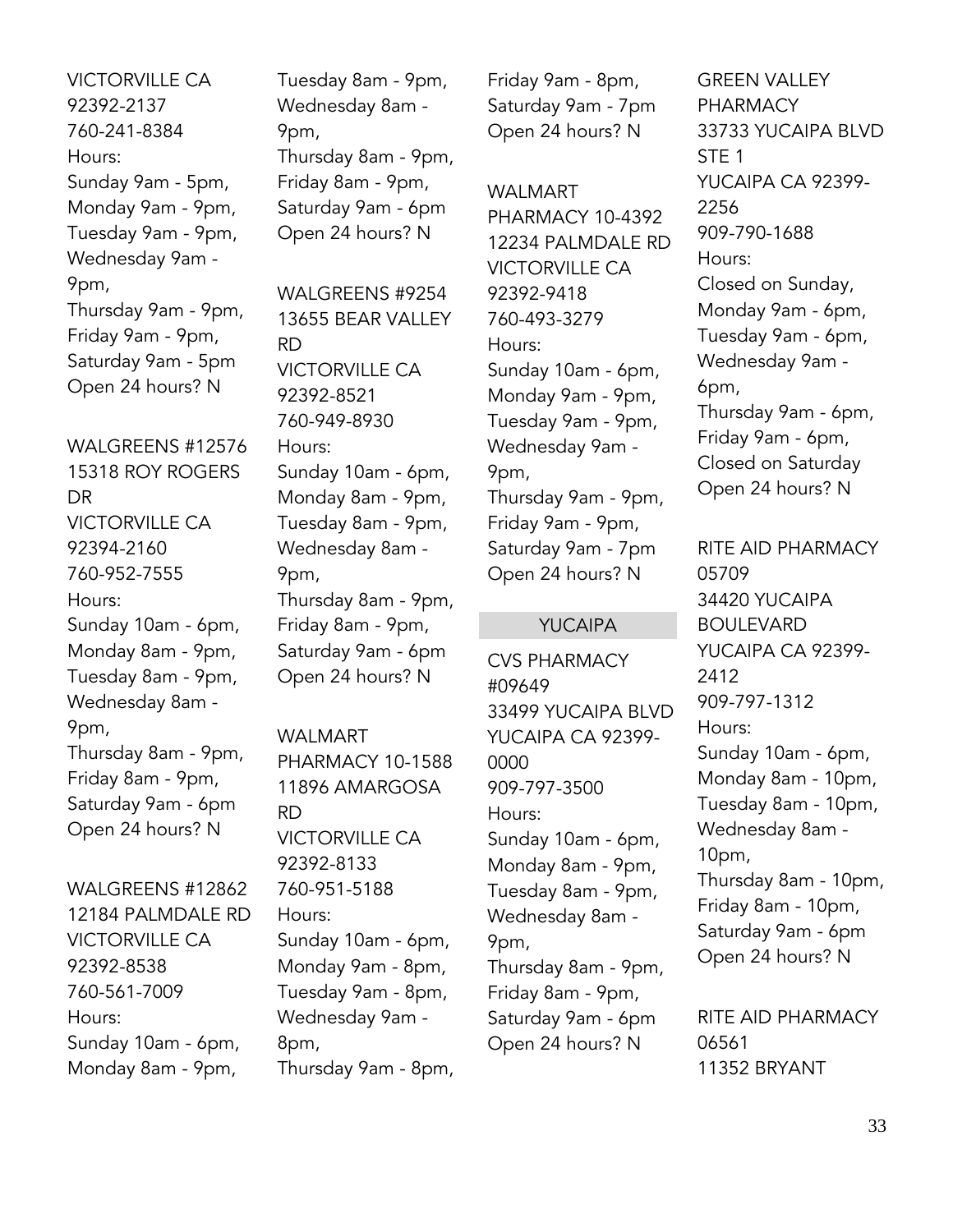**STREET** YUCAIPA CA 92399- 0000 909-790-4232 Hours: Sunday 10am - 6pm, Monday 9am - 9pm, Tuesday 9am - 9pm, Wednesday 9am - 9pm, Thursday 9am - 9pm, Friday 9am - 9pm, Saturday 9am - 6pm Open 24 hours? N

VONS PHARMACY #1796 33644 YUCAIPA BLVD YUCAIPA CA 92399- 2071 909-790-1961 Hours: Sunday 9am - 5pm, Monday 8am - 8pm, Tuesday 8am - 8pm, Wednesday 8am - 8pm, Thursday 8am - 8pm, Friday 8am - 8pm, Saturday 9am - 5pm Open 24 hours? N

WALGREENS #5348 34503 YUCAIPA BLVD YUCAIPA CA 92399- 4129 909-790-7464 Hours:

NR Open 24 hours? Y

YUCAIPA CARE PHARMACY 33490 OAK GLEN RD STE E YUCAIPA CA 92399- 2095 909-570-9771 Hours: Closed on Sunday, Monday 9am - 6pm, Tuesday 9am - 6pm, Wednesday 9am - 6pm, Thursday 9am - 6pm, Friday 9am - 6pm, Closed on Saturday Open 24 hours? N

#### YUCCA VALLEY

AVALON PHARMACY 58471 29 PALMS HWY STE 301 YUCCA VALLEY CA 92284-5818 760-365-7621 Hours: Closed on Sunday, Monday 8:30am - 5:30pm, Tuesday 8:30am - 5:30pm, Wednesday 8:30am - 5:30pm, Thursday 8:30am - 5:30pm,

Friday 8:30am - 5:30pm, Saturday 9am - 12pm Open 24 hours? N

NEW PHARMACY 57725 29 PALMS HWY STE 209 YUCCA VALLEY CA 92284-3044 760-228-1600 Hours: Closed on Sunday, Monday 8am - 6pm, Tuesday 8am - 6pm, Wednesday 8am - 6pm, Thursday 8am - 6pm, Friday 8am - 6pm, Saturday 9am - 12pm Open 24 hours? N

RITE AID PHARMACY 05686 5770129 PALMS **HIGHWAY** YUCCA VALLEY CA 92284-3073 760-365-2618 Hours: Sunday 10am - 6pm, Monday 8am - 9pm, Tuesday 8am - 9pm, Wednesday 8am - 9pm, Thursday 8am - 9pm, Friday 8am - 9pm,

Saturday 9am - 6pm Open 24 hours? N

VONS PHARMACY #3058 57590 29 PALMS **HWY** YUCCA VALLEY CA 92284-2934 760-365-0651 Hours: Sunday 9am - 5pm, Monday 8am - 7pm, Tuesday 8am - 7pm, Wednesday 8am - 7pm, Thursday 8am - 7pm, Friday 8am - 7pm, Saturday 9am - 5pm Open 24 hours? N

WALGREENS #6399 58133 29 PALMS **HWY** YUCCA VALLEY CA 92284-5801 760-369-4615 Hours: Sunday 8am - 9pm, Monday 8am - 9pm, Tuesday 8am - 9pm, Wednesday 8am - 9pm, Thursday 8am - 9pm, Friday 8am - 9pm, Saturday 8am - 9pm Open 24 hours? N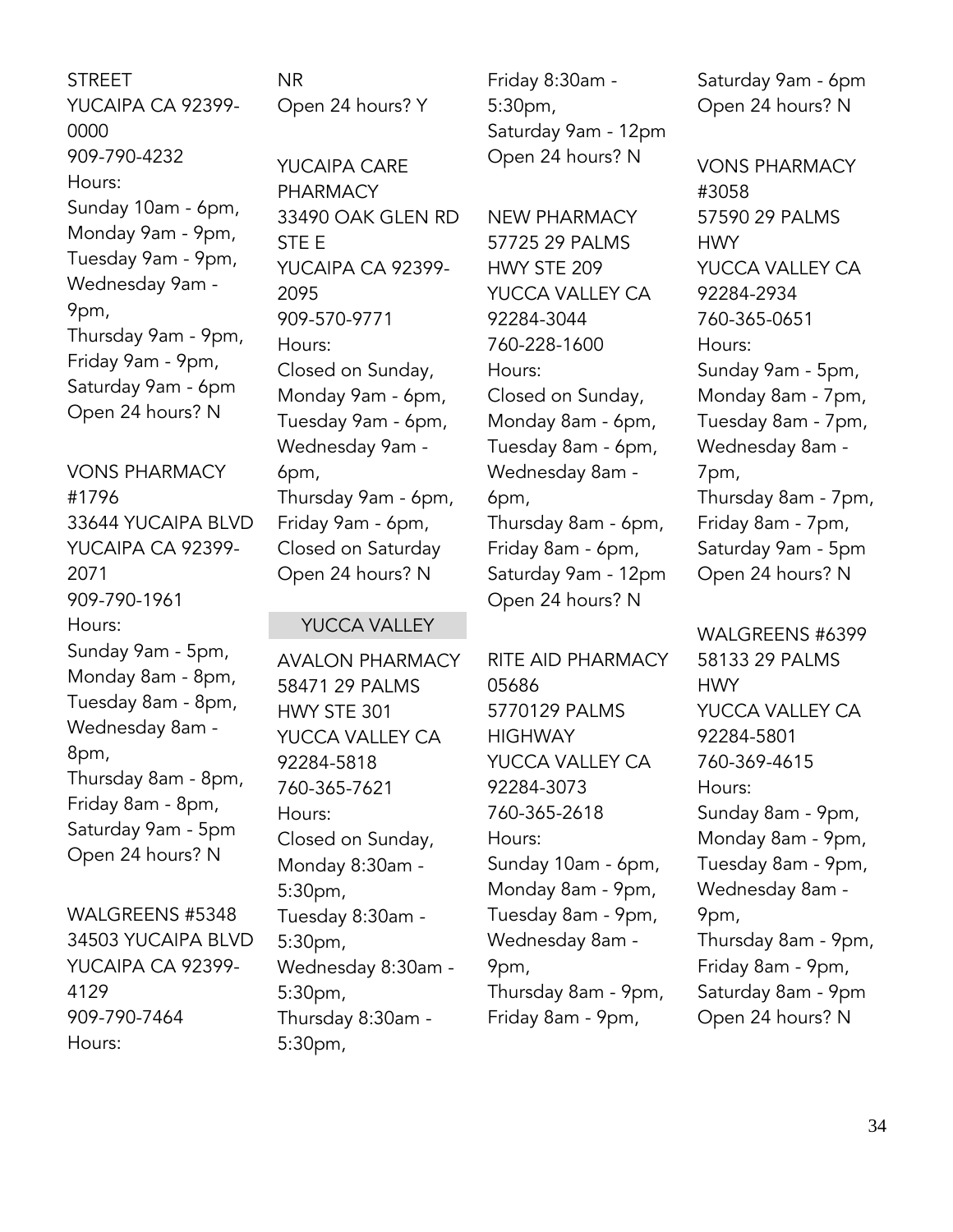| WALMART                 | 92284-5765         | Tuesday 9am - 9pm,  | Saturday 9am - 7pm |
|-------------------------|--------------------|---------------------|--------------------|
| <b>PHARMACY 10-1915</b> | 760-365-7551       | Wednesday 9am -     | Open 24 hours? N   |
| 58501 29 PALMS          | Hours:             | 9pm,                |                    |
| <b>HWY</b>              | Sunday 10am - 6pm, | Thursday 9am - 9pm, |                    |
| YUCCA VALLEY CA         | Monday 9am - 9pm,  | Friday 9am - 9pm,   |                    |

## <span id="page-34-0"></span>Mail Order Pharmacies

You can get prescription drugs shipped to your home through our network mail order delivery program.

For refills of your mail order prescriptions, please contact us 15 days before you think the drugs you have on hand will run out to make sure your next order is shipped to you in time.

Typically, you should expect to receive your prescription drugs within 15 calendar days from the time that the mail order pharmacy receives the order. If you do not receive your prescription drug(s) within this time, please contact us at 1-866-255-4795 (TTY 711).

## <span id="page-34-1"></span>Home Infusion Pharmacies

| <b>ONTARIO</b>                                                                                              |                                                                                                           | Wednesday 9am -                                                                            | <b>SAN BERNARDINO</b>                                                                                          |
|-------------------------------------------------------------------------------------------------------------|-----------------------------------------------------------------------------------------------------------|--------------------------------------------------------------------------------------------|----------------------------------------------------------------------------------------------------------------|
| <b>CORAM</b><br><b>CVS/SPECIALTY</b><br><b>INFUSION SERVICES</b><br>4355 E LOWELL ST C<br>ONTARIO CA 91761- | Does this network<br>pharmacy support<br>electronic<br>prescribing? Y                                     | 6pm,<br>Thursday 9am - 6pm,<br>Friday 9am - 6pm,<br>Closed on Saturday<br>Open 24 hours? N | CA 92408-3300<br>909-333-4567<br>Hours:<br>Closed on Sunday,<br>Monday 9am - 6pm,                              |
| 0000                                                                                                        | <b>REDLANDS</b>                                                                                           | <b>BRANDNEWPHARMA</b>                                                                      | Tuesday 9am - 6pm,                                                                                             |
| 909-605-0010<br>Hours:<br>Closed on Sunday,<br>Monday 8am - 6pm,<br>Tuesday 8am - 6pm,<br>Wednesday 6am -   | <b>BRAND NEW</b><br>PHARMACY INC<br>1819 W REDLANDS<br><b>BLVD SUITE 101</b><br>REDLANDS CA<br>92373-0000 | CY@GMAIL.COM<br>Does this network<br>pharmacy support<br>electronic<br>prescribing? N      | Wednesday 9am -<br>6pm,<br>Thursday 9am - 6pm,<br>Friday 9am - 6pm,<br>Saturday 12pm - 3pm<br>Open 24 hours? N |
| 8pm,                                                                                                        | 909-335-5400                                                                                              | <b>SAN BERNARDINO</b>                                                                      | <b>BILLING@RADIANCE</b>                                                                                        |
| Thursday 8am - 6pm,<br>Friday 8am - 6pm,<br>Closed on Saturday<br>Open 24 hours? N                          | Hours:<br>Closed on Sunday,<br>Monday 9am - 6pm,<br>Tuesday 9am - 6pm,                                    | <b>RADIANCE</b><br><b>PHARMACY</b><br>1823<br><b>COMMERCENTER W</b>                        | RX.US<br>Does this network<br>pharmacy support<br>electronic<br>prescribing? Y                                 |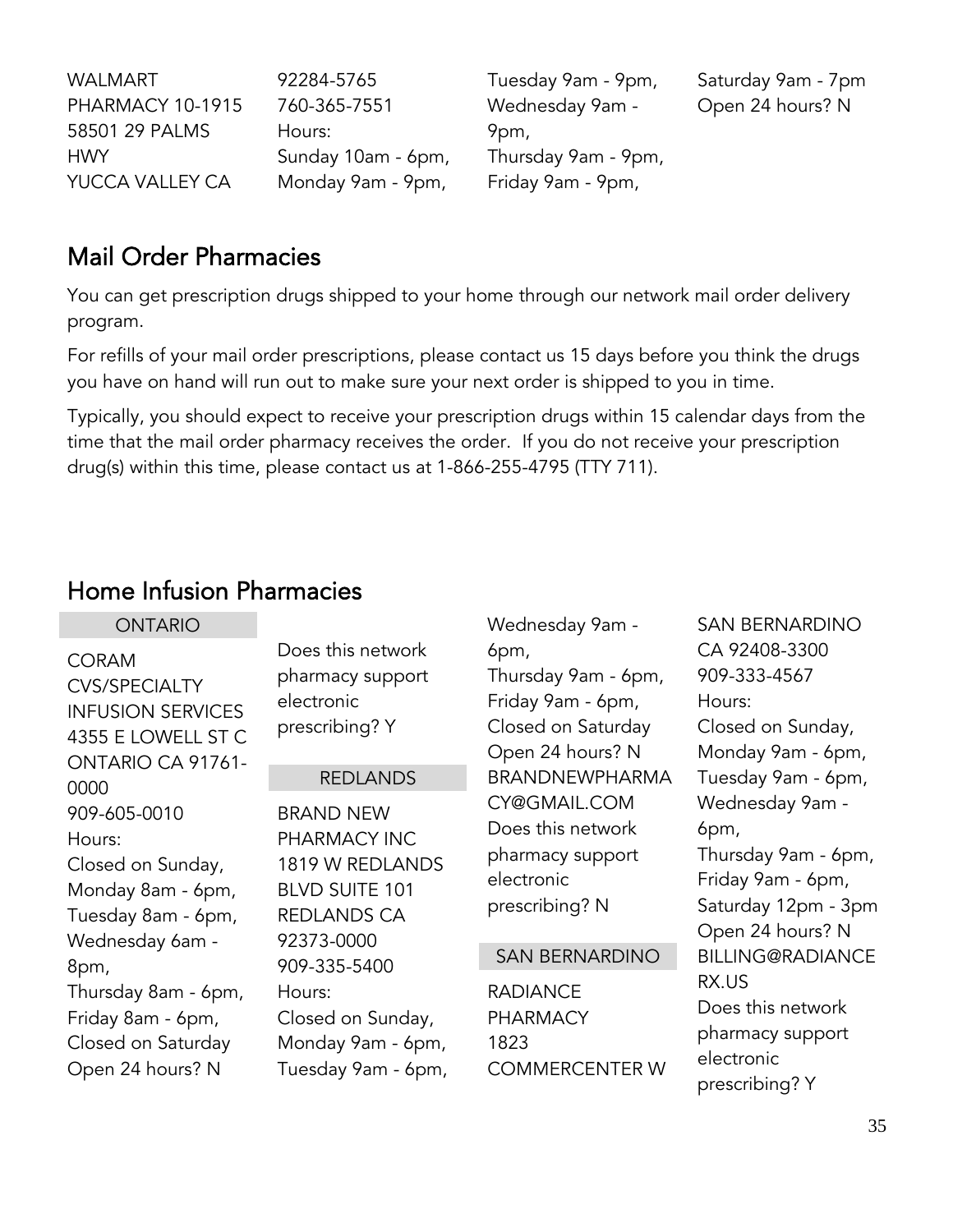## <span id="page-35-0"></span>Long-Term Care Pharmacies

Residents of a long-term care facility may access their prescription drugs covered under Brand New Day through the facility's long-term care pharmacy or another network long-term care pharmacy.

| <b>APPLE VALLEY</b>                                                                                                                                                                        | Closed on Sunday,                                                                                                                                                                                                                                                                                                                                                                                                                                  | <b>DEL'S PHARMACY I</b>                                                                                                                                                                | Wednesday 9:30am -                                                                                                                            |
|--------------------------------------------------------------------------------------------------------------------------------------------------------------------------------------------|----------------------------------------------------------------------------------------------------------------------------------------------------------------------------------------------------------------------------------------------------------------------------------------------------------------------------------------------------------------------------------------------------------------------------------------------------|----------------------------------------------------------------------------------------------------------------------------------------------------------------------------------------|-----------------------------------------------------------------------------------------------------------------------------------------------|
| <b>COMMUNITY CARE</b><br><b>PHARMACY</b><br>16070 TUSCOLA RD<br>#102<br>APPLE VALLEY CA<br>92307-0000<br>760-242-2559<br>Hours:<br>Closed on Sunday,                                       | Monday 9am - 6pm,<br>Tuesday 9am - 6pm,<br>Wednesday 9am -<br>6pm,<br>Thursday 9am - 6pm,<br>Friday 9am - 6pm,<br>Closed on Saturday<br>Open 24 hours? N                                                                                                                                                                                                                                                                                           | 10374 TRADEMARK<br><b>ST</b><br><b>RANCHO</b><br><b>CUCAMONGA CA</b><br>91730-5824<br>909-477-6300<br>Hours:<br>Sunday 8am - 12am,<br>Monday 8am - 12am,                               | 3:30 <sub>pm</sub><br>Thursday 9:30am -<br>3:30pm,<br>Friday 9:30am -<br>3:30pm,<br>Closed on Saturday<br>Open 24 hours? N<br>SIERRA PHARMACY |
| Monday 8:30am -                                                                                                                                                                            | <b>CHINO HILLS</b>                                                                                                                                                                                                                                                                                                                                                                                                                                 | Tuesday 8am - 12am,                                                                                                                                                                    | 8661 BASELINE RD                                                                                                                              |
| 6:30 <sub>pm</sub><br>Tuesday 8:30am -<br>6:30pm,<br>Wednesday 8:30am -<br>6:30pm,<br>Thursday 8:30am -<br>6:30pm,<br>Friday 8:30am -<br>6:30pm,<br>Saturday 9am - 2pm<br>Open 24 hours? N | Wednesday 8am -<br><b>CHINO HILLS</b><br><b>PROFESSIONAL</b><br>12am,<br><b>PHARMACY</b><br>Thursday 8am - 12am,<br>Friday 8am - 12am,<br>2140 GRAND AVE<br>Saturday 8am - 12am<br><b>STE 130</b><br>Open 24 hours? N<br><b>CHINO HILLS CA</b><br>91709-0000<br>909-364-9244<br><b>GOOD SAMARITAN</b><br>Hours:<br><b>PHARMACY</b><br>Closed on Sunday,<br>8137 MALACHITE<br>Monday 9am - 6pm,<br>AVE STE A<br>Tuesday 9am - 6pm,<br><b>RANCHO</b> | <b>RANCHO</b><br><b>CUCAMONGA CA</b><br>91730-0000<br>909-989-9800<br>Hours:<br>Closed on Sunday,<br>Monday 9:30am -<br>6pm,<br>Tuesday 9:30am -<br>6pm,<br>Wednesday 9:30am -<br>6pm, |                                                                                                                                               |
| <b>CHINO</b>                                                                                                                                                                               | Wednesday 9am -                                                                                                                                                                                                                                                                                                                                                                                                                                    | <b>CUCAMONGA CA</b>                                                                                                                                                                    | Thursday 9:30am -                                                                                                                             |
| <b>CHINO MEDICAL</b><br><b>PHARMACY</b><br>5365 WALNUT AVE<br>STE D<br><b>CHINO CA 91710-</b><br>2622                                                                                      | 6pm,<br>Thursday 9am - 6pm,<br>Friday 9am - 6pm,<br>Saturday 9am - 1pm<br>Open 24 hours? N                                                                                                                                                                                                                                                                                                                                                         | 91730-3571<br>909-774-1115<br>Hours:<br>Closed on Sunday,<br>Monday 9:30am -<br>3:30 <sub>pm</sub>                                                                                     | 6pm,<br>Friday 9:30am - 6pm,<br>Saturday 9:30am -<br>2pm<br>Open 24 hours? N                                                                  |
| 909-591-6038                                                                                                                                                                               | <b>RANCHO</b>                                                                                                                                                                                                                                                                                                                                                                                                                                      | Tuesday 9:30am -                                                                                                                                                                       | <b>REDLANDS</b>                                                                                                                               |
| Hours:                                                                                                                                                                                     | <b>CUCAMONGA</b>                                                                                                                                                                                                                                                                                                                                                                                                                                   | 3:30 <sub>pm</sub>                                                                                                                                                                     |                                                                                                                                               |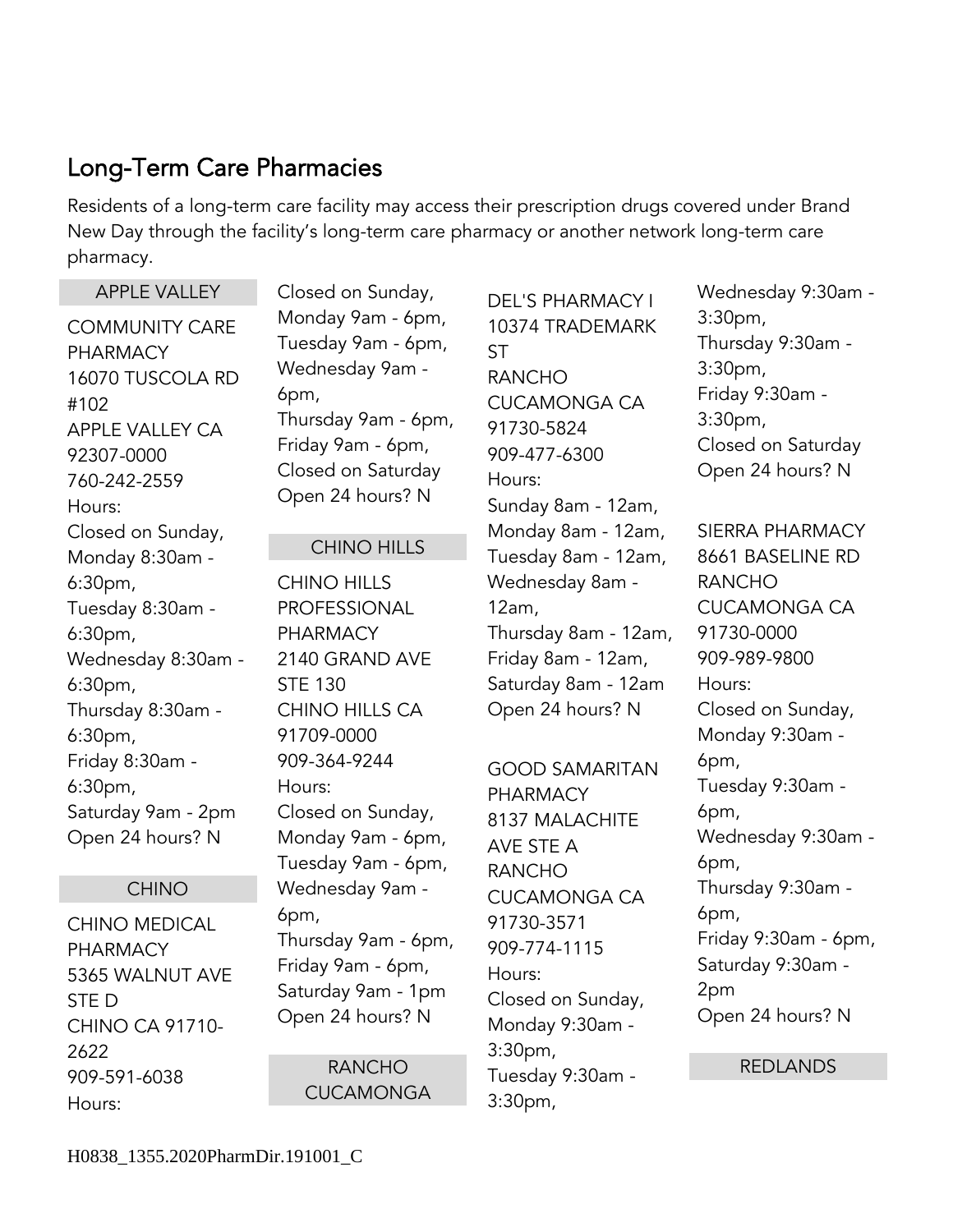BRAND NEW PHARMACY INC 1819 W REDLANDS BLVD SUITE 101 REDLANDS CA 92373-0000 909-335-5400 Hours: Closed on Sunday, Monday 9am - 6pm, Tuesday 9am - 6pm, Wednesday 9am - 6pm, Thursday 9am - 6pm, Friday 9am - 6pm, Closed on Saturday Open 24 hours? N

CITRUS PHARMACY 511 AMIGOS DR STE B REDLANDS CA 92373-6283 909-793-8259 Hours: NR Open 24 hours? Y

#### RIALTO

SCRIPPS RX 235 W FOOTHILL BLVD RIALTO CA 92376- 5047 909-340-1415 Hours:

Closed on Sunday, Monday 10am - 6pm, Tuesday 10am - 6pm, Wednesday 10am - 6pm, Thursday 10am - 6pm, Friday 10am - 6pm, Closed on Saturday Open 24 hours? N

#### SAN BERNARDINO

RADIANCE PHARMACY 1823 COMMERCENTER W SAN BERNARDINO CA 92408-3300 909-333-4567 Hours: Closed on Sunday, Monday 9am - 6pm, Tuesday 9am - 6pm, Wednesday 9am - 6pm, Thursday 9am - 6pm, Friday 9am - 6pm, Saturday 12pm - 3pm Open 24 hours? N

#### UPLAND

KING'S PHARMACY 1060 EAST FOOTHILL BOULEVARD STE 101 UPLAND CA 91786- 4007

909-982-1778 Hours: Closed on Sunday, Monday 9am - 5pm, Tuesday 9am - 5pm, Wednesday 9am - 5pm, Thursday 9am - 5pm, Friday 9am - 5pm, Saturday 10am - 1pm Open 24 hours? N

#### **VICTORVILLE**

BEST PHARMACY 16850 BEAR VALLEY RD VICTORVILLE CA 92395-5794 760-962-9220 Hours: Closed on Sunday, Monday 9am - 5:30pm, Tuesday 9am - 5:30pm, Wednesday 9am - 5:30pm, Thursday 9am - 5:30pm, Friday 9am - 5:30pm, Closed on Saturday Open 24 hours? N

CURT'S PHARMACY 14829 7TH STREET SUITE E

VICTORVILLE CA 92395-0000 760-245-3518 Hours: Closed on Sunday, Monday 9:30am - 6pm, Tuesday 9:30am - 6pm, Wednesday 9:30am - 6pm, Thursday 9:30am - 6pm, Friday 9:30am - 6pm, Saturday 10am - 3pm Open 24 hours? N

YOUR DRUG STORE 12370 HESPERIA RD 7 VICTORVILLE CA 92395-0000 760-843-7299 Hours: Closed on Sunday, Monday 9am - 7pm, Tuesday 9am - 7pm, Wednesday 9am - 7pm, Thursday 9am - 7pm, Friday 9am - 7pm, Saturday 9am - 3pm Open 24 hours? N